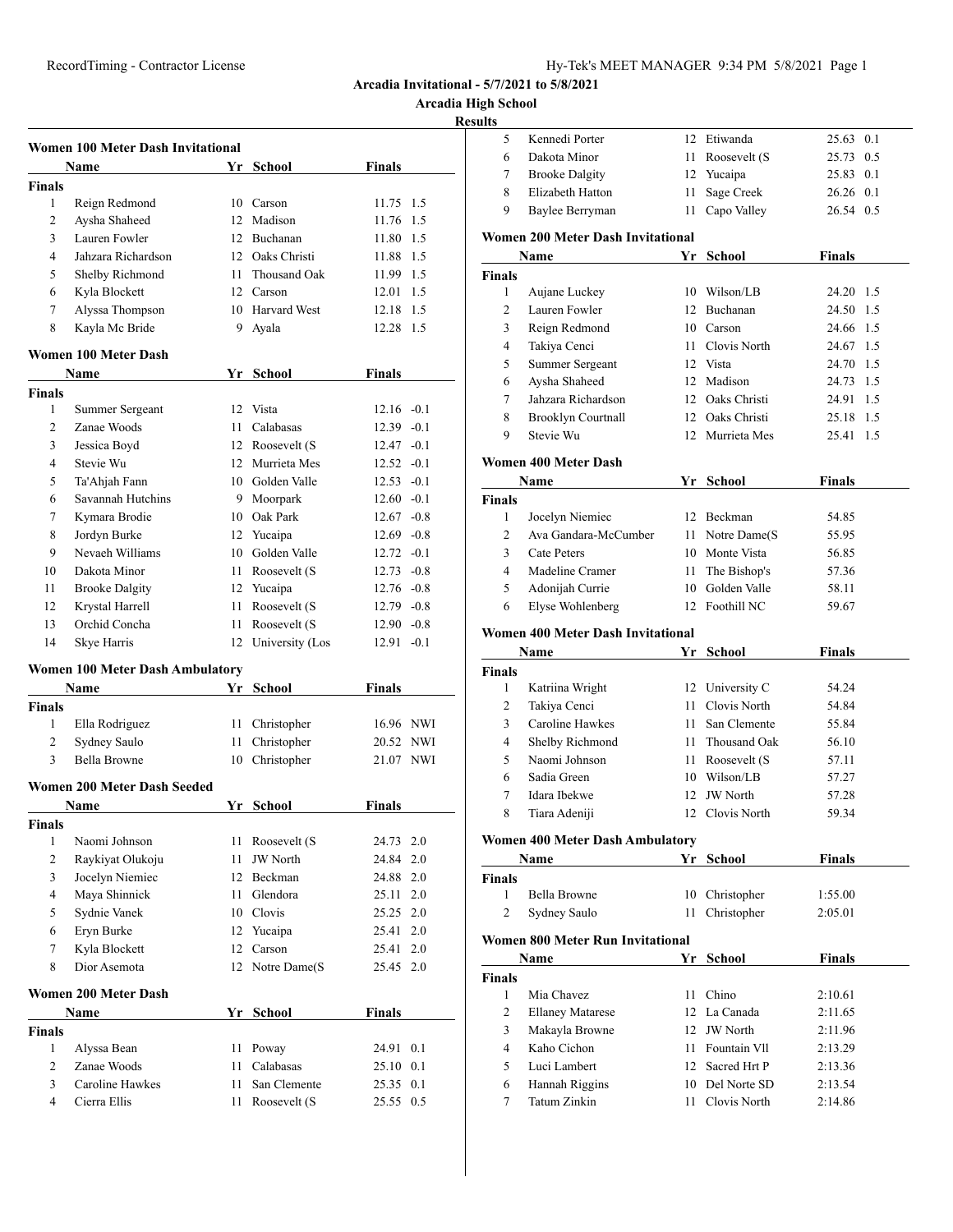**Arcadia High School**

**Results**

|                          | Finals  (Women 800 Meter Run Invitational) |      |                     |               |
|--------------------------|--------------------------------------------|------|---------------------|---------------|
|                          | Name                                       |      | Yr School           | <b>Finals</b> |
| 8                        | Alaina Zamorano                            |      | 12 Christian        | 2:14.96       |
| 9                        | Isabelle Cairns                            |      | St. Francis (Mou    | 2:15.39       |
| 10                       | McKenna Bradley                            |      | 12 Santa Margar     | 2:15.75       |
| 11                       | Samira Kennedy                             |      | 10 Castilleja       | 2:16.00       |
| 12                       | <b>Ashlynn Viramontes</b>                  |      | 11 Katella          | 2:16.03       |
| 13                       | Arielle McKenzie                           |      | 9 La Canada         | 2:18.49       |
| 14                       | Kennedy Jennings                           |      | 12 Edison CE        | 2:19.42       |
|                          |                                            |      |                     |               |
|                          | Women 800 Meter Run                        |      |                     |               |
|                          | Name                                       |      | Yr School           | <b>Finals</b> |
| Finals                   |                                            |      |                     |               |
| 1                        | Jacey Farmer                               |      | 11 Rancho Berna     | 2:16.17       |
| 2                        | Malia Leupold                              | 10   | Sage Creek          | 2:16.68       |
| 3                        | <b>Tessa Buswell</b>                       |      | 9 Poway             | 2:16.86       |
| $\overline{4}$           | Kennedy Duralde                            |      | 9 Mater Dei SS      | 2:17.18       |
| 5                        | Maya Lacamp                                |      | 12 Lick-Wilmerd     | 2:17.36       |
| 6                        | Lauren Yee                                 |      | 11 Acalanes         | 2:17.47       |
| 7                        | Jessica Chisar                             |      | 10 College Park     | 2:17.89       |
| 8                        | Devyn Candaele                             |      | 11 Vista Murrie     | 2:18.15       |
| 9                        | Angelina Teymouri                          |      | 9 Valencia-V        | 2:18.39       |
| 10                       | <b>Braelon Holmes</b>                      |      | 10 Oaks Christi     | 2:18.61       |
| 11                       | Isabella Frisone                           |      | 11 Canyon-Ana       | 2:18.68       |
| 12                       | Kaela Brenner                              |      | 11 Crean Luther     | 2:19.05       |
| 13                       | Kendall Saeger                             |      | 12 Santa Margar     | 2:19.80       |
| 14                       | Montgomery Allison                         |      | 12 Redondo          | 2:19.88       |
| 15                       | Ruby Sirota-Foster                         |      | 12 Westlake         | 2:20.50       |
| 16                       | <b>Riley Norris</b>                        |      | 11 Villa Park       | 2:20.76       |
| 17                       | Anna Terrell                               |      | 11 Palos Verdes     | 2:20.96       |
| 18                       | Rebecca Vanderpoel                         |      | 12 Liberty CE       | 2:20.96       |
| 19                       | Isabella Tasser                            |      | 11 Beckman          | 2:21.03       |
| 20                       | Elaine Hobrock                             |      | 10 Cathedral Ca     | 2:21.97       |
| 21                       | Kastin Ostrode                             |      | 11 Oak Ridge        | 2:21.99       |
| 22                       | Kaitlin Seigle                             |      | 10 San Lorenzo      | 2:23.34       |
| 23                       | Claire Hardesty                            |      | 12 Palos Verdes     | 2:28.94       |
|                          | <b>Women 1 Mile Run Invitational</b>       |      |                     |               |
|                          | Name                                       |      | Yr School           | Finals        |
| Finals                   |                                            |      |                     |               |
| 1                        | <b>Audrey Suarez</b>                       |      | 12 Mayfield         | 4:52.74       |
| $\overline{c}$           | Daniela Quintero                           | 11   | Harvard West        | 4:58.14       |
| 3                        | Sydney Makar                               | 12   | Valencia-V          | 4:59.27       |
| $\overline{\mathcal{L}}$ | Erika Nyberg                               |      | 10 Clovis East      | 5:00.94       |
| 5                        | Emma Hadley                                | 11 - | Canyon-Ana          | 5:01.28       |
| 6                        | Ailish Hawkins                             | 10   | Newbury Park        | 5:02.01       |
| 7                        | Ava Maier                                  | 11   | Oak Ridge           | 5:07.63       |
| 8                        | Brianna Weidler                            | 12   | Great Oak           | 5:07.77       |
| 9                        | Anna Weirich                               | 12   | Harker              | 5:07.95       |
| 10                       | Bella Longo                                | 12   | <b>Mission Vist</b> | 5:09.73       |
|                          |                                            |      |                     |               |
|                          | Women 1 Mile Run                           |      |                     |               |
|                          | Name                                       |      | Yr School           | <b>Finals</b> |
| Finals                   |                                            |      |                     |               |
| $\mathbf{1}$             | Mia Chavez                                 | 11   | Chino               | 4:55.72       |
| 2                        | Hannah Riggins                             | 10   | Del Norte SD        | 4:59.21       |
|                          |                                            |      |                     |               |

| 3  | Luci Lambert              | 12 | Sacred Hrt P        | 4:59.90 |
|----|---------------------------|----|---------------------|---------|
| 4  | MacKenize Browne          | 10 | <b>JW</b> North     | 5:01.07 |
| 5  | Megan Gonzalez            | 12 | <b>West Torranc</b> | 5:05.54 |
| 6  | Jordan Lee                | 9  | St. Mary's (        | 5:06.39 |
| 7  | Makena Oliva              | 9  | Canyon-Ana          | 5:06.44 |
| 8  | Jacey Farmer              | 11 | Rancho Berna        | 5:06.55 |
| 9  | Amber Boothby             | 10 | <b>Scotts Valle</b> | 5:06.75 |
| 10 | Ashlyn Boothby            | 9  | Scotts Valle        | 5:06.76 |
| 11 | Isabella Duarte           | 11 | Saugus              | 5:07.02 |
| 12 | <b>Ashlynn Viramontes</b> | 11 | Katella             | 5:07.13 |
| 13 | Fiona Hawkins             | 12 | Newbury Park        | 5:07.39 |
| 14 | Aishling Callanan         | 10 | Peninsula           | 5:07.46 |
| 15 | <b>Taylor Jones</b>       | 10 | Arroyo Grand        | 5:08.80 |
| 16 | Kendall Saeger            | 12 | Santa Margar        | 5:09.53 |
| 17 | Morgan Nygren             | 11 | Newbury Park        | 5:10.23 |
| 18 | Nicole Meyer              | 12 | Lutheran (Or        | 5:11.64 |
| 19 | Emma Ruvalcaba            | 10 | Clovis              | 5:14.13 |
| 20 | Rhea Braganza             | 11 | Dougherty Va        | 5:14.16 |
| 21 | <b>Sydney Morrow</b>      | 11 | South Pasade        | 5:16.71 |
| 22 | Quinn Walker              | 10 | Oak Ridge           | 5:20.44 |
| 23 | Rebekah Niednagel         | 11 | La Costa Cny        | 5:21.32 |
|    |                           |    |                     |         |

# **Women 3200 Meter Run Invitational**

|                | Name                   | Yr | <b>School</b>       | Finals   |
|----------------|------------------------|----|---------------------|----------|
| <b>Finals</b>  |                        |    |                     |          |
| 1              | Mia Barnett            | 12 | Crescenta VI        | 10:01.18 |
| $\overline{c}$ | Sophia Nordenholz      | 11 | Albany              | 10:05.91 |
| 3              | Dalia Frias            | 11 | Mira Costa          | 10:15.61 |
| 4              | Hannah Fredericks      | 12 | Saugus              | 10:21.54 |
| 5              | Sydney Sundgren        | 10 | <b>Buchanan</b>     | 10:25.25 |
| 6              | Audrey Allen           | 12 | Miramonte           | 10:26.06 |
| 7              | <b>Emily Richards</b>  | 12 | Aliso Niguel        | 10:28.37 |
| 8              | Harper McClain         | 12 | St. Helena          | 10:28.83 |
| 9              | Miliana Perez          | 11 | Clovis North        | 10:34.36 |
| 10             | Anni Salz              | 11 | Torrey Pines        | 10:35.93 |
| 11             | <b>Lindsay Michels</b> | 12 | South Pasade        | 10:36.40 |
| 12             | Payton Godsey          | 9  | Oaks Christi        | 10:37.15 |
| 13             | Mallory Asis           | 10 | Mira Mesa           | 10:38.40 |
| 14             | Grace Hutchison        | 10 | <b>Buchanan</b>     | 10:40.83 |
| 15             | Anna McNatt            | 10 | McClatchy           | 10:42.89 |
| 16             | Stormy Wallace         | 11 | Sage Creek          | 10:43.99 |
| 17             | Sierra Burror          | 12 | <b>Bishop Union</b> | 10:45.97 |
| 18             | Ashlyn Leath           | 10 | Clovis North        | 10:47.31 |
| 19             | Jie Yi Denise Chen     | 9  | Claremont           | 10:49.32 |
| 20             | Tiani Goeson           | 11 | Serrano             | 11:09.22 |
| 21             | Jill Walker            | 12 | Simi Valley         | 11:14.88 |
| 22             | Mia Bergman            | 12 | Sonora SS           | 11:20.64 |
|                |                        |    |                     |          |

#### **Women 3200 Meter Run Seeded**

|               | Name             |                  | Yr School  | <b>Finals</b> |  |
|---------------|------------------|------------------|------------|---------------|--|
| <b>Finals</b> |                  |                  |            |               |  |
|               | Amber Rios       |                  | 12 Colony  | 10:50.73      |  |
| 2             | Morgan Hutchison | 12 <sup>12</sup> | Buchanan   | 10:51.99      |  |
| 3             | Quinn Walker     | 10               | Oak Ridge  | 10:52.30      |  |
| 4             | Alexis Fernandez |                  | West Ranch | 10:53.00      |  |
| 5             | Abigail Fletcher |                  | Oak Ridge  | 10:59.35      |  |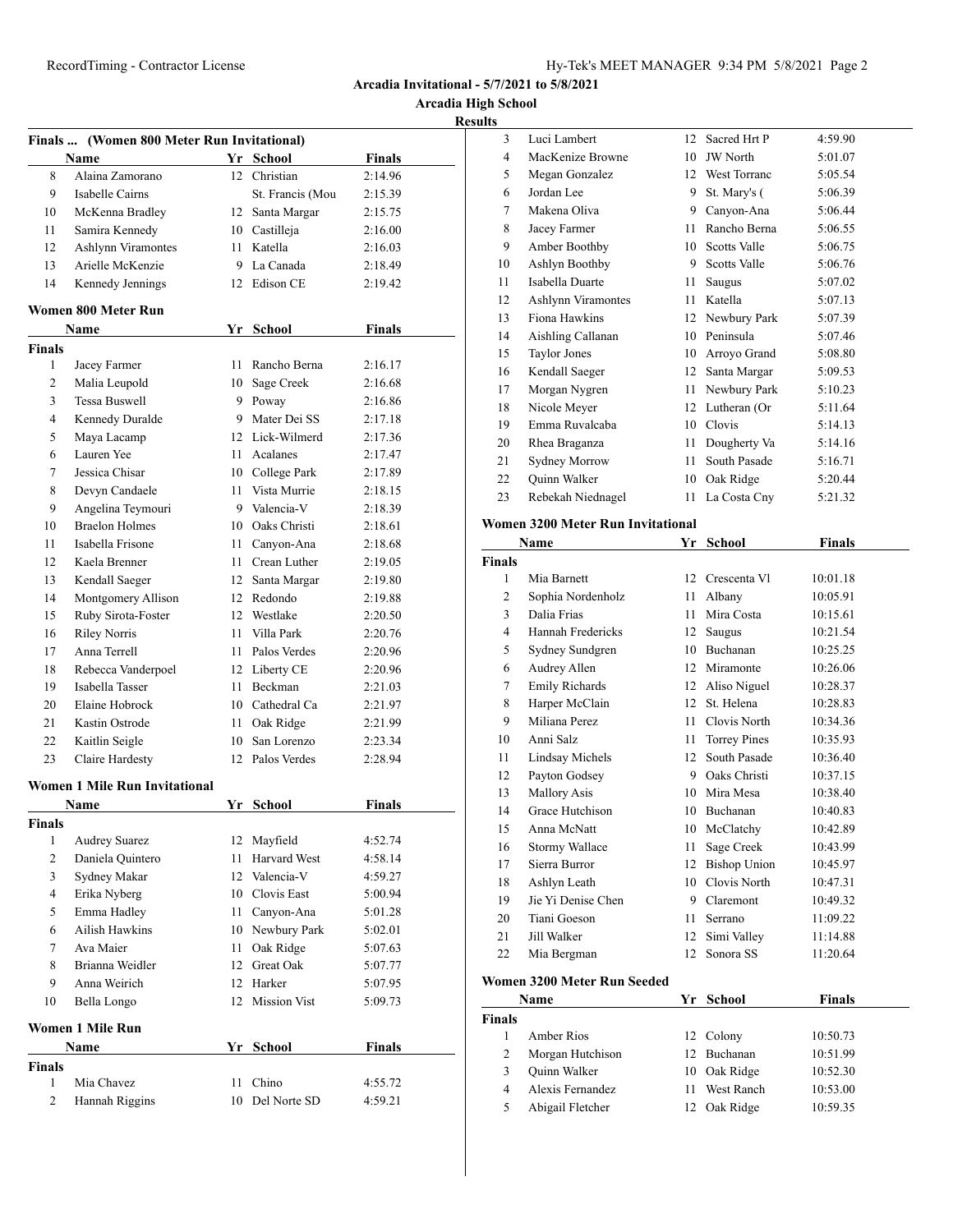**Arcadia High School**

#### **Results**

|                | Finals  (Women 3200 Meter Run Seeded) |        |                 |               |
|----------------|---------------------------------------|--------|-----------------|---------------|
|                | Name                                  |        | Yr School       | <b>Finals</b> |
| 6              | Dani Barrett                          |        | 12 Wildwood     | 10:59.74      |
| 7              | Julia Kiesler                         |        | 10 Simi Valley  | 11:00.53      |
| 8              | Allura Markow                         |        | 10 Dana Hills   | 11:00.86      |
| 9              | JiaLian Mackey                        |        | 10 Viewpoint    | 11:01.06      |
| 10             | Mackenzie Rogers                      | 11     | Poway           | 11:01.93      |
| 11             | Kyra Compton                          | 11     | La Costa Cny    | 11:07.42      |
| 12             | Emma Ruvalcaba                        |        | 10 Clovis       | 11:08.64      |
| 13             | Layla Ruiz                            |        | 12 Watsonville  | 11:08.66      |
| 14             | Allie Scimia                          | 12     | Rancho Cucam    | 11:10.42      |
| 15             | Sophie Compton                        | 11     | Point Loma      | 11:12.08      |
| 16             | Lynette Ruiz                          |        | 12 Simi Valley  | 11:12.48      |
| 17             | Collette Lowengrub                    |        | 12 University   | 11:14.89      |
| 18             | Bella Longo                           |        | 12 Mission Vist | 11:24.74      |
| 19             | <b>Madison Parrone</b>                | 11     | Oak Park        | 11:33.93      |
| 20             | Emma McCain                           |        | 12 Soquel       | 11:50.03      |
|                | <b>Women 100 Meter Hurdles</b>        |        |                 |               |
|                | <b>Name</b>                           |        | Yr School       | Finals        |
| <b>Finals</b>  |                                       |        |                 |               |
| 1              | Kapiolani Coleman                     |        | 10 Cathedral Ca | $14.82 +0.0$  |
| 2              | London Davis                          | 9.     | Upland          | $14.86 + 0.0$ |
| 3              | Sydney Johnson                        | 12     | Whitney SJ      | $15.12 +0.0$  |
| 4              | <b>Riley Costales</b>                 | 10     | Central         | $15.24 -1.1$  |
| 5              | Madaline Conte                        | 11     | Monrovia        | $15.32 -1.1$  |
| 6              | Alexa Dandridge                       |        | 12 Buchanan     | $15.34 -1.1$  |
| 7              | Ariana Gonzalez                       |        | 12 Ayala        | $15.34 +0.0$  |
| 8              | Arisa Matsuzaki                       |        | 12 Peninsula    | $15.46 +0.0$  |
| 9              | Phoebe Ladd                           |        | 12 Woodbridge   | $15.46 +0.0$  |
| 10             | Adrienne Usher                        | 11     | Harvard West    | $15.67 +0.0$  |
| 11             | Delaney Custer                        |        | 12 Buchanan     | $15.74 -1.1$  |
| 12             | Kori Fields                           | 10     | St. Mary's (    | $15.78 - 1.1$ |
| 13             | Taleeah Hoggatt                       |        | 10 Central      | $15.79 - 1.1$ |
| 14             | De'Saya Smith                         | 12     | Skyline         | $16.11 + 0.0$ |
| 15             | Emma Cusumano                         | 11     | Burbank         | $16.13 - 1.1$ |
| 16             | McKaley Yost                          | 12     | Sanger          | $16.35 -1.1$  |
| 17             | Aliya Smith                           |        | 12 Centennial-C | $17.83 - 1.1$ |
|                | Women 100 Meter Hurdles Invitational  |        |                 |               |
|                | Name                                  |        | Yr School       | <b>Finals</b> |
| Finals         |                                       |        |                 |               |
| 1              | Asjah Atkinson                        | 12     | St. Anthony     | 1.5<br>13.85  |
| $\overline{c}$ | Charlize James                        | 11     | San Diego       | 14.25<br>1.5  |
| 3              | Y'Vette Harris                        | 10     | Lincoln (Sto    | 14.27<br>1.5  |
| 4              | Ajah Anderson                         | $12\,$ | Upland          | 14.42<br>1.5  |
| 5              | Reyna Johnson                         | 12     | St. Francis     | 14.47<br>1.5  |
| 6              | Amira Hawkins                         | 12     | North Torran    | 1.5<br>14.86  |
| $\tau$         | Jordyn Grady                          | 12     | Upland          | 1.5<br>14.98  |

# **Women 300 Meter Hurdles Invitational**

|               | Name              | Yr School       | <b>Finals</b> |  |
|---------------|-------------------|-----------------|---------------|--|
| <b>Finals</b> |                   |                 |               |  |
|               | Kapiolani Coleman | 10 Cathedral Ca | 43.51         |  |
|               | Alexa Dandridge   | 12 Buchanan     | 43.67         |  |

Jailah Collins 12 Carson 15.28 1.5

| л. |                       |    |                 |       |  |
|----|-----------------------|----|-----------------|-------|--|
| 3  | Cieanna Norman-Thomas |    | 12 Upland       | 44.32 |  |
| 4  | Daniela Ruelas        |    | 11 Arroyo Grand | 44.73 |  |
| 5  | Charlize James        |    | 11 San Diego    | 44.83 |  |
| 6  | Madaline Conte        | 11 | Monrovia        | 45.10 |  |
|    | Ajah Anderson         |    | 12 Upland       | 46.34 |  |
| 8  | Caroline Hansen       |    | 12 Oak Ridge    | 46.98 |  |
| 9  | Elise Craft           |    | 12 Oaks Christi | 47.30 |  |
|    |                       |    |                 |       |  |

#### **Women 300 Meter Hurdles**

|        | Name                  | Yr | <b>School</b> | Finals |
|--------|-----------------------|----|---------------|--------|
| Finals |                       |    |               |        |
| 1      | Arisa Matsuzaki       | 12 | Peninsula     | 45.08  |
| 2      | Emily Waller          | 12 | Woodbridge    | 45.74  |
| 3      | Ava Ball              | 11 | Moorpark      | 46.06  |
| 4      | Lauren Medley         | 11 | Del Norte SD  | 46.24  |
| 5      | Jordyn Burke          | 12 | Yucaipa       | 46.43  |
| 6      | Jasmyn Lewis          | 12 | Golden Valle  | 46.92  |
| 7      | <b>Riley Costales</b> | 10 | Central       | 47.19  |
| 8      | London Davis          | 9  | Upland        | 47.20  |
| 9      | De'Saya Smith         | 12 | Skyline       | 47.29  |
| 10     | <b>Pyper Slattery</b> | 12 | Villa Park    | 47.30  |
| 11     | Sophia Caldwell       | 12 | Point Loma    | 47.41  |
| 12     | Alyssa Heinlein       | 11 | Oak Ridge     | 48.02  |
| 13     | Melia Middleton       | 10 | Christopher   | 48.05  |
| 14     | Emma Cusumano         | 11 | Burbank       | 48.29  |
| 15     | Lauren Thai           | 11 | Agoura        | 48.76  |
| 16     | Jessica Boyd          | 12 | Roosevelt (S  | 48.85  |
| 17     | Julie Johnson         | 12 | Highland CE   | 49.31  |

#### **Women 4x100 Meter Relay Invitational**

|                | Team                    | Relay             | Finals                 |
|----------------|-------------------------|-------------------|------------------------|
| <b>Finals</b>  |                         |                   |                        |
| 1              | Poly (Lb)               |                   | 47.06                  |
|                | 1) Alyssa Perkins 11    |                   | 2) Kennadi Reed 11     |
|                | 3) Anayah Wych 11       |                   | 4) Taylor Johnson 9    |
| $\mathfrak{D}$ | Roosevelt (Ss)          |                   | 47.25                  |
|                | 1) Jessica Boyd 12      |                   | 2) Naomi Johnson 11    |
|                | 3) Krystal Harrell 11   |                   | 4) Dakota Minor 11     |
| 3              | Serra                   |                   | 47.27                  |
|                | 1) Breanna Howard 12    | 2) Mia Flowers 9  |                        |
|                | 3) Jordan Washington 10 | 4) Brazil Neal 10 |                        |
| 4              | Carson                  |                   | 47.36                  |
|                | 1) Kyla Blockett 12     |                   | 2) Reign Redmond 10    |
|                | 3) Katie Kluver 12      |                   | 4) Jailah Collins 12   |
| 5              | Wilson/LB               |                   | 47.39                  |
|                | 1) Maya Bryson 12       |                   | 2) Aujane Luckey 10    |
|                | 3) Tarynn Maroney 9     | 4) Sadia Green 10 |                        |
| 6              | <b>Buchanan</b>         |                   | 47.60                  |
|                | 1) Layla Clay 11        |                   | 2) Lauren Fowler 12    |
|                | 3) Maddie Pasmore 11    |                   | 4) Alexa Dandridge 12  |
| 7              | Calabasas               |                   | 47.73                  |
|                | 1) Lahela Ray 9         |                   | 2) Charisma Collins 11 |
|                | 3) Zoe Ray 9            |                   | 4) Zanae Woods 11      |
| 8              | Clovis North            |                   | 47.75                  |
|                | 1) Tiara Adeniji 12     |                   | 2) Takiya Cenci 11     |
|                | 3) Tatum Holloway 12    |                   | 4) Maya Cordoba 9      |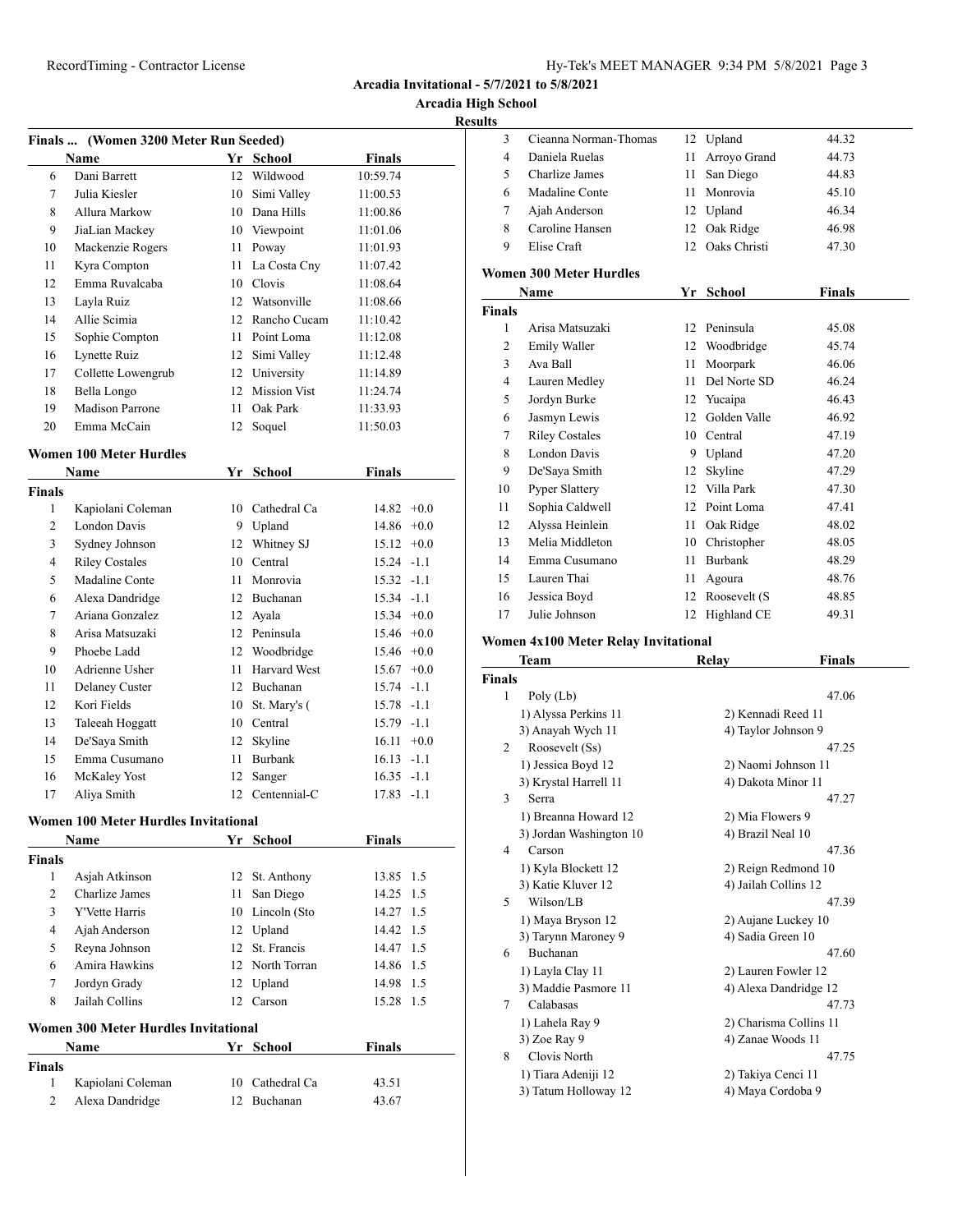# **Arcadia High School**

#### **Results**

|               | Team                            | Relay<br>Finals           |
|---------------|---------------------------------|---------------------------|
| 9             | Oaks Christian                  | 47.98                     |
|               | 1) Brooklyn Courtnall 12        | 2) Elise Craft 12         |
|               | 3) Laila Harris 12              | 4) Jahzara Richardson 12  |
|               | Women 4x100 Meter Relay         |                           |
|               | Team                            | Finals<br>Relay           |
| <b>Finals</b> |                                 |                           |
| 1             | Cathedral Catholic              | 48.68                     |
|               | 1) Kapiolani Coleman 10         | 2) Aryana Boostani 11     |
|               | 3) Vanessa Sukay 11             | 4) Sophia Aragon 12       |
| 2             | Foothill NC                     | 48.95                     |
|               | 1) Torre Anderson 11            | 2) Marina Garcia 11       |
|               | 3) Makenna Meyers-McNerney 11   | 4) Elyse Wohlenberg 12    |
| 3             | Oak Park                        | 49.16                     |
|               | 1) Kymara Brodie 10             | 2) Jesse Davis 11         |
|               | 3) Alexis (Lexie) Dellevigne 12 | 4) Leanne Harder 11       |
| 4             | Madison                         | 49.23                     |
|               | 1) Nayomi Campos 9              | 2) Amira Shaheed 9        |
|               | 3) Brielle Jimerson 9           | 4) Aysha Shaheed 12       |
| 5             | Vista Murrieta                  | 49.58                     |
|               | 1) Alyssa Alumbres 9            | 2) Kaila Robinson 9       |
|               | 3) Destiny Mattingly 12         | 4) Hailey Nuechterlein 12 |
| 6             | Northwood                       | 49.99                     |
|               | 1) Kalea Brown 11               | 2) Julia Muniz 12         |
|               | 3) Katelyn Muniz 11             | 4) Reina Kabbara 11       |
| 7             | El Toro                         | 50.12                     |
|               | 1) Morgan Alverson 10           | 2) Asia Waddy 12          |
|               | 3) Jenna Parsio 11              | 4) Bradey Quigley 10      |
| 8             | South Pasadena                  | 50.18                     |
|               | 1) Ella Leeson 12               | 2) Lyla Keller 9          |
|               | 3) Skye Harris 11               | 4) Annalea Pearson 10     |
| 9             | Mater Dei SS                    | 50.21                     |
|               |                                 |                           |
|               | 1) Jordan Medwig 12             | 2) Samantha Sloan 12      |
|               | 3) Marie Santos 12              | 4) Sailor Hillebrecht 10  |
| 10            | Mission Viejo                   | 50.22                     |
|               | 1) Haley Johnson 12             | 2) Jada Gatlin 10         |
|               | 3) Brooke Said 11               | 4) Emily Psarras 10       |
| 11            | Whitney SJ                      | 50.30                     |
|               | 1) Ashanti Elie 10              | 2) Abigail Gardner 11     |
|               | 3) Emily Beasley 11             | 4) Sydney Johnson 12      |
| 12            | Sage Creek                      | 50.54                     |
|               | 1) Jacqueline Rausa 12          | 2) Catherine Laube 10     |
|               | 3) Alahna Woodburn 12           | 4) Elizabeth Hatton 11    |
| 13            | <b>Mission Hills</b>            | 50.82                     |
|               | 1) Juana Fernandez 11           | 2) Deja Thomas 11         |
|               | 3) Journey Alexander 12         | 4) Samantha Morreale 12   |
| 14            | San Marcos SD                   | 50.94                     |
|               | 1) Amaya Cummins 12             | 2) Emma Jelmeland 11      |
|               | 3) Rachel Turner 11             | 4) Isabella Bratton 12    |
| 15            | Etiwanda                        | 51.69                     |
|               | 1) Rukiyyah Johnson 12          | 2) Kennedi Porter 12      |
|               | 3) Malika Mashack 10            | 4) Courtney Dance 12      |
|               |                                 |                           |

| St. Mary's Academy    | <b>DNF</b>            |
|-----------------------|-----------------------|
| 1) Maigan Adams 12    | 2) Jayla Dingle 9     |
| 3) Dae'Ja Henry 11    | 4) Vinae Edwards 12   |
| Ayala                 | D()                   |
| 1) Ariana Gonzalez 12 | 2) Kayla Mc Bride 9   |
| 3) Nia Dinkins 11     | 4) Lauren Mc Bride 11 |
|                       |                       |

#### **Women 4x100 Meter Relay Seeded**

|                | Team                                                                 | Relay              | <b>Finals</b>          |
|----------------|----------------------------------------------------------------------|--------------------|------------------------|
| <b>Finals</b>  |                                                                      |                    |                        |
| 1              | <b>JW</b> North                                                      |                    | 47.67                  |
|                | 1) Raykiyat Olukoju 11                                               | 2) Idara Ibekwe 12 |                        |
|                | 3) Rhe Nae leach 12                                                  | 4) Leila Kepler 11 |                        |
| $\overline{c}$ | Upland                                                               |                    | 47.74                  |
|                | 1) Jordyn Grady 12                                                   |                    | 2) Caelyn Harris 11    |
|                | 3) Cieanna Norman-Thomas 12                                          |                    | 4) Simone Smith 10     |
| 3              | Golden Valley SS                                                     |                    | 47.99                  |
|                | 1) Adonijah Currie 10                                                | 2) Jade Teal 10    |                        |
|                | 3) Ta'Ahjah Fann 10                                                  |                    | 4) Nevaeh Williams 10  |
| 4              | Yucaipa                                                              |                    | 48.27                  |
|                | 1) Alex Abreau 12                                                    | 2) Eryn Burke 12   |                        |
|                | 3) Jordyn Burke 12                                                   |                    | 4) Brooke Dalgity 12   |
| 5              | <b>Harvard Westlake</b>                                              |                    | 48.34                  |
|                | 1) Julia Hines 12                                                    |                    | 2) Gisele Thompson 9   |
|                | 3) Lauryn Milburn 11                                                 |                    | 4) Gabby Odoom 12      |
| 6              | Redondo                                                              |                    | 48.48                  |
|                | 1) Julia Ausland 12                                                  | 2) Eve Divinity 11 |                        |
|                | 3) Lila Braff 12                                                     | 4) Amber Autry 12  |                        |
| 7              | Central                                                              |                    | 48.54                  |
|                | 1) Taleeah Hoggatt 10                                                |                    | 2) Keytonna Ross 9     |
|                | 3) Tionna Clements                                                   |                    | 4) Sariyah Copeland 12 |
| 8              | St. Mary's (Sj)                                                      |                    | 48.88                  |
|                | 1) Ryen Scott 11                                                     | 2) Kori Fields 10  |                        |
|                | 3) Kendall Clay 9                                                    |                    | 4) Cameron Fields 11   |
| 9              | Los Alamitos                                                         |                    | 49.50                  |
|                | 1) Selah Toler 11                                                    |                    | 2) Sanaa Guyness 10    |
|                | 3) Summer Allen 12                                                   |                    | 4) Janelle Wilson 10   |
|                | $\mathbf{1}$ and $\mathbf{1}$ $\mathbf{1}$ $\mathbf{1}$ $\mathbf{1}$ |                    |                        |

#### **Women 4x200 Meter Relay Seeded**

| Team                      | Relay                | Finals               |
|---------------------------|----------------------|----------------------|
|                           |                      |                      |
| Los Alamitos              |                      | 1:44.96              |
| 1) Tabitha Hines 10       | 2) Sanaa Guyness 10  |                      |
| 3) Summer Allen 12        | 4) Selah Toler 11    |                      |
| Etiwanda                  |                      | 1:46.32              |
| 1) Rukiyyah Johnson 12    | 2) Kennedi Porter 12 |                      |
| 3) Kerin Bynum 12         |                      | 4) Courtney Dance 12 |
| El Modena                 |                      | 1:46.90              |
| 1) Jasmin Trujillo 9      | 2) Ava Gomez 10      |                      |
| 3) Whitley Pearsall 12    | 4) Lillian Gomez 10  |                      |
| Dana Hills                |                      | 1:47.34              |
| 1) Sienna Frederickson 11 | 2) Ava Poldolski 10  |                      |
| 3) Christina Abrams 9     | 4) Emily Carlier 10  |                      |
| <b>Beckman</b>            |                      | 1:48.11              |
| 1) Jocelyn Niemiec 12     | 2) Maury Avery 12    |                      |
| 3) Tressa Vanraes 10      | 4) Isabella Brown 9  |                      |
|                           | <b>Finals</b><br>2   |                      |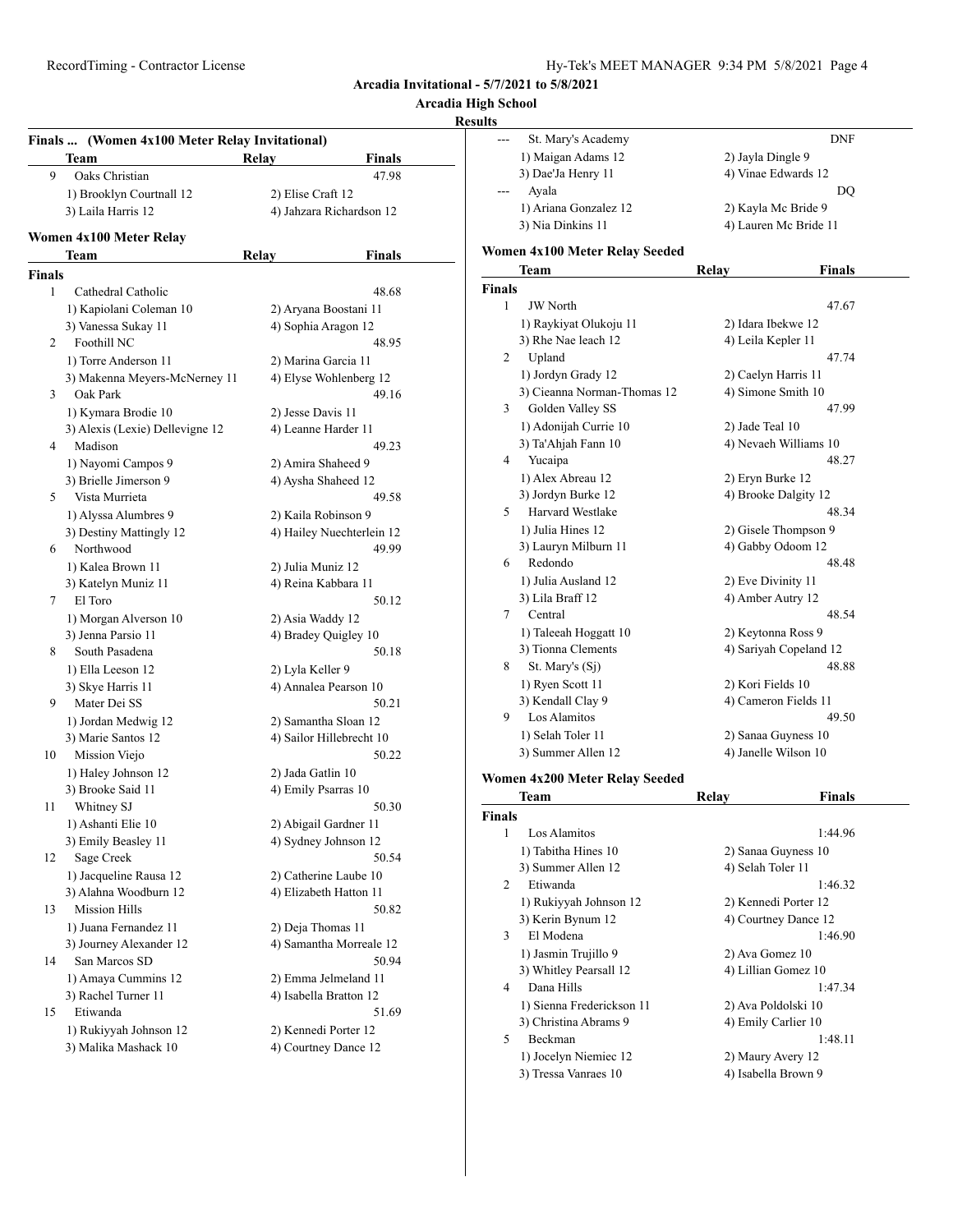**Arcadia High School**

## **Results**

| Finals  (Women 4x200 Meter Relay Seeded) |                                           |                    |                                                      |
|------------------------------------------|-------------------------------------------|--------------------|------------------------------------------------------|
|                                          | Team                                      | Relay              | Finals                                               |
| 6                                        | Oaks Christian                            |                    | 1:48.89                                              |
|                                          | 1) Aalaiyah Batiste 11                    |                    | 2) Zoe Hanson-Bonney 11                              |
|                                          | 3) Danielle Irvin 10                      | 4) Sonia Virk 12   |                                                      |
|                                          | Women 4x200 Meter Relay Invitational      |                    |                                                      |
|                                          | Team                                      | Relay              | Finals                                               |
| Finals                                   |                                           |                    |                                                      |
| 1                                        | Carson                                    |                    | 1:39.80                                              |
|                                          | 1) Kyla Blockett 12                       |                    | 2) Jailah Collins 12                                 |
|                                          | 3) Reign Redmond 10                       |                    | 4) Samira Stevenson 10                               |
| 2                                        | <b>JW</b> North                           |                    | 1:40.01                                              |
|                                          | 1) Idara Ibekwe 12                        | 2) Leila Kepler 11 |                                                      |
|                                          | 3) Rhe Nae leach 12                       |                    | 4) Raykiyat Olukoju 11                               |
| 3                                        | Wilson/LB                                 |                    | 1:40.68                                              |
|                                          | 1) Trinity Moseby 11                      |                    | 2) Tarynn Maroney 9                                  |
|                                          | 3) Sadia Green 10                         |                    | 4) Maya Bryson 12                                    |
| 4                                        | Calabasas                                 |                    | 1:40.89                                              |
|                                          | 1) Lahela Ray 9                           |                    | 2) Zanae Woods 11                                    |
|                                          | 3) Charisma Collins 11                    | 4) Zoe Ray 9       |                                                      |
| 5                                        | Notre Dame(SO)                            |                    | 1:45.42                                              |
|                                          | 1) Ava Gandara-McCumber 11                |                    | 2) Dior Asemota 12                                   |
|                                          | 3) Lauren Hernandez 11                    |                    | 4) Emerson Chasko 9                                  |
|                                          | Women 4x400 Meter Relay Invitational      |                    |                                                      |
|                                          | Team                                      | Relay              | Finals                                               |
| Finals<br>1                              |                                           |                    |                                                      |
|                                          | <b>JW</b> North                           |                    | 3:50.11                                              |
|                                          | 1) Idara Ibekwe 12                        |                    | 2) Raykiyat Olukoju 11<br>4) MacKenize Browne 10     |
| 2                                        | 3) Makayla Browne 12<br>Oaks Christian    |                    | 3:51.51                                              |
|                                          |                                           |                    |                                                      |
|                                          | 1) Braelon Holmes 10<br>3) Elise Craft 12 |                    | 2) Jahzara Richardson 12<br>4) Brooklyn Courtnall 12 |
| 3                                        | Clovis North                              |                    | 3:52.79                                              |
|                                          |                                           |                    |                                                      |
|                                          | 1) Maya Cordoba 9<br>3) Tatum Zinkin 11   |                    | 2) Tiara Adeniji 12<br>4) Takiya Cenci 11            |
| 4                                        | Yucaipa                                   |                    | 3:54.51                                              |
|                                          |                                           |                    |                                                      |
|                                          | 1) Jordyn Burke 12                        |                    | 2) Elisabeth Betten 11                               |
| 5                                        | 3) Brooke Dalgity 12<br>Golden Valley SS  | 4) Eryn Burke 12   | 3:58.81                                              |
|                                          |                                           |                    | 2) Tylar Gallien 11                                  |
|                                          | 1) Jade Teal 10<br>3) Iman Holmes 12      |                    | 4) Adonijah Currie 10                                |
|                                          |                                           |                    |                                                      |
| 6                                        | Sage Creek                                |                    | 4:02.17                                              |
|                                          | 1) Jacqueline Rausa 12                    |                    | 2) Elizabeth Hatton 11                               |
|                                          | 3) Alahna Woodburn 12                     |                    | 4) Malia Leupold 10                                  |
| 7                                        | Serra                                     |                    | 4:05.57                                              |
|                                          | 1) Nia Godfrey 10                         |                    | 2) Sienna Claiborne 10                               |
|                                          | 3) Dylan Dozier 10                        |                    | 4) Jaiya Fletcher 9                                  |
| 8                                        | Mater Dei SS                              |                    | 4:16.25                                              |
|                                          | 1) Marie Santos 12                        | 2) Kylie Hughes 9  |                                                      |
|                                          | 3) Mia Bruckler 10                        |                    | 4) Kennedy Duralde 9                                 |

|               | Team                      | Relay                    | Finals  |
|---------------|---------------------------|--------------------------|---------|
| <b>Finals</b> |                           |                          |         |
| 1             | Poway                     |                          | 3:58.11 |
|               | 1) Mackenzie Rogers 11    | 2) Indiana Langford 11   |         |
|               | 3) Tessa Buswell 9        | 4) Alyssa Bean 11        |         |
| 2             | Cathedral Catholic        |                          | 4:00.13 |
|               | 1) Vanessa Sukay 11       | 2) Aryana Boostani 11    |         |
|               | 3) Elaine Hobrock 10      | 4) Sophia Aragon 12      |         |
| 3             | Ayala                     |                          | 4:01.71 |
|               | 1) Kayla Mc Bride 9       | 2) Lauren Mc Bride 11    |         |
|               | 3) Mikayla Richardson 12  | 4) Samyra Smith 12       |         |
| 4             | Foothill NC               |                          | 4:02.68 |
|               | 1) Kayla Galvez 11        | 2) Sabrina Nelson 11     |         |
|               | 3) Claire Van Horn 10     | 4) Torre Anderson 11     |         |
| 5             | Del Norte SD              |                          | 4:03.91 |
|               | 1) Lauren Medley 11       | 2) Bianca Calafato 10    |         |
|               | 3) Ella Echsner 9         | 4) Hannah Riggins 10     |         |
| 6             | El Toro                   |                          | 4:03.94 |
|               | 1) Asia Waddy 12          | 2) Jenna Parsio 11       |         |
|               | 3) Charlotte Wherelius 10 | 4) Olivia Reichle 12     |         |
| 7             | College Park              |                          | 4:04.58 |
|               | 1) Lea Fromm 12           | 2) Evi Anderson 12       |         |
|               | 3) Gianna Myer 11         | 4) Jessica Chisar 10     |         |
| 8             | Monte Vista NC            |                          | 4:07.36 |
|               | 1) Jesse Stock 10         | 2) Mackenzie Michel 10   |         |
|               | 3) Madelyn Gilbert 11     | 4) Cate Peters 10        |         |
| 9             | Oak Ridge                 |                          | 4:07.75 |
|               | 1) Kastin Ostrode 11      | 2) Alyssa Heinlein 11    |         |
|               | 3) Loralye Clements 10    | 4) Caroline Hansen 12    |         |
| 10            | San Marcos SD             |                          | 4:10.07 |
|               | 1) Emma Jelmeland 11      | 2) Trinity Dixon 11      |         |
|               | 3) Rachel Turner 11       | 4) Megan Werts 10        |         |
| 11            | Granada Hills             |                          | 4:11.53 |
|               | 1) Sydney Olofe 12        | 2) Simone Bart-Plange 10 |         |
|               | 3) Arden Keeton 9         | 4) Isabella Vally 10     |         |
| 12            | South Pasadena            |                          | 4:18.41 |
|               | 1) Kerrigan Riley 11      | 2) Skye Harris 11        |         |
|               | 3) Ella Leeson 12         | 4) Annalea Pearson 10    |         |
| 13            | Harvard Westlake          |                          | 4:22.90 |
|               |                           |                          |         |
|               | 1) Chiara Neirick 10      | 2) Chance Walker 12      |         |

# **Women 4x800 Meter Relay Invitational**

| Team                   | Relav                  | Finals                    |
|------------------------|------------------------|---------------------------|
| <b>Finals</b>          |                        |                           |
| Jserra                 |                        | 9:15.12                   |
| 1) Ashlee Gallegos 11  |                        | 2) Anastasia Snodgrass 10 |
| 3) Brooke O'Brien 9    |                        | 4) Georgia Jeanneret 9    |
| Canyon-Ana             |                        | 9:21.28                   |
| 1) Isabella Frisone 11 |                        | 2) Heather Greenbaum 9    |
| 3) Emma Hadley 11      | 4) Makena Oliva 9      |                           |
| Oak Ridge              |                        | 9:28.55                   |
| 1) Ava Maier 11        | 2) Abigail Fletcher 12 |                           |
| 3) Ouinn Walker 10     | 4) Kastin Ostrode 11   |                           |
|                        |                        |                           |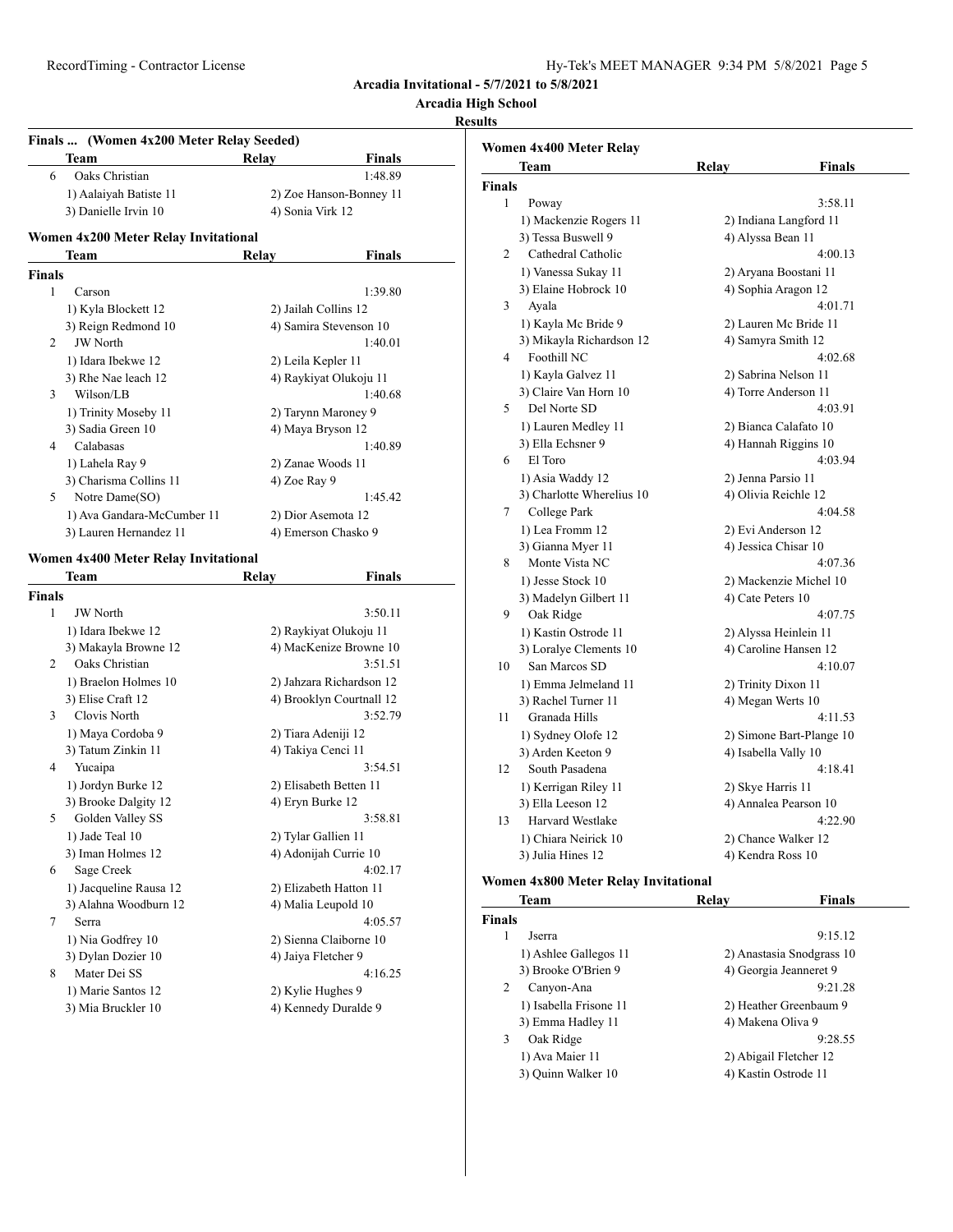#### **Arcadia High School Results**

# **Finals ... (Women 4x800 Meter Relay Invitational)**

|    | <b>Team</b>               | Relay              | <b>Finals</b>            |
|----|---------------------------|--------------------|--------------------------|
| 4  | Sacred Hrt Prep           |                    | 9:31.24                  |
|    | 1) Luci Lambert 12        |                    | 2) Janie Morganroth 11   |
|    | 3) Lucy Paynter 11        |                    | 4) Julia Soderbery 10    |
| 5  | St. Francis SJ            |                    | 9:31.87                  |
|    | 1) Tatiana Cornejo 11     |                    | 2) Hanna Hekkanen 12     |
|    | 3) Kelsey Sutch 9         | 4) Kayla Towne 9   |                          |
| 6  | Sanger                    |                    | 9:32.19                  |
|    | 1) Kaley Cardenas 12      |                    | 2) Sienna Bianchi 11     |
|    | 3) Leah Mendibles 10      |                    | 4) Rebeca Coronado 12    |
| 7  | Vista Murrieta            |                    | 9:32.93                  |
|    | 1) Fiona Holloway 9       |                    | 2) Marissa O'Connor 10   |
|    | 3) Devyn Candaele 11      |                    | 4) Isabella Smith 11     |
| 8  | Los Alamitos              |                    | 9:35.91                  |
|    | 1) Kaya Guerrero 12       |                    | 2) Kaitlin McQuillen 9   |
|    | 3) Hallie Muniz 9         |                    | 4) Maria Halfhill 12     |
| 9  | Great Oak                 |                    | 9:35.91                  |
|    | 1) Brianna Weidler 12     |                    | 2) Meilani Castillo 10   |
|    | 3) Kali Kraus 10          |                    | 4) Cailin Osborne 10     |
| 10 | Marina                    |                    | 9:36.38                  |
|    | 1) Marikay Schwab 12      |                    | 2) Makena Castillo 12    |
|    | 3) Maddie Fracassa 11     | 4) Janae Chiu 11   |                          |
| 11 | Redondo                   |                    | 9:44.27                  |
|    | 1) Victoria Valenzuela 11 | 2) Julia Butler 11 |                          |
|    | 3) Vivian Martinez 11     |                    | 4) Montgomery Allison 12 |
| 12 | College Park              |                    | 9:46.63                  |
|    | 1) Jessica Chisar 10      |                    | 2) Lindsey Reed 11       |
|    | 3) Marlo Taylor 11        | 4) Grace Reed 10   |                          |
| 13 | Beckman                   |                    | 9:46.87                  |
|    | 1) Isabella Tasser 11     |                    | 2) Estella Knobbe 11     |
|    | 3) Melanie Pakingan 10    |                    | 4) Hannah Faust 12       |
| 14 | Granada Hills             |                    | 9:51.58                  |
|    | 1) Arden Keeton 9         |                    | 2) Sydney Olofe 12       |
|    | 3) Isabel Castagnola 11   | 4) Sofia Abrego 11 |                          |
| 15 | Cathedral Catholic        |                    | 9:52.96                  |
|    | 1) Trang Woolridge 12     | 2) Sophia Kisir 11 |                          |
|    | 3) Lexi Arambulo 11       | 4) Keira Rall 10   |                          |
| 16 | Northwood                 |                    | 10:03.49                 |
|    | 1) Audrey Landis 12       |                    | 2) Brooklym Guan 11      |
|    | 3) Madison Ledgard        | 4) Emily Odom      |                          |

#### **Women 4x1600 Meter Relay Invitational**

| Team                          | Relay                 | <b>Finals</b> |
|-------------------------------|-----------------------|---------------|
| <b>Finals</b>                 |                       |               |
| <b>Torrey Pines</b><br>1      |                       | 20:58.47      |
| 1) Scarlett Taylor 9          | 2) Anni Salz 11       |               |
| 3) Kiana Bourgeois 11         | 4) Marissa Gaut 10    |               |
| St. Francis SJ<br>$2^{\circ}$ |                       | 21:08.08      |
| 1) Tatiana Cornejo 11         | 2) Hanna Hekkanen 12  |               |
| 3) Claire Silva 11            | 4) Kayla Towne 9      |               |
| 3<br>Great Oak                |                       | 21:08.71      |
| 1) Aishling Fabian 10         | 2) Kelli Gaffney 10   |               |
| 3) Kali Kraus 10              | 4) Brianna Weidler 12 |               |
|                               |                       |               |

| 4  | Oak Ridge                |   | 21:09.13               |
|----|--------------------------|---|------------------------|
|    | 1) Brooke Butler 10      |   | 2) Kayla Rutz 11       |
|    | 3) Tiana Oliver 11       |   | 4) Loralye Clements 10 |
| 5  | Mira Costa               |   | 21:15.78               |
|    | 1) Anna Chittenden 10    |   | 2) Kayla Kershaw       |
|    | 3) Ella Parsley 11       |   | 4) Lucca Franz         |
| 6  | Oaks Christian           |   | 21:16.46               |
|    | 1) Payton Godsey 9       |   | 2) Grace Gever 9       |
|    | 3) Sarah Colebrooke 10   |   | 4) Gianna Sanchez 10   |
| 7  | Claremont                |   | 21:19.23               |
|    | 1) Jie Yi Denise Chen 9  |   | 2) Maddie Coles 11     |
|    | 3) Alexa Gossett 9       |   | 4) Angie Gushue 12     |
| 8  | <b>Clovis East</b>       |   | 21:25.38               |
|    | 1) Erika Nyberg 10       |   | 2) Ariana Womack 11    |
|    | 3) Jazlin Diehl 9        |   | 4) Ayane Isleta 10     |
| 9  | Monte Vista NC           |   | 21:26.09               |
|    | 1) Peyton Dolan 9        |   | 2) Abby Binder 12      |
|    | 3) Shelby Lew 10         |   | 4) Kinsey Pogue 11     |
| 10 | Dougherty Valley         |   | 21:28.22               |
|    | 1) Sameen Andar 12       |   | 2) Leah Abraham 12     |
|    | 3) Eva Shen 11           |   | 4) Ritika Singh 12     |
| 11 | Westlake                 |   | 21:41.67               |
|    | 1) Ruby Sirota-Foster 12 |   | 2) Alyssa Wood 10      |
|    | 3) Sophie Atkins 10      |   | 4) Kalista Traversa 10 |
| 12 | Great Oak                | B | 22:12.25               |
|    | 1) Joelle Upshur 10      |   | 2) Ameya Teli 10       |
|    | 3) Meilani Castillo 10   |   | 4) Devlyn Torza 9      |
| 13 | Clovis West              |   | 22:16.04               |
|    | 1) Kalei Aoki-Chance 11  |   | 2) Julia Bizik 11      |
|    | 3) Claire Bringetto 11   |   | 4) Molly Bizik 9       |
| 14 | College Park             |   | 22:16.68               |
|    | 1) Isabella Alviz 11     |   | 2) Grace Reed 10       |
|    | 3) Lindsey Reed 11       |   | 4) Marlo Taylor 11     |
| 15 | Sanger                   |   | 22:32.41               |
|    | 1) Nereyda Alvarez 11    |   | 2) Jahari Garcia 12    |
|    | 3) Kaley Cardenas 12     |   | 4) Rebeca Coronado 12  |
|    |                          |   |                        |

## **Women 800 Sprint Medley Invitational**

| Team                 | Relay | Finals                                                                                                                                                   |
|----------------------|-------|----------------------------------------------------------------------------------------------------------------------------------------------------------|
| <b>Finals</b>        |       |                                                                                                                                                          |
| Wilson/LB            |       | 1:44.35                                                                                                                                                  |
| 1) Tyler Nettles 12  |       |                                                                                                                                                          |
| 3) Sadia Green 10    |       |                                                                                                                                                          |
| 2<br>Notre Dame(SO)  |       | 1:48.41                                                                                                                                                  |
| 1) Nia Brown 12      |       | 2) Lauren Hernandez 11                                                                                                                                   |
| 3) Dior Asemota 12   |       | 4) Ava Gandara-McCumber 11                                                                                                                               |
| Mission Viejo        |       | 1:50.77                                                                                                                                                  |
| 1) Jada Gatlin 10    |       |                                                                                                                                                          |
| 3) Haley Johnson 12  |       |                                                                                                                                                          |
| Oaks Christian       |       | 1:52.53                                                                                                                                                  |
| 1) Laila Harris 12   |       | 2) Aalaiyah Batiste 11                                                                                                                                   |
| 3) Sonia Virk 12     |       |                                                                                                                                                          |
| St. Mary's Academy   |       | 1:52.89                                                                                                                                                  |
| 1) Maigan Adams 12   |       |                                                                                                                                                          |
| 3) Alijah Newsome 12 |       |                                                                                                                                                          |
|                      |       | 2) Tarynn Maroney 9<br>4) Aujane Luckey 10<br>2) Emily Psarras 10<br>4) Brooke Said 11<br>4) Jordyn Holmes 9<br>2) Vinae Edwards 12<br>4) Jayla Dingle 9 |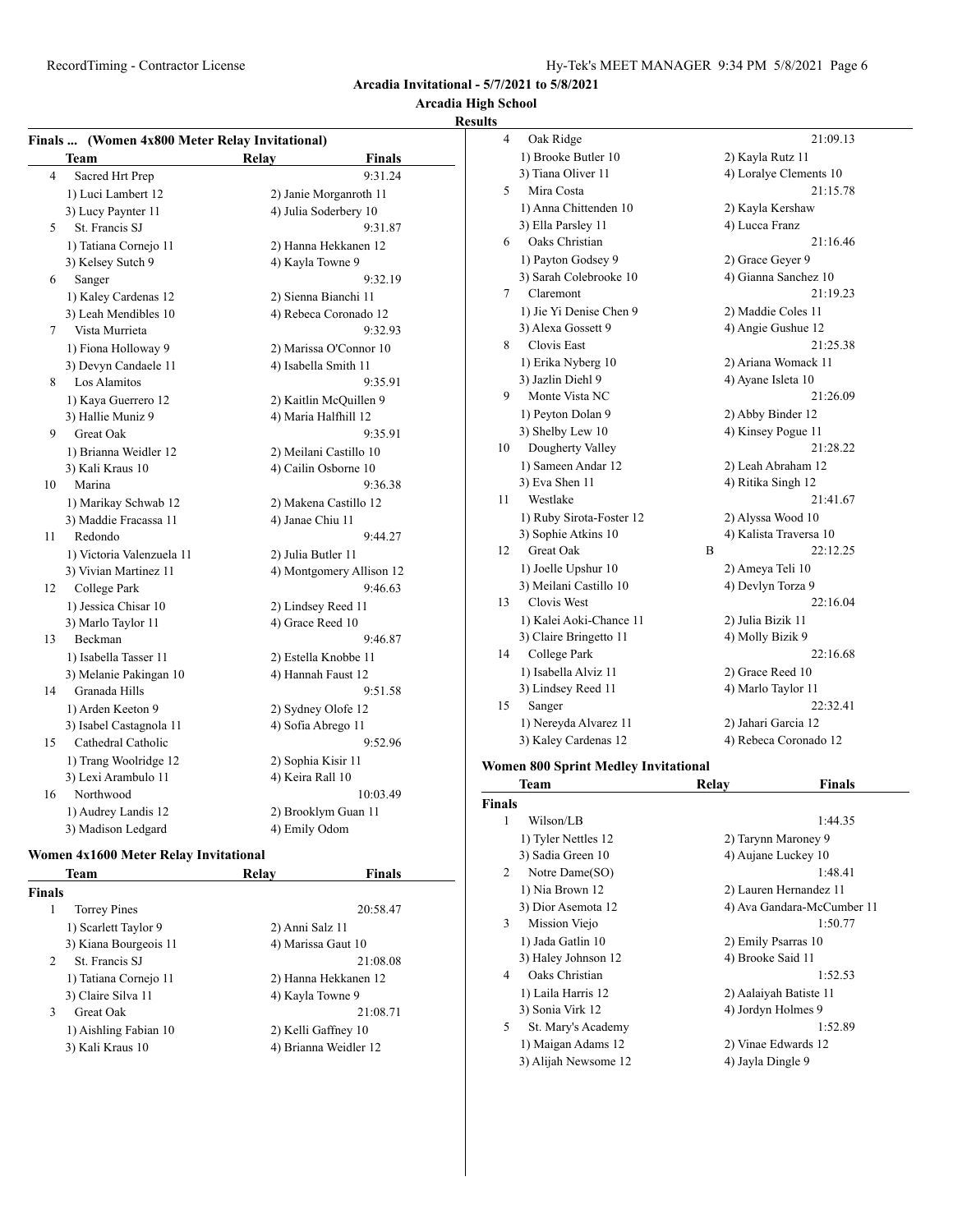**Arcadia High School**

#### **Results**

| Finals  (Women 800 Sprint Medley Invitational) |                       |         |  |
|------------------------------------------------|-----------------------|---------|--|
| <b>Finals</b><br>Relay<br>Team                 |                       |         |  |
| Whitney SJ<br>6                                |                       | 1:53.08 |  |
| 1) Ashanti Elie 10                             | 2) Abigail Gardner 11 |         |  |
| 3) Emily Beasley 11                            | 4) Isabella Leach 9   |         |  |
| 7<br>Harvard Westlake                          |                       | 1:53.45 |  |
| 1) Jessica Thompson 10                         | 2) Gabby Odoom 12     |         |  |
| 3) Julia Hines 12                              | 4) Chance Walker 12   |         |  |
| 8<br>St. Mary's (S <sub>1</sub> )              |                       | 1:54.05 |  |
| 1) Gabrielle Nahigian 10                       | 2) Kori Fields 10     |         |  |
| 3) Kendall Clay 9                              | 4) Jordan Lee 9       |         |  |
| 9<br>South Pasadena                            |                       | 1:54.49 |  |
| 1) Ella Leeson 12                              | 2) Annalea Pearson 10 |         |  |
| 3) Lyla Keller 9                               | 4) Kerrigan Riley 11  |         |  |

# **Women 1600 Sprint Medley Invitational**

| Team          |                       | Relav                | Finals                 |
|---------------|-----------------------|----------------------|------------------------|
| <b>Finals</b> |                       |                      |                        |
| 1             | Harvard Westlake      |                      | 4:04.29                |
|               | 1) Adrienne Usher 11  |                      | 2) Gisele Thompson 9   |
|               | 3) Alyssa Thompson 10 |                      | 4) Daniela Quintero 11 |
| 2             | Palos Verdes          |                      | 4:15.41                |
|               | 1) Ife Ibraheem 12    |                      | 2) Tatiana Grimes 12   |
|               | 3) Anna Terrell 11    |                      | 4) Claire Hardesty 12  |
| 3             | El Toro               |                      | 4:19.04                |
|               | 1) Asia Waddy 12      |                      | 2) Bradey Quigley 10   |
|               | 3) Jenna Parsio 11    | 4) Olivia Reichle 12 |                        |
| 4             | Camarillo             |                      | 4:28.71                |
|               | 1) Emelina Whalen 11  |                      | 2) Brooklyn Kennedy 11 |
|               | 3) Maya Thayer 10     |                      | 4) Kimberly Willard 10 |
| 5             | Covina                |                      | 4:51.26                |
|               | 1) Kaylie Ulrich 11   | 2) Maya Godinez      |                        |
|               | 3) Audrey Carrillo 11 |                      | 4) Amy Escobedo 12     |
|               |                       |                      |                        |

#### **Women Distance Medley**

|                | Team                 | Relay |                         | <b>Finals</b> |
|----------------|----------------------|-------|-------------------------|---------------|
| <b>Finals</b>  |                      |       |                         |               |
| 1              | McClatchy            |       |                         | 12:05.79      |
|                | 1) Anna McNatt 10    |       | 2) Louisa McNatt 10     |               |
|                | 3) Olivia Johnson 10 |       | 4) Julia Heckey 12      |               |
| $\mathfrak{D}$ | Vista Murrieta       |       |                         | 12:26.05      |
|                | 1) Devyn Candaele 11 |       | 2) Fiona Holloway 9     |               |
|                | 3) Isabella Smith 11 |       | 4) Destiny Mattingly 12 |               |
| 3              | Northwood            |       |                         | 12:27.33      |
|                | 1) Madison Mason 11  |       | 2) Julia Muniz 12       |               |
|                | 3) Reina Kabbara 11  |       | 4) Elizabeth Odom 9     |               |
| 4              | College Park         |       |                         | 12:32.29      |
|                | 1) Marlo Taylor 11   |       | 2) Lindsey Reed 11      |               |
|                | 3) Jessica Chisar 10 |       | 4) Evi Anderson 12      |               |
| $\overline{5}$ | <b>Jserra</b>        | B     |                         | 12:36.43      |
|                | 1) Brooke O'Brien 9  |       | 2) Delaney Belanger 10  |               |
|                | 3) Sydney Paulson 10 |       | 4) Cameron Murphy 10    |               |
| 6              | Dougherty Valley     |       |                         | 12:37.89      |
|                | 1) Sameen Andar 12   |       | 2) Isabella Lopez 9     |               |
|                | 3) Nina Abraham 12   |       | 4) Eva Shen 11          |               |
|                |                      |       |                         |               |

| 7  | Foothill SS            |   | 12:40.92                |
|----|------------------------|---|-------------------------|
|    | 1) Haley McAveney 12   |   | 2) Brooke Beal 10       |
|    | 3) Shavonne McHugh 9   |   | 4) Sophia Dudley 11     |
| 8  | Tamalpais              |   | 12:42.64                |
|    | 1) Emma Dunmire 11     |   | 2) Yasha Zink 11        |
|    | 3) Alana Concannon 11  |   | 4) Brianna McInnis 11   |
| 9  | San Clemente           |   | 12:49.94                |
|    | 1) Cameron Green 12    |   | 2) Caroline Hawkes 11   |
|    | 3) Maddie Poole 12     |   | 4) Kelsie Yamano 12     |
| 10 | Arroyo Grande          |   | 12:50.39                |
|    | 1) Jenna Lenay 11      |   | 2) Whitney Nichols 12   |
|    | 3) Arabella Edler 12   |   | 4) Taylor Jones 10      |
| 11 | <b>Beckman</b>         |   | 12:55.49                |
|    | 1) Estella Knobbe 11   |   | 2) Joy Weber 10         |
|    | 3) Sophia Budd 10      |   | 4) Hannah Faust 12      |
| 12 | Laguna Beach           |   | 12:55.58                |
|    | 1) Coco Reed 11        |   | 2) Lauren Martin 10     |
|    | 3) Anoua Carrie 9      |   | 4) Grace Wilson 12      |
| 13 | <b>Trabuco Hills</b>   |   | 12:58.21                |
|    | 1) Danica Brinkman 10  |   | 2) Lulu Utterback 12    |
|    | 3) Valentina Medina 12 |   | 4) Melissa Pinter 12    |
| 14 | Dougherty Valley       | B | 12:59.08                |
|    | 1) Kirsten Chan 11     |   | 2) Eesha Chakraborty 12 |
|    | 3) Leah Abraham 12     |   | 4) Ritika Singh 12      |
| 15 | Brea Olinda            |   | 13:01.00                |
|    | 1) Nikki Ammermann 11  |   | 2) Taylor DeBarros 10   |
|    | 3) Emily Wernli 11     |   | 4) Kendra Painter 11    |
| 16 | Redondo                | B | 13:14.54                |
|    | 1) Ania Magdesian 11   |   | 2) Caroline Landry 12   |
|    | 3) Annabelle Thomas 9  |   | 4) Lauren Strazzeri 9   |
| 17 | Carlsbad               |   | 13:15.47                |
|    | 1) Allison Tanita 12   |   | 2) Haley Large 11       |
|    | 3) Julisa Pena 11      |   | 4) Morgan Young 11      |

# **Women Distance Medley Invitational**

|                          | Team                      | Relay             | Finals                 |
|--------------------------|---------------------------|-------------------|------------------------|
| <b>Finals</b>            |                           |                   |                        |
| 1                        | Jserra                    |                   | 11:54.43               |
|                          | 1) Anastasia Snodgrass 10 |                   | 2) Hanna Barmettler 10 |
|                          | 3) Ashlee Gallegos 11     |                   | 4) Georgia Jeanneret 9 |
| $\mathfrak{D}$           | La Canada                 |                   | 12:12.83               |
|                          | 1) Arielle McKenzie 9     |                   | 2) Artis Phillips 12   |
|                          | 3) Katelyn Matarese 9     |                   | 4) Ellaney Matarese 12 |
| 3                        | Poway                     |                   | 12:13.11               |
|                          | 1) Tessa Buswell 9        | 2) Alyssa Bean 11 |                        |
|                          | 3) Sophia Chittle 11      |                   | 4) Mackenzie Rogers 11 |
| 4                        | Oak Ridge                 |                   | 12:13.78               |
|                          | 1) Brooke Butler 10       |                   | 2) Alyssa Heinlein 11  |
|                          | 3) Loralye Clements 10    |                   | 4) Abigail Fletcher 12 |
| $\overline{\phantom{0}}$ | Marina                    |                   | 12:14.58               |
|                          | 1) Makena Castillo 12     | 2) Mia Lomon 9    |                        |
|                          | 3) Maddie Fracassa 11     |                   | 4) Marikay Schwab 12   |
| 6                        | Great Oak                 |                   | 12:15.39               |
|                          | 1) Kali Kraus 10          | 2) Ava Zavala 11  |                        |
|                          | 3) Meilani Castillo 10    |                   | 4) Lauren Buckley 12   |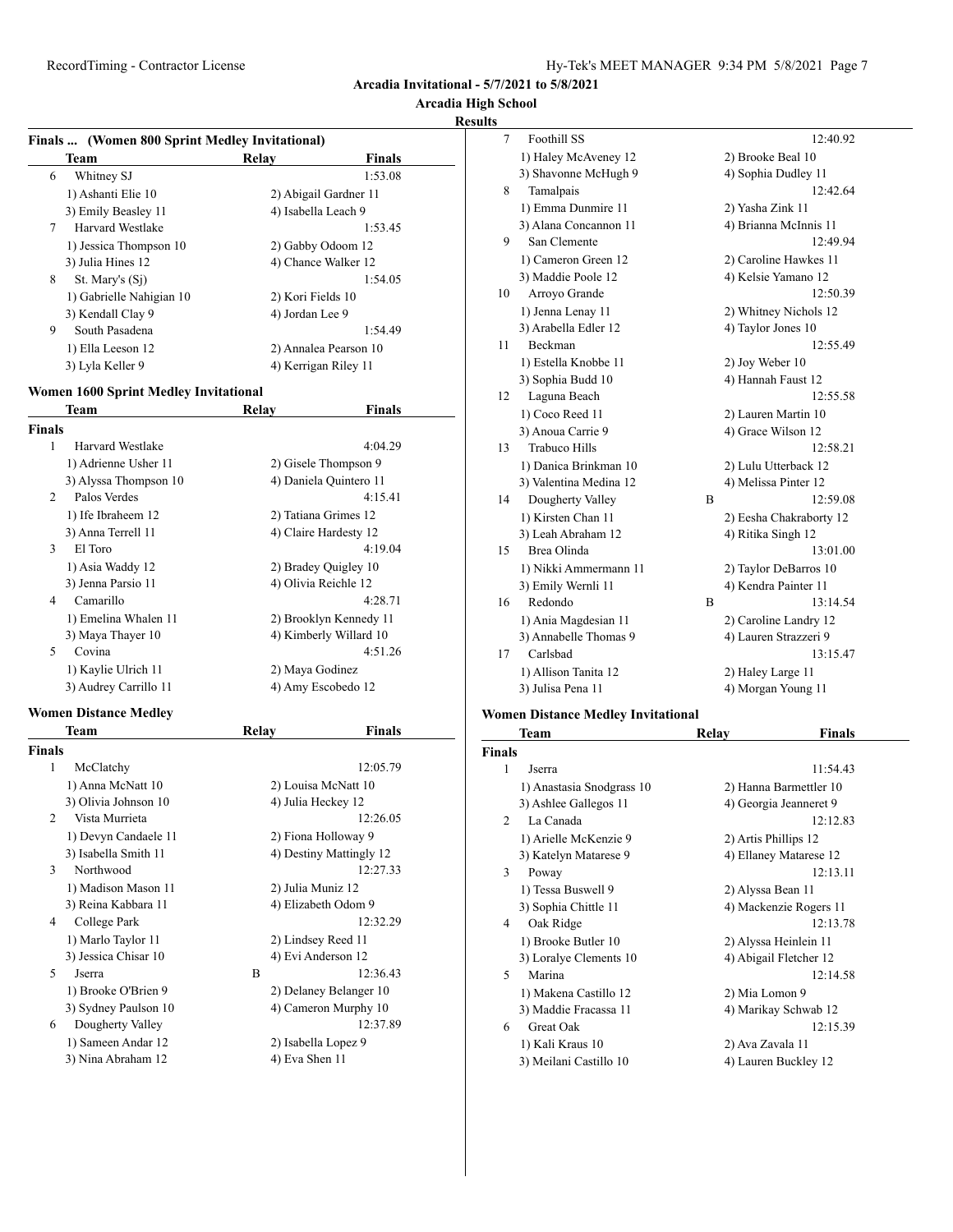# **Arcadia High School**

# **Results**

|        | <b>Finals </b> (Women Distance Medley Invitational) |       |                          |  |  |  |
|--------|-----------------------------------------------------|-------|--------------------------|--|--|--|
|        | <b>Team</b>                                         | Relay | <b>Finals</b>            |  |  |  |
| $\tau$ | Fountain Vlly                                       |       | 12:24.07                 |  |  |  |
|        | 1) Lauren Berg 12                                   |       | 2) Crystal Nguyen 11     |  |  |  |
|        | 3) Leah Ferris 11                                   |       | 4) Kaho Cichon 11        |  |  |  |
| 8      | Monte Vista NC                                      |       | 12:26.50                 |  |  |  |
|        | 1) Mia Rueb 9                                       |       | 2) Cate Peters 10        |  |  |  |
|        | 3) Peyton Dolan 9                                   |       | 4) Kinsey Pogue 11       |  |  |  |
| 9      | Sanger                                              |       | 12:29.13                 |  |  |  |
|        | 1) Sienna Bianchi 11                                |       | 2) Leah Mendibles 10     |  |  |  |
|        | 3) Kaley Cardenas 12                                |       | 4) Rebeca Coronado 12    |  |  |  |
| 10     | Los Alamitos                                        |       | 12:30.62                 |  |  |  |
|        | 1) Kaitlin McQuillen 9                              |       | 2) Christi Takayesu 11   |  |  |  |
|        | 3) Maria Halfhill 12                                |       | 4) Hallie Muniz 9        |  |  |  |
| 11     | <b>Torrey Pines</b>                                 |       | 12:35.31                 |  |  |  |
|        | 1) Kiana Bourgeois 11                               |       | 2) Tanna Schornstein 9   |  |  |  |
|        | 3) Marissa Gaut 10                                  |       | 4) Scarlett Taylor 9     |  |  |  |
| 12     | Lutheran (Orange)                                   |       | 12:36.88                 |  |  |  |
|        | 1) Sophia Gutierrez 12                              |       | 2) Amelia Trautman 10    |  |  |  |
|        | 3) Sofia Gibson 11                                  |       | 4) Nicole Meyer 12       |  |  |  |
| 13     | South Pasadena                                      |       | 12:43.94                 |  |  |  |
|        | 1) Amelia Jarolim 12                                |       | 2) Lyla Keller 9         |  |  |  |
|        | 3) Kerrigan Riley 11                                |       | 4) Sydney Morrow 11      |  |  |  |
| 14     | Redondo                                             |       | 12:51.63                 |  |  |  |
|        | 1) Vivian Martinez 11                               |       | 2) Savannah Duke 10      |  |  |  |
|        | 3) Julia Butler 11                                  |       | 4) Montgomery Allison 12 |  |  |  |
| 15     | Great Oak                                           | B     | 13:16.86                 |  |  |  |
|        | 1) Aishling Fabian 10                               |       | 2) Grace Malloy 11       |  |  |  |
|        | 3) Hannah Miller 10                                 |       | 4) Kelli Gaffney 10      |  |  |  |

#### **Women 4x100 Meter Shuttle Hurdle Invitational**

| Team               | Relav | <b>Finals</b>               |
|--------------------|-------|-----------------------------|
| <b>Finals</b>      |       |                             |
| Upland             |       | 1:00.24                     |
| 1) Jordyn Grady 12 |       | 2) Ajah Anderson 12         |
| 3) London Davis 9  |       | 4) Cieanna Norman-Thomas 12 |
|                    |       |                             |

#### **Women High Jump**

|                | Name              | Yr | School       | <b>Finals</b> |
|----------------|-------------------|----|--------------|---------------|
| <b>Finals</b>  |                   |    |              |               |
| 1              | Isabella Chilcutt | 11 | Bella Vista  | 5-04.00       |
| 2              | Meagan Humphries  | 9  | Golden Valle | 5-04.00       |
| 3              | Ariana Gonzalez   | 12 | Ayala        | 5-04.00       |
| $\overline{4}$ | Alexis Hunt       | 10 | Maria Carril | 5-04.00       |
| 5              | Cheyenne Roberts  | 11 | Westview     | 5-04.00       |
| 6              | Sydney Johnson    | 12 | Whitney SJ   | 5-04.00       |
| 7              | Zharia Taylor     | 11 | Poly $(Lb)$  | $5-02.00$     |
| 7              | Kylee Davis       | 11 | Golden Valle | $5-02.00$     |
| 9              | Quynh Gedney      | 12 | Moorpark     | $5-02.00$     |
| 9              | Lauren Pritchard  | 12 | Carmel       | $5-02.00$     |
|                | Ashlan Larson     | 11 | Moorpark     | NH            |
| ---            | Shay Hawkes       | 12 | Davis        | NH            |
| ---            | Ajah Anderson     |    | 12 Upland    | NH            |
|                | Torre Anderson    | 11 | Foothill NC  | NΗ            |

|                | Women High Jump         |    |                 |               |  |
|----------------|-------------------------|----|-----------------|---------------|--|
|                | Name                    | Yr | <b>School</b>   | <b>Finals</b> |  |
| <b>Finals</b>  |                         |    |                 |               |  |
| 1              | Peyton Bitter           | 10 | Clovis North    | 5-05.00       |  |
| $\overline{2}$ | Julianna Holm           |    | 12 Maranatha Ch | 5-05.00       |  |
| 3              | Zoe Lahanas             |    | 9 Clayton Vall  | 5-01.00       |  |
| 4              | Ellie Nguyen            | 11 | Glendora        | 5-01.00       |  |
| 5              | <b>Emily Brown</b>      | 11 | Central         | $4 - 11.00$   |  |
| 5              | Amia Witt               |    | 9 Calabasas     | $4 - 11.00$   |  |
| 5              | Kelly DE Jong           | 9  | Maranatha Ch    | 4-11.00       |  |
| 5              | Mackenzie Kirk          |    | 11 Los Alamitos | $4 - 11.00$   |  |
| 9              | Adrienne Usher          |    | 11 Harvard West | $4 - 11.00$   |  |
| 10             | Sidney Saito            | 12 | Edison-HB       | 4-11.00       |  |
| ---            | Hannah Turkel           | 11 | Peninsula       | <b>NH</b>     |  |
|                | <b>Women Pole Vault</b> |    |                 |               |  |
|                | Name                    | Yr | <b>School</b>   | <b>Finals</b> |  |
| <b>Finals</b>  |                         |    |                 |               |  |
| 1              | Paige Sommers           | 12 | Westlake        | 13-09.00      |  |
| $\overline{c}$ | Ashley Callahan         | 12 | Rancho Berna    | 13-01.00      |  |
| 3              | Allison Leigh           |    | 11 Del Norte SD | 13-01.00      |  |
| $\overline{4}$ | Gabrielle Pack          |    | 12 Peninsula    | 13-01.00      |  |
| 5              | Melodie Quiroz          | 11 | Rancho Berna    | 12-01.00      |  |
| 5              | Avery Hilliard          |    | 10 Poway        | 12-01.00      |  |
| 5              | Maya Grudman            | 12 | Sage Creek      | 12-01.00      |  |
| 8              | Nicole Loy              | 11 | Del Norte SD    | 12-01.00      |  |
| 9              | Lily Mulligan           |    | 10 Maria Carril | 12-01.00      |  |
| 10             | Sarah Graessley         |    | 12 Carmel       | 12-01.00      |  |
| 11             | Aspen Fears             |    | 9 Vista Murrie  | 11-07.00      |  |
| 12             | Joanna Yu               |    | 12 The Kings Ac | 11-07.00      |  |
| 13             | Sophia Perez            | 12 | Roosevelt (S    | 11-07.00      |  |
| 14             | Dylan Beveridge         | 12 | Aliso Niguel    | 11-01.00      |  |
|                |                         |    |                 |               |  |

#### **Women Pole Vault**

|        | Name                     | Yr | School              | Finals   |  |
|--------|--------------------------|----|---------------------|----------|--|
| Finals |                          |    |                     |          |  |
| 1      | Madeleine Seifert        | 11 | Ayala               | 11-09.00 |  |
| 2      | Jessica Thompson         | 10 | <b>Harvard West</b> | 11-09.00 |  |
| 3      | <b>Bella Sanvictores</b> | 11 | Claremont           | 11-09.00 |  |
| 4      | Shae Wright              | 11 | Bella Vista         | 11-03.00 |  |
| 4      | Evangeline Thomsom       | 10 | Poway               | 11-03.00 |  |
| 6      | Molly Chambers           | 12 | St. Francis         | 11-03.00 |  |
| 7      | Avery Karner             | 12 | Dana Hills          | 11-03.00 |  |
| 7      | Cassandra Cinzori        | 10 | San Dieguito        | 11-03.00 |  |
| 9      | Jordan Leveque           | 10 | <b>Buchanan</b>     | 11-03.00 |  |
| 10     | Jane Celeste Taylor      | 11 | St. Margaret        | 11-03.00 |  |
| 11     | Ali Sahaida              | 11 | Oak Ridge           | 10-09.00 |  |
| 12     | Nathalie Barnes          | 12 | Santa Margar        | 10-09.00 |  |
| 13     | Kayla Tassara            | 11 | South Torran        | 10-09.00 |  |
| 14     | <b>Eleanor Raibert</b>   | 10 | Poway               | 10-03.00 |  |
| 15     | Emily Westfall           | 12 | Vista Murrie        | 10-03.00 |  |
| ---    | Isabelle Teh             | 12 | Trabuco Hill        | NH       |  |
| ---    | Quincy Hansen            | 11 | San Dieguito        | NH       |  |
| ---    | Kelly DE Jong            | 9  | Maranatha Ch        | ΝH       |  |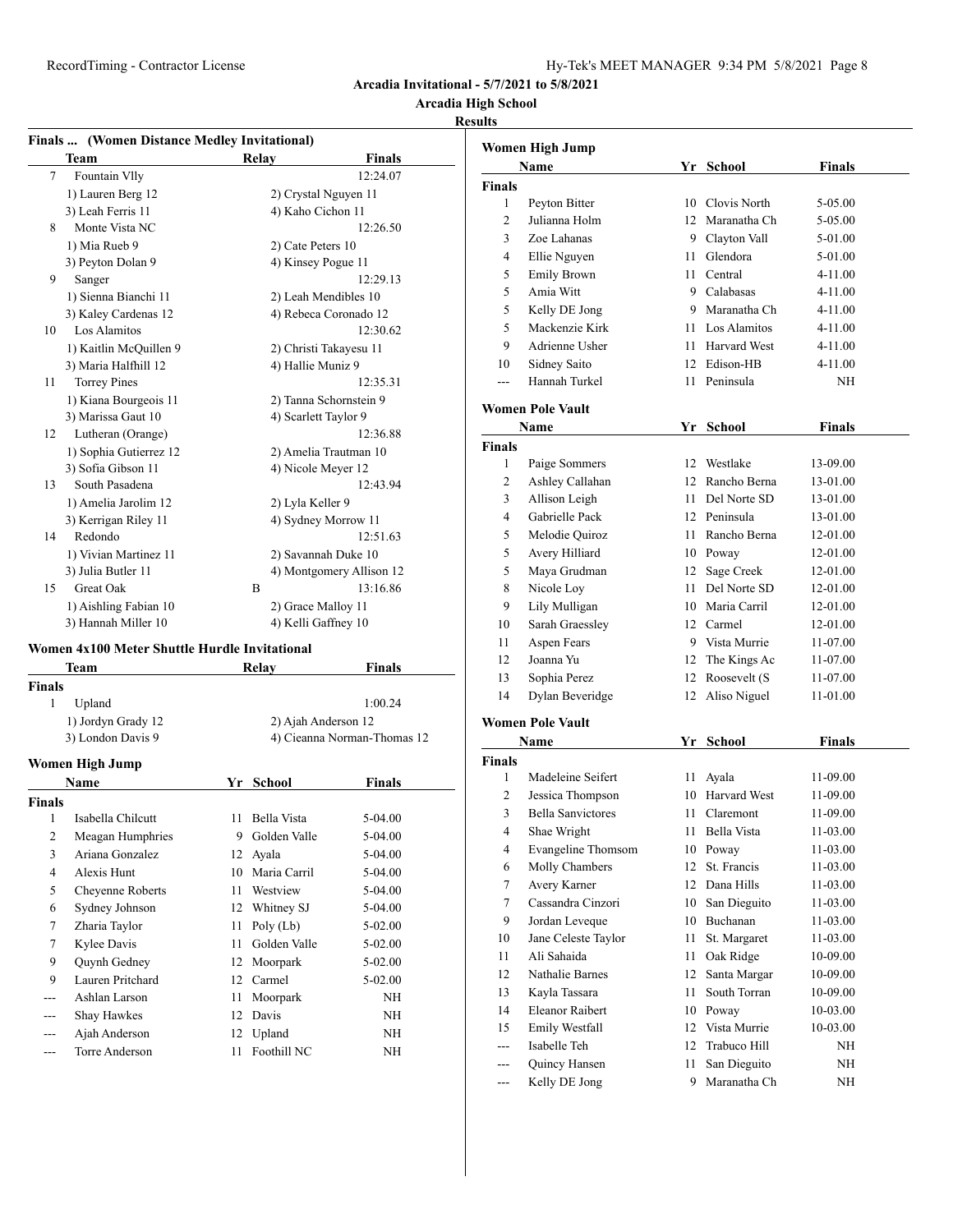# **Arcadia High School**

|                | <b>Women Long Jump</b>   |    |                 |                 |         |
|----------------|--------------------------|----|-----------------|-----------------|---------|
|                | Name                     |    | Yr School       | <b>Finals</b>   |         |
| <b>Finals</b>  |                          |    |                 |                 |         |
| 1              | Asjah Atkinson           | 12 | St. Anthony     | 19-07.25 2.0    |         |
| 2              | Elise Miller             | 12 | San Pasqual     | 19-01.00 3.3    |         |
| 3              | Lauren Fowler            |    | 12 Buchanan     | 18-11.75 3.5    |         |
| 4              | Sydney Johnson           |    | 12 Whitney SJ   | 18-10.50 1.9    |         |
| 5              | Eve Divinity             | 11 | Redondo         | 18-09.50 1.8    |         |
| 6              | Reyna Johnson            |    | 12 St. Francis  | 18-08.00 3.3    |         |
| 7              | Lauren Reed              |    | 11 Poly $(Lb)$  | 18-06.25 1.5    |         |
| 8              | Jade McDonald            |    | 12 Poly $(Lb)$  | 18-03.00 3.6    |         |
| 9              | Julia Alexander          | 11 | St. Mary's N    | 17-05.50 1.5    |         |
| 10             | Megan Ronan              | 12 | St. Ignatius    | 17-03.00 1.5    |         |
| 11             | Zharia Taylor            | 11 | Poly $(Lb)$     | 17-03.00 1.4    |         |
| 12             | <b>Summer Stevenson</b>  | 12 | Great Oak       | 16-10.50 1.3    |         |
| 13             | Helen Chu                | 12 | Buchanan        | 16-07.00        | 1.1     |
|                | <b>Women Long Jump</b>   |    |                 |                 |         |
|                | Name                     | Yr | <b>School</b>   | <b>Finals</b>   |         |
| <b>Finals</b>  |                          |    |                 |                 |         |
| 1              | Sydnie Vanek             |    | 10 Clovis       | $18-07.50 -1.7$ |         |
| 2              | Kylee Davis              | 11 | Golden Valle    | 18-01.00 1.0    |         |
| 3              | Alyssa Alumbres          |    | 9 Vista Murrie  | 17-10.50 NWI    |         |
| 4              | Sami Bollinger           |    | 12 Great Oak    | 17-09.00 2.2    |         |
| 5              | Kapiolani Coleman        |    | 10 Cathedral Ca | $17-08.00 -0.5$ |         |
| 6              | Maddie Pasmore           |    | 11 Buchanan     | 17-07.50 1.4    |         |
| 7              | Reyna Dismukes           |    | 12 Bella Vista  | 17-05.00 1.2    |         |
| 8              | <b>Madison Forbes</b>    |    | 9 Mater Dei SS  | 17-04.50 0.8    |         |
| 9              | Torre Anderson           | 11 | Foothill NC     | 17-03.00 NWI    |         |
| 10             | Lauren Thai              | 11 | Agoura          | 17-02.00 NWI    |         |
| 11             | Riley Millard            |    | 12 Carlsbad     | 16-08.25 1.2    |         |
| 12             | Alexa Dandridge          |    | 12 Buchanan     | 16-08.25 1.3    |         |
| 13             | Ahnyx Bush               |    | 12 Temecula Val | 16-05.50 1.3    |         |
| 14             | Arisa Matsuzaki          |    | 12 Peninsula    | 16-04.25 NWI    |         |
| 15             | Jayla Flowers            | 12 | Burbank         | 16-01.00 NWI    |         |
|                | <b>Women Triple Jump</b> |    |                 |                 |         |
|                | <b>Name</b>              |    | Yr School       | <b>Finals</b>   |         |
| Finals         |                          |    |                 |                 |         |
| 1              | Elise Miller             | 12 | San Pasqual     | $41-01.00 +0.0$ |         |
| $\overline{c}$ | <b>Summer Stevenson</b>  | 12 | Great Oak       | 39-03.50        | 0.2     |
| 3              | London Lee               | 12 | St. Anthony     | 38-10.00        | 0.1     |
| 4              | Sami Bollinger           | 12 | Great Oak       | 38-07.00        | 1.6     |
| 5              | Helen Chu                | 12 | Buchanan        | 38-06.00        | 0.7     |
| 6              | Julia Alexander          | 11 | St. Mary's N    | 37-05.00        | 2.4     |
| 7              | Simone Smith             | 10 | Upland          | 37-04.00        | 1.3     |
| 8              | Kennedy Johnson          | 11 | Glendora        | 37-02.00        | 1.0     |
| 9              | Ahnyx Bush               | 12 | Temecula Val    | 37-01.00 0.1    |         |
| 10             | Mikaela Miles            | 11 | Point Loma      | 36-06.00        | $2.5\,$ |
| 10             | Jada Gatlin              |    | 10 Mission Viej | 36-06.00        | 1.1     |
| 12             | Maddie Pasmore           | 11 | Buchanan        | 36-03.00 2.6    |         |
| 13             | Alyssa Perkins           | 11 | Poly $(Lb)$     | 36-01.00        | $+0.0$  |
|                |                          |    |                 |                 |         |
| 14             | Jaydn Thompson           | 12 | Vista Murrie    | 35-05.00        | 0.4     |

|                | <b>Women Shot Put</b>     |     |                  |          |
|----------------|---------------------------|-----|------------------|----------|
|                | Name                      |     | Yr School        | Finals   |
| <b>Finals</b>  |                           |     |                  |          |
| 1              | Hope Gordon               |     | 11 Notre Dame(S) | 45-07.25 |
| 2              | Sara Pettinger            |     | 12 Mission Viej  | 42-10.00 |
| 3              | April Fontenette          |     | 10 Notre Dame(S) | 40-10.00 |
| 4              | Cherish Washington-Logan  |     | 12 Lakewood      | 39-11.00 |
| 5              | Rebel Tuinuknafe          |     | 11 Lutheran (Or  | 39-10.75 |
| 6              | Noelle Elkinton           |     | 12 Del Norte SD  | 39-09.75 |
| 7              | Joanna Togiai             |     | 12 Hayward       | 39-06.50 |
| 8              | Julia Richey              | 12  | Newbury Park     | 39-02.00 |
| 9              | Kennedy Clarke            | 11  | Cathedral Ca     | 37-00.00 |
| 10             | Isabella Rigby            |     | 12 Liberty CE    | 36-01.50 |
| 11             | Carlita Coleman           |     | 12 Vista Murrie  | 34-11.75 |
| 12             | Mary Davis                |     | 12 Clovis West   | 34-11.00 |
| 13             | Alexis Garnica            |     | 11 Clovis        | 34-00.50 |
| 14             | Kennedy McKee             |     | 11 Vista Murrie  | 32-02.00 |
|                | <b>Women Shot Put</b>     |     |                  |          |
|                | Name                      |     | Yr School        | Finals   |
| <b>Finals</b>  |                           |     |                  |          |
| 1              | Destiny Okoh              |     | 12 Poly $(Lb)$   | 38-09.00 |
| $\overline{c}$ | Samaria Usher             | 11. | Lakewood         | 35-06.50 |
| 3              | Chinyere Egbuziem         |     | 11 Buchanan      | 35-04.00 |
| 4              | Katherine Davis           |     | 12 Centennial-C  | 34-09.00 |
| 5              | Abby Klinge               |     | 12 Trabuco Hill  | 34-07.00 |
| 6              | Miranda Nichols           |     | 12 Christian     | 34-06.25 |
| 7              | Mi'ah Mollette            |     | 10 Carson        | 34-05.00 |
| 8              | Celeste Aguilar           |     | 12 Saugus        | 34-04.25 |
| 9              | Alexa Sheldon             |     | 9 Edison-HB      | 33-10.50 |
| 10             | Lauryn Williams           | 9   | St. Bernard      | 32-09.00 |
|                | <b>Women Discus Throw</b> |     |                  |          |
|                | Name                      |     | Yr School        | Finals   |
| <b>Finals</b>  |                           |     |                  |          |
| 1              | Destiny Okoh              |     | 12 Poly $(Lb)$   | 124-04   |
| $\overline{2}$ | Miranda Nichols           | 12  | Christian        | 119-10   |
| 3              | Abigail Howe              |     | 12 Foothill NC   | 116-11   |
| 4              | Savannah Mbamo            | 12  | Rancho Berna     | 114-09   |
| 5              | Devyn Mallon              | 12  | Corona Del M     | 114-03   |
| 6              | Carlita Coleman           | 12  | Vista Murrie     | 112-10   |
| 7              | <b>Sydney Gontang</b>     | 11  | Tesoro           | 112-04   |
| 8              | Lauren Preston            | 12  | Mission Viej     | 107-03   |
| 9              | Liliana Jimenez           | 12  | Christopher      | 104-01   |
|                | <b>Women Discus Throw</b> |     |                  |          |
|                | Name                      | Yr  | School           | Finals   |
| <b>Finals</b>  |                           |     |                  |          |
| $\mathbf{1}$   | Isabella Rigby            | 12  | Liberty CE       | 163-09   |
| 2              | <b>Brandy Atuatasi</b>    |     | West Hills       | 156-02   |
| 3              | Sara Pettinger            | 12  | Mission Viej     | 150-05   |
| 4              | Cherish Washington-Logan  | 12  | Lakewood         | 150-04   |
| 5              | Noelle Elkinton           | 12  | Del Norte SD     | 142-02   |
| 6              | Abby Klinge               | 12  | Trabuco Hill     | 141-02   |
| 7              | Taylor Lloyd              | 12  | Central          | 133-03   |
|                |                           |     |                  |          |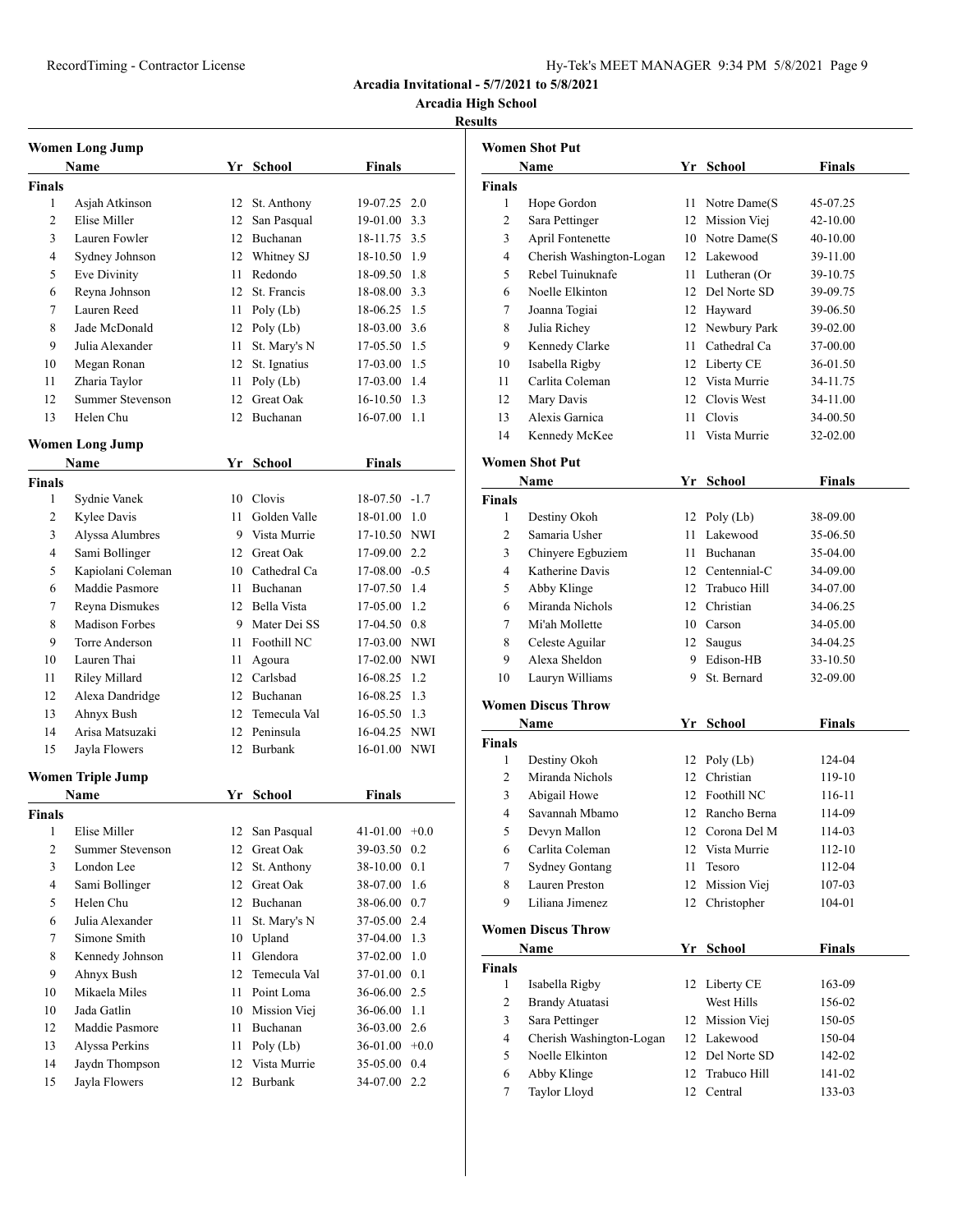| Hy-Tek's MEET MANAGER 9:34 PM 5/8/2021 Page 10 |  |  |  |  |
|------------------------------------------------|--|--|--|--|
|------------------------------------------------|--|--|--|--|

**Arcadia High School**

|                | Finals  (Women Discus Throw)           |          |                         |                                |  |
|----------------|----------------------------------------|----------|-------------------------|--------------------------------|--|
|                | Name                                   |          | Yr School               | <b>Finals</b>                  |  |
| 8              | Alexis Garnica                         | 11       | Clovis                  | 133-01                         |  |
| 9              | Hope Gordon                            |          | 11 Notre Dame(S         | 131-06                         |  |
| 10             | Karyssa Owens                          |          | 11 Roosevelt (S         | 131-00                         |  |
| 11             | Chinyere Egbuziem                      |          | 11 Buchanan             | 129-08                         |  |
| 12             | April Fontenette                       |          | 10 Notre Dame(S)        | 128-01                         |  |
| 13             | Joanna Togiai                          |          | 12 Hayward              | 128-01                         |  |
| 14             | Ariana Novela                          |          | 12 Corona Del M         | 126-07                         |  |
| 15             | Celeste Aguilar                        | 12       | Saugus                  | 125-04                         |  |
|                | <b>Men 100 Meter Dash Seeded</b>       |          |                         |                                |  |
|                | Name                                   |          | Yr School               | <b>Finals</b>                  |  |
| <b>Finals</b>  |                                        |          |                         |                                |  |
| 1              | <b>Bryce Brock</b>                     |          | 11 Cathedral Ca         | 10.56 1.8                      |  |
| 2              | <b>Tristyn Flores</b>                  |          | 12 Rancho Cucam         | 10.70 1.8                      |  |
| 3              | Jake Parnagian                         |          | 11 Clovis North         | 10.80 1.8                      |  |
| $\overline{4}$ | Divine Peters                          |          | 12 El Capitan S         | 10.93 1.8                      |  |
| 5              | Nicholas Gates                         |          | 11 Calabasas            | 10.97 1.8                      |  |
| 6              | Chase Mars                             |          | 12 Ayala                | 11.00 1.8                      |  |
| 7              | Nickolas Miller                        |          | 10 Clovis North         | 11.10<br>1.8                   |  |
|                | <b>Men 100 Meter Dash Invitational</b> |          |                         |                                |  |
|                | Name                                   |          | Yr School               | Finals                         |  |
| <b>Finals</b>  |                                        |          |                         |                                |  |
| 1              | Patrick Izelyamu Jr                    |          | 11 Chaminade            | 10.47 1.8                      |  |
| 2              | Max Thomas                             | 11       | Servite                 | 10.58 1.8                      |  |
| 3              | Cameron Tarver                         |          | 11 Central              | 10.72 1.8                      |  |
| 4              | <b>Steven Marks</b>                    |          | 12 Cathedral            | 10.75 1.8                      |  |
| 5              | Danny Sarisky                          |          | 12 Thousand Oak         | 10.75 1.8                      |  |
| 6              | Nate Johnson                           |          | 11 Clovis               | 10.85 1.8                      |  |
| 7              | Jack De Bos                            |          | 12 Edison-HB            | 10.95 1.8                      |  |
| 8              | AJ Holmes                              | 11       | <b>Harvard West</b>     | 11.10<br>1.8                   |  |
|                |                                        |          |                         |                                |  |
|                | <b>Men 100 Meter Dash</b><br>Name      |          | Yr School               | Finals                         |  |
| Finals         |                                        |          |                         |                                |  |
| 1              | JeyQuan Smith                          |          | 10 Cajon                | $11.05 -1.5$                   |  |
| 2              | Zaire Waring                           | 11 -     | Culver City             | $11.08 - 0.9$                  |  |
| 3              | Imari Conley                           |          | 10 Central              | $11.09 -0.9$                   |  |
| 4              | Charlie Jarvis                         |          | 11 Aliso Niguel         | $11.12 - 1.5$                  |  |
| 5              | Micah Contreras                        |          | 10 Camarillo            | 11.19 -0.9                     |  |
| 6              | Ferrel Mansano                         | 12       | South Pasade            | $11.23 -0.9$                   |  |
| 7              | Aiden Stalnecker                       |          | 11 Roosevelt (S         | $11.23 - 1.5$                  |  |
| 8              | Ian Lipsey                             |          | 12 Valhalla             | $11.23 -0.9$                   |  |
| 9              | Carlo Reyes                            |          | 12 Los Alamitos         |                                |  |
|                | Dominic Gates                          | 11       | Tesoro                  | $11.24 -0.9$<br>$11.27 - 1.5$  |  |
| 10<br>11       |                                        | 12       |                         | 11.29 -0.9                     |  |
|                | Dominic Boykins                        |          | Cajon                   |                                |  |
| 12             | Kory Bacon                             | 12       | Golden Valle            | $11.34 - 1.5$                  |  |
| 13             | Ethan Curran                           |          | 12 Pacific Ridg         | 11.44 -0.9                     |  |
| 14             | Colin Quinn                            |          | 12 Thousand Oak         | $11.44 - 1.5$                  |  |
| 15<br>16       | Jaren Hyde<br>Andrew Howard            | 11<br>11 | Oak Park<br>St. Francis | $11.45 - 1.5$<br>$11.54 - 1.5$ |  |
|                |                                        |          |                         |                                |  |

|                | <b>Men 100 Meter Dash Ambulatory</b>           |      |                           |                    |      |
|----------------|------------------------------------------------|------|---------------------------|--------------------|------|
|                | Name                                           |      | Yr School                 | <b>Finals</b>      |      |
| <b>Finals</b>  |                                                |      |                           |                    |      |
| $\mathbf{1}$   | Gabe Tyler                                     | 10   | Poly (Lb)                 | $15.53 -0.6$       |      |
| $\overline{2}$ | Ashton Pluckhan                                | 11   | Christopher               | $15.86 - 0.6$      |      |
|                | <b>Men 200 Meter Dash Seeded</b>               |      |                           |                    |      |
|                | Name                                           |      | Yr School                 | Finals             |      |
| <b>Finals</b>  |                                                |      |                           |                    |      |
| 1              | Cameron Tarver                                 |      | 11 Central                | 21.42 0.5          |      |
| 2              | <b>Bryce Brock</b>                             |      | 11 Cathedral Ca           | 21.49 0.5          |      |
| 3              | Jake Parnagian                                 |      | 11 Clovis North           | 21.69 0.5          |      |
| 4              | <b>Divine Peters</b>                           |      | 12 El Capitan S           | 21.90 0.5          |      |
| 5              | Jack De Bos                                    |      | 12 Edison-HB              | 22.02 0.5          |      |
| 6              | Adren Parker                                   |      | 10 Helix                  | 22.92 0.5          |      |
|                | Men 200 Meter Dash                             |      |                           |                    |      |
|                | Name                                           |      | Yr School                 | Finals             |      |
| <b>Finals</b>  |                                                |      |                           |                    |      |
| 1              | Jeff Hass                                      |      | 12 Edison-HB              | 22.35 2.7          |      |
| 2              | Zaire Waring                                   | 11   | Culver City               | 22.37              | 0.8  |
| 3              | Joseph Blue                                    |      | 12 Roosevelt (S           | 22.41              | 2.7  |
| 4              | Jaylend Howard                                 |      | 12 Roosevelt (S           | 22.42              | 0.8  |
| 5              | Dominic Boykins                                |      | 12 Cajon                  | 22.56 2.7          |      |
| 6              | Kristofer Konradsson                           |      | 12 Murrieta Mes           | 22.66 0.8          |      |
| 7              | Maurice McGauley                               |      | 11 El Capitan S           | 22.67 0.8          |      |
| 8              | Daniel Sanchez                                 |      | 12 Clovis                 | 22.68 0.8          |      |
| 9              | <b>Bryce Bushnell</b>                          |      | 12 Mission Viej           | 22.73 0.8          |      |
| 10             | Alex Castro-Neri                               |      | 12 San Lorenzo            | 23.22 2.7          |      |
| 11             | Andrew Howard                                  |      | 11 St. Francis            | 24.05 0.8          |      |
| ---            | Micah Contreras                                |      | 10 Camarillo              | DNF 2.7            |      |
|                |                                                |      |                           |                    |      |
|                | <b>Men 200 Meter Dash Invitational</b><br>Name |      | Yr School                 | <b>Finals</b>      |      |
| <b>Finals</b>  |                                                |      |                           |                    |      |
| 1              | Max Thomas                                     | 11 - | Servite                   | 21.37 1.0          |      |
| 2              | Jeremiah Walker                                | 11 - | Central                   | 21.50              | 1.0  |
| 3              | Patrick Izelyamu Jr                            |      | 11 Chaminade              | 21.51              | 1.0  |
| 4              | Imari Conley                                   |      | 10 Central                | 21.71              | -1.0 |
| 5              | <b>Steven Marks</b>                            |      | 12 Cathedral              | 21.91              | 1.0  |
|                |                                                |      |                           |                    |      |
| 6              | Danny Sarisky                                  |      | 12 Thousand Oak           | 22.00 1.0          |      |
| 7<br>8         | Nicholas Gates<br>Christopher Coats            |      | 11 Calabasas<br>11 Upland | 22.10 1.0<br>22.53 |      |
|                |                                                |      |                           |                    | 1.0  |
|                | <b>Men 400 Meter Dash Ambulatory</b>           |      | Yr School                 | <b>Finals</b>      |      |
| <b>Finals</b>  | Name                                           |      |                           |                    |      |
| 1              | Ashton Pluckhan                                | 11   | Christopher               | 1:24.12            |      |
|                | <b>Men 400 Meter Dash Invitational</b>         |      |                           |                    |      |
|                | Name                                           |      | Yr School                 | <b>Finals</b>      |      |
| <b>Finals</b>  |                                                |      |                           |                    |      |
| 1              | Jeremiah Walker                                | 11 - | Central                   | 47.58              |      |
| 2              | Austin Gillen                                  |      | 12 Buchanan               | 47.92              |      |
| 3              | Kai'Lib Copes                                  |      | 12 St. Mary's N           | 48.80              |      |
| 4              | Jonathan Simmons                               |      | 12 Skyline                | 49.73              |      |
|                |                                                |      |                           |                    |      |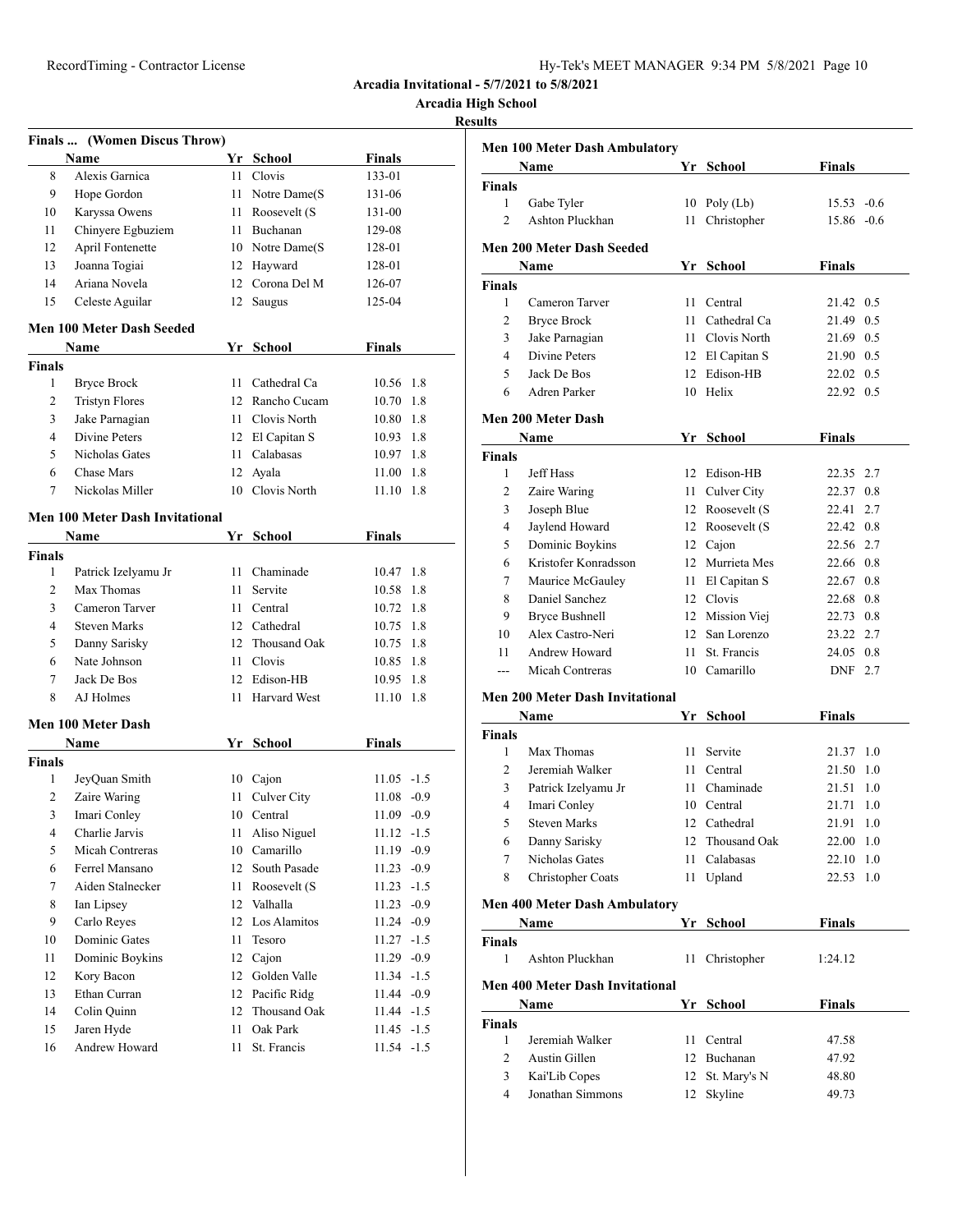| Hy-Tek's MEET MANAGER 9:34 PM 5/8/2021 Page 11 |  |  |  |  |
|------------------------------------------------|--|--|--|--|
|------------------------------------------------|--|--|--|--|

**Arcadia High School**

|                | Finals  (Men 400 Meter Dash Invitational) |         |                  |               |
|----------------|-------------------------------------------|---------|------------------|---------------|
|                | Name                                      |         | Yr School        | <b>Finals</b> |
| 5              | Adren Parker                              |         | 10 Helix         | 50.26         |
| 6              | Christopher Coats                         | 11      | Upland           | 50.36         |
| 7              | Brandon Cruz Jr.                          | 12      | Saugus           | 50.45         |
| 8              | Taylor Johnson                            | 11 -    | Westlake         | 50.87         |
|                |                                           |         |                  |               |
|                | <b>Men 400 Meter Dash</b>                 |         |                  |               |
|                | Name                                      |         | Yr School        | Finals        |
| <b>Finals</b>  |                                           |         |                  |               |
| 1              | Dominic Gonzalez-Shelmire                 |         | 12 Gabrielino    | 49.11         |
| 2              | Jaylend Howard                            |         | 12 Roosevelt (S  | 49.39         |
| 3              | Tyler Nevala                              | 12      | Tesoro           | 49.46         |
| $\overline{4}$ | Ferrel Mansano                            |         | 12 South Pasade  | 49.60         |
| 5              | Landon West                               |         | 12 Ripon         | 49.71         |
| 6              | Carson Bauers                             |         | 12 Newport Harb  | 50.35         |
| 7              | Joshua Morinaga                           |         | 12 Monrovia      | 50.38         |
| 8              | Caden Smith                               |         | 12 Carlsbad      | 50.61         |
| 9              | Michael Blinstrub                         |         | 12 Tustin        | 50.68         |
| 10             | Camden Patterson                          |         | 12 El Toro       | 50.96         |
| 11             | Patrick Effiom                            |         | 12 Roosevelt (S  | 51.12         |
| 12             | Matt Irvine                               |         | 12 South Torran  | 51.49         |
|                | Men 800 Meter Run                         |         |                  |               |
|                | Name                                      |         | Yr School        | <b>Finals</b> |
| <b>Finals</b>  |                                           |         |                  |               |
| 1              | Kyle Reden                                | 12      | Great Oak        | 1:54.91       |
| 2              | Yutaka Roberts                            | 11      | El Camino CC     | 1:55.25       |
| 3              | Patrick Latting                           |         | 12 South Pasade  | 1:56.16       |
| 4              | <b>Byrce Granillo</b>                     |         | 12 Cathedral     | 1:56.22       |
| 5              | Joel Gomez                                |         | Classical Academ | 1:56.25       |
| 6              | Noah Pagaran                              |         | 11 Lincoln (Sto  | 1:56.52       |
| 7              | Danny Wacker                              |         | 12 Mater Dei SS  | 1:56.95       |
| 8              | Kristian Kimberlin                        |         | 12 Chino         | 1:57.44       |
| 9              | Ellis DelVecchio                          | 11      | Thacher          | 1:57.80       |
| 10             | Nick Brown                                |         | 12 Westview      | 1:57.92       |
| 11             | Cory Hatchel                              | 12      | Tesoro           | 1:58.37       |
| 12             | Ouinn Hettich                             | $12-12$ | Arcadia          | 1:58.43       |
| 13             | <b>Blake Levy</b>                         | 11 -    | Cathedral Ca     | 1:58.77       |
| 14             | Casey Crouch                              |         | 12 San Lorenzo   | 1:59.25       |
| 15             | Felix Breitbach                           | 12      | West Ranch       | 1:59.63       |
| 16             | Drew Gladwell                             | 11      | Oak Ridge        | 1:59.70       |
| 17             | Collin Galaviz                            | 11      | Clovis West      | 1:59.72       |
| 18             | Cory Wack                                 | 11      | Arroyo Grand     | 1:59.85       |
| 18             | Grant Sweningson                          |         | 12 Foothill SS   | 1:59.85       |
| 20             | Jonathan Simmons                          | 12      | Skyline          | 1:59.87       |
| 21             | Jose Ojeda                                | 12      | Cathedral        | 1:59.94       |
| 22             | Atticus Hall                              | 11      | Thousand Oak     | 1:59.96       |
| 23             | Julian Umana                              | 12      | Cathedral        | 2:00.21       |
| 24             | Jason Gutierrez                           | 11      | Canyon-Ana       | 2:00.27       |
| 25             | Spencer Mueller                           | 11      | Clovis North     | 2:00.47       |
| 26             | Samuel Medure                             | 12      | <b>JW</b> North  | 2:00.60       |
| 27             | Gustavo Orendain                          |         | 12 Cathedral     | 2:00.65       |
| 28             | Ian Rosen                                 | 10      | Grossmont        | 2:01.73       |
| 29             | Luke Stewart                              | 11      | Oak Ridge        | 2:01.94       |
| 30             | Quinn Saville                             | 12      | Great Oak        | 2:02.46       |

| 31             | Mason White                           |    | 12 Great Oak                       | 2:03.77            |
|----------------|---------------------------------------|----|------------------------------------|--------------------|
|                | <b>Men 800 Meter Run Invitational</b> |    |                                    |                    |
|                | Name                                  |    | Yr School                          | <b>Finals</b>      |
| Finals         |                                       |    |                                    |                    |
| 1              | Antonio Abrego                        | 12 | Golden Valle                       | 1:51.33            |
| 2              | Matthew Russell                       |    | 12 Royal                           | 1:53.77            |
| 3              | Mateo Joseph                          |    | 12 Great Oak                       | 1:53.97            |
| 4              | Dylan Manning                         |    | 12 Tesoro                          | 1:54.07            |
| 5              | Alejandro Kalmar                      |    | 12 Temecula Val                    | 1:54.12            |
| 6              | Ethan Florez                          |    | 11 Canyon-Ana                      | 1:54.40            |
| 7              | Phillip Jefferson                     |    | 12 Wilson/LB                       | 1:54.74            |
| 8              | Andrew Bachman                        |    | 12 Monte Vista                     | 1:54.99            |
| 9              | Diego Perez                           |    | 12 Davis                           | 1:55.15            |
| 10             | Noah Ray                              |    | 10 Buchanan                        | 1:55.18            |
| 11             | Jacob Robison                         |    | 11 Foothill SS                     | 1:55.42            |
| 12             | Austin George                         |    | 11 Scotts Valle                    | 1:55.75            |
| 13             | Nicol $\tilde{A}^3$ Colchico          |    | 11 Wilson/LB                       | 1:55.81            |
| 14             | Sebastian Barclay                     |    | 12 Torrey Pines                    | 1:56.49            |
| 15             | Jack Vanden Heuvel                    |    | 12 Healdsburg                      | 1:59.33            |
| $\overline{a}$ | Jai Dawson                            | 11 | Dana Hills                         | <b>DNF</b>         |
|                |                                       |    |                                    |                    |
|                | <b>Men 1 Mile Run Rising Stars</b>    |    |                                    |                    |
|                | Name                                  |    | Yr School                          | <b>Finals</b>      |
| Finals         |                                       |    |                                    |                    |
| 1              | Alex Lamoureux                        |    | 10 College Park                    | 4:20.41            |
| 2              | Mark Cortes                           |    | 10 Great Oak                       | 4:23.69            |
| 3              | Parker Simmons                        |    | 10 Hoover SS                       | 4:24.11            |
| 4              | Manuel Correia                        |    | 10 Point Loma                      | 4:24.41            |
| 5              | Justin Pretre                         |    | 10 Menlo                           | 4:24.82            |
| 6              | Jacob Swanson                         |    | 10 Jesuit                          | 4:24.89            |
| 7              | Zach Weaver                           |    | 10 Buchanan                        | 4:25.58            |
| 8              | <b>KC</b> Barber                      |    | 10 Westlake                        | 4:25.72            |
| 9              | carter spradling                      |    | 9 Clovis East                      | 4:27.81            |
| 10             | Jonah Bazarkanian                     |    | 10 Royal                           | 4:28.64            |
| 11             | <b>Ramses Cortes</b>                  |    | 10 Great Oak                       | 4:29.05            |
| 12             | Nathaniel Nodal                       |    | 10 Clovis West                     | 4:29.55            |
| 13             | Dev Doshi                             |    | 9 Newbury Park                     | 4:29.95            |
| 14             | Owen Ahten                            |    | 10 Hart                            | 4:30.78            |
| 15             | Daniel Galvez                         | 9  | Sanger                             | 4:40.30            |
|                | <b>Men 1 Mile Run Invitational</b>    |    |                                    |                    |
|                | Name                                  |    | Yr School                          | <b>Finals</b>      |
| Finals         |                                       |    |                                    |                    |
| $\mathbf{1}$   | Aaron Sahlman                         |    | 10 Newbury Park                    | 4:14.07            |
| $\overline{c}$ | Taylor Iden                           | 12 | Archbishop M                       | 4:14.94            |
| 3              | Bo Olsen                              | 12 | Buchanan                           | 4:16.79            |
| $\overline{4}$ | Angus Fitzgerald                      |    | 12 Royal                           | 4:16.91            |
| 5              | Jeremy Kain                           | 11 | Scotts Valle                       | 4:17.62            |
| 6              | Arjun Vadgama                         |    | 12 Loyola                          | 4:18.21            |
|                | Mateo Bianchi                         |    | 12 Laguna Beach                    | 4:19.56            |
|                |                                       |    | 12 Redlands Eas                    | 4:19.98            |
| 7              |                                       |    |                                    |                    |
| 8              | Simon Opsahl                          |    |                                    |                    |
| 9<br>10        | Rowan FitzGerald<br>Josh Murray       |    | 11 Crescenta VI<br>12 West Torranc | 4:20.65<br>4:21.60 |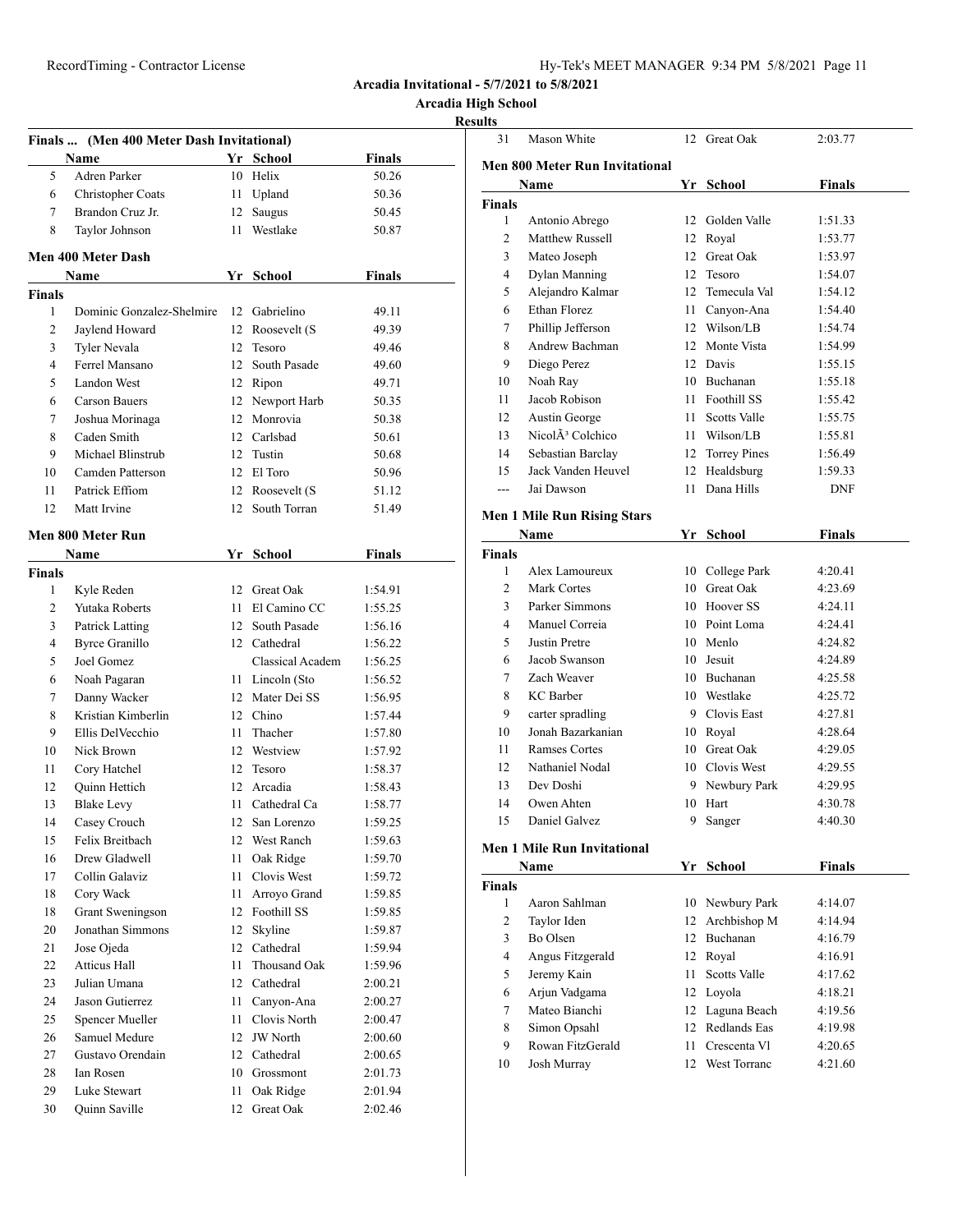#### RecordTiming - Contractor License Hy-Tek's MEET MANAGER 9:34 PM 5/8/2021 Page 12

**Arcadia Invitational - 5/7/2021 to 5/8/2021**

**Arcadia High School**

#### **Results**

| Men 1 Mile Run |                          |                 |                     |               |
|----------------|--------------------------|-----------------|---------------------|---------------|
|                | <b>Name</b>              | Yr              | <b>School</b>       | <b>Finals</b> |
| Finals         |                          |                 |                     |               |
| 1              | Chris Caudillo           | 10              | Clovis              | 4:15.49       |
| 2              | Spencer Pickren          | 12              | Jesuit              | 4:15.50       |
| 3              | Matthew Hornung          | 12 <sup>2</sup> | Redlands Eas        | 4:17.73       |
| $\overline{4}$ | Grant Sweningson         | 12              | Foothill SS         | 4:18.34       |
| 5              | Calvin Katz              | 12              | Menlo               | 4:18.66       |
| 6              | Edgar Ortega             | 12 <sup>2</sup> | Martin Luthe        | 4:19.01       |
| 7              | Jackson Adelman          | 12              | St. Margaret        | 4:19.60       |
| 8              | Joel Gomez               |                 | Classical Academ    | 4:20.08       |
| 9              | Ashraf Abdelmagid        | 12              | Dougherty Va        | 4:20.33       |
| 10             | Nathan Garderes          | 12              | Thousand Oak        | 4:21.01       |
| 11             | Abesolom-Bekele Teffra   | 12              | Central             | 4:22.13       |
| 12             | Caden Carney             | 11              | Tamalpais           | 4:22.39       |
| 13             | Chris Chavez             | 11              | St. John Bos        | 4:23.71       |
| 14             | Nathan England           | 12              | Rancho Cucam        | 4:23.75       |
| 15             | Gabe Jasperson           | 12              | Vista Murrie        | 4:24.81       |
| 16             | Blake Gallardo           | 12              | Saugus              | 4:25.46       |
| 17             | Michael Cooper           | 12              | <b>Thousand Oak</b> | 4:25.80       |
| 18             | <b>Brenton Maddox</b>    | 11              | Buchanan            | 4:26.20       |
| 19             | Tomoki Scharber          | 12              | Tamalpais           | 4:26.50       |
| 20             | Landen Lee               | 12              | Trabuco Hill        | 4:27.42       |
| 21             | Sebastian Vaisset-Fauvel | 12              | College Park        | 4:27.95       |
| 22             | Andrew Parkinson         | 12 <sub>1</sub> | South Pasade        | 4:28.06       |
| 23             | <b>Atticus Hall</b>      | 11              | Thousand Oak        | 4:29.90       |
| 24             | Jacob Yagers             | 12              | Highland CE         | 4:32.78       |
| 25             | Paul Quintanilla         | 11              | Corcoran            | 4:34.68       |

#### **Men 3200 Meter Run Invitational**

|                | Name                    | Yr | School            | Finals  |
|----------------|-------------------------|----|-------------------|---------|
| <b>Finals</b>  |                         |    |                   |         |
| 1              | Colin Sahlman           | 11 | Newbury Park      | 8:43.42 |
| $\overline{2}$ | Lex Young               | 10 | Newbury Park      | 8:43.71 |
| 3              | Ajani Salcido           | 12 | Jesuit            | 8:51.32 |
| $\overline{4}$ | Chris Caudillo          | 10 | Clovis            | 8:51.98 |
| 5              | Nolan Topper            | 12 | <b>Bellarmine</b> | 8:52.95 |
| 6              | Leo Young               | 10 | Newbury Park      | 8:55.82 |
| 7              | Joshua Schuld           | 12 | <b>Beckman</b>    | 8:56.34 |
| 8              | Colin Peattie           | 12 | <b>Bellarmine</b> | 8:56.73 |
| 9              | Daniel Appleford        | 11 | Newbury Park      | 8:56.77 |
| 10             | Braden King             | 11 | Jesuit            | 8:56.89 |
| 11             | Sean Lacey              | 11 | Bella Vista       | 8:57.13 |
| 12             | Alex Mader              | 11 | Lick-Wilmerd      | 8:57.34 |
| 13             | <b>Emanuel Salas</b>    | 11 | Sanger            | 8:57.73 |
| 14             | Daniel Winter           | 11 | St. Mary's (      | 8:58.02 |
| 15             | <b>Bryce Gilmore</b>    | 11 | Sage Creek        | 8:58.82 |
| 16             | Isaiah Givens           | 11 | Pasadena          | 9:00.43 |
| 17             | Zeid Hussain            | 12 | Beckman           | 9:01.53 |
| 18             | Kenan Pala              | 11 | Francis Park      | 9:02.92 |
| 19             | Galen Topper            | 12 | <b>Bellarmine</b> | 9:03.42 |
| 20             | Samuel Roth             | 12 | Acalanes          | 9:07.00 |
| 21             | Sebastian McGehee-Adams | 12 | Buchanan          | 9:09.89 |
| 22             | Nicholas Goldstein      | 12 | Newbury Park      | 9:10.41 |
| 23             | Ben Laughlin            | 12 | Aptos             | 9:12.46 |

| 24             | John Eikemeyer                   | 12              | Aptos           | 9:18.37       |  |
|----------------|----------------------------------|-----------------|-----------------|---------------|--|
| 25             | Michael Chambers                 | 12              | Jesuit          | 9:20.68       |  |
| 26             | Max Burton                       |                 | 12 Crescenta VI | 9:23.19       |  |
| 27             | JT McCoy                         | 12              | St. John Bos    | 9:32.09       |  |
| 28             | Aaron Cantu                      | 10              | Newbury Park    | 9:32.93       |  |
|                | <b>Men 3200 Meter Run Seeded</b> |                 |                 |               |  |
|                | Name                             |                 | Yr School       | <b>Finals</b> |  |
| Finals         |                                  |                 |                 |               |  |
| 1              | Mateo Bianchi                    | 12              | Laguna Beach    | 9:11.49       |  |
| $\overline{c}$ | Fabian Del Villar                | 12 <sup>2</sup> | Fillmore        | 9:12.10       |  |
| 3              | Levi Taylor                      | 11              | San Marcos S    | 9:13.80       |  |
| 4              | Jake Richardson                  |                 | 12 Point Loma   | 9:13.94       |  |
| 5              | Francisco Zavaleta               |                 | 12 Martin Luthe | 9:14.65       |  |
| 6              | Jaden Wiley                      | 11.             | Hart            | 9:15.02       |  |
| 7              | Samuel Coutts                    |                 | 12 Pacific Grov | 9:15.23       |  |
| 8              | Noah Murasmith                   |                 | 12 Vista Murrie | 9:15.96       |  |
| 9              | Dylan Bissell                    | 11              | Loyola          | 9:16.65       |  |
| 10             | Ansel Tucker                     | 12              | Davis           | 9:18.01       |  |
| 11             | Raen Reyes                       | 12              | La Quinta(LQ    | 9:18.16       |  |
| 12             | Andrew Villapudua                | 12              | South Pasade    | 9:18.62       |  |
| 13             | Nicolas DiConti                  |                 | 12 Gabrielino   | 9:20.08       |  |
| 14             | Thomas Mordy                     |                 | 12 Capo Valley  | 9:22.84       |  |
| 15             | Jonathan Aguilar                 | 11              | Katella         | 9:25.16       |  |
| 16             | Owen Kobett                      |                 | 12 Westlake     | 9:27.82       |  |
| 17             | Michael Cooper                   | 12              | Thousand Oak    | 9:28.27       |  |
| 18             | Nathaniel Avila                  | 11              | Clovis          | 9:29.64       |  |
| 19             | Thomas McDonnell                 |                 | 12 Newbury Park | 9:30.07       |  |
| 20             | <b>Hector Martinez</b>           |                 | 10 Newbury Park | 9:30.22       |  |
| 21             | Lance Denhalter                  | 11 -            | Vista Murrie    | 9:32.05       |  |
| 22             | Ryan Todd                        | 12              | Santa Fe Chr    | 9:32.56       |  |
| 23             | Alex Bobowski                    | $11 -$          | Santa Fe Chr    | 9:40.42       |  |
| 24             | Ewan Macfarlane                  | 12              | Peninsula       | 9:44.32       |  |
| 25             | Julian Vargas                    | 11              | St. Francis     | 9:47.49       |  |
|                |                                  |                 |                 |               |  |

#### **Men 110 Meter Hurdles Invitational**

|                | Name                         | Yr | School          | <b>Finals</b> |
|----------------|------------------------------|----|-----------------|---------------|
| <b>Finals</b>  |                              |    |                 |               |
| 1              | Jadyn Marshall               | 11 | St. Mary's (    | 13.76 1.2     |
| $\mathfrak{D}$ | Kai Graves-Blanks            | 10 | Upland          | 13.95<br>1.2  |
| 3              | Di'Niko Bates                | 12 | St. Mary's N    | 14.33<br>1.2  |
| 4              | Xayvion Perkins              | 12 | Chaminade       | 14.46<br>1.2  |
| 5              | Keylen Dickens               | 12 | Poly (Lb)       | 14.60<br>1.2  |
| 6              | Dario Rock                   | 11 | St. Francis     | 14.75<br>1.2  |
| 7              | Tyler Holl                   |    | 12 La Costa Cny | 14.80<br>1.2  |
| 8              | Austin Hernandez             | 12 | Canyon-CC       | 15.25 1.2     |
|                | <b>Men 110 Meter Hurdles</b> |    |                 |               |
|                | Name                         | Yr | School          | <b>Finals</b> |
| <b>Finals</b>  |                              |    |                 |               |
| 1              | Seth Johnson                 | 11 | Cajon           | $14.55 - 0.4$ |
| 2              | Dequan January               | 11 | Upland          | $14.70 - 0.4$ |
| 3              | Davis Davis-Lyric            | 10 | Upland          | $15.02 -0.4$  |
| 4              | Joshua Martinez              | 12 | Charter Oak     | $15.04 - 0.4$ |
| 5              | Maxwell Jefferson            |    | 12 Poway        | $15.16 - 0.4$ |

Jaylen Dunham 11 Hamilton LA 15.27 -1.6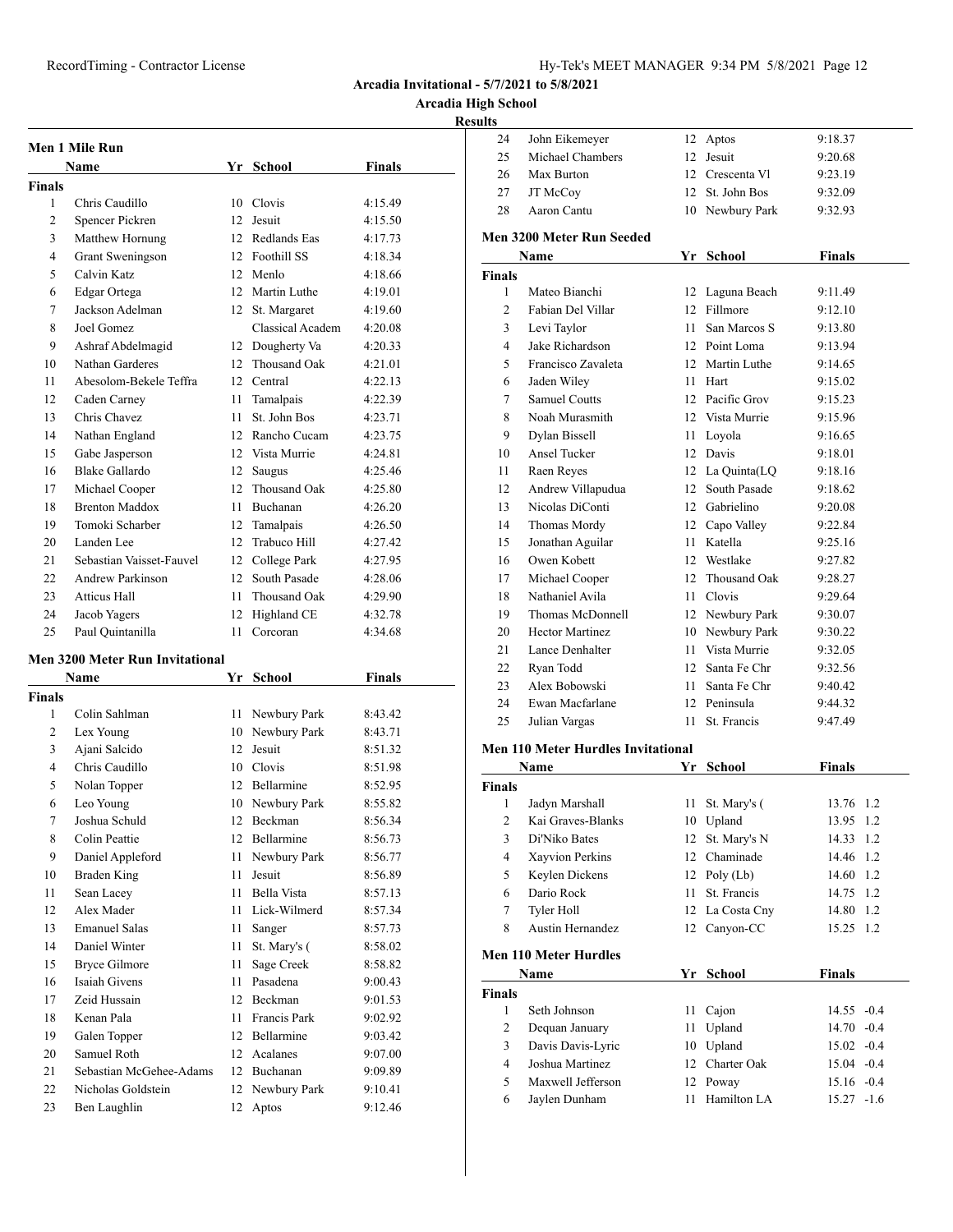| Hy-Tek's MEET MANAGER 9:34 PM 5/8/2021 Page 13 |  |  |  |
|------------------------------------------------|--|--|--|
|------------------------------------------------|--|--|--|

**Arcadia High School**

# **Results**

|               | Finals  (Men 110 Meter Hurdles)           |      |                       |               |  |
|---------------|-------------------------------------------|------|-----------------------|---------------|--|
|               | Name                                      |      | Yr School             | Finals        |  |
| 7             | John Riley                                |      | 12 Saugus             | 15.44 -0.4    |  |
| 8             | <b>Austin Driscoll</b>                    |      | 12 Notre Dame(S)      | $15.50 -0.4$  |  |
| 9             | Logan Lyght                               |      | 10 Mater Dei SS       | $15.67 -0.4$  |  |
| 10            | Jakhi Hayes                               |      | 11 Burbank            | $15.74 -1.6$  |  |
| 11            | Elijah Yoshinaga                          |      | 11 Elsinore           | 15.86 -1.6    |  |
| 12            | <b>Brad Riehl</b>                         |      | 12 Servite            | $16.22 - 1.6$ |  |
| 13            | Jack Fairchild                            |      | 11 Crean Luther       | $16.30 -1.6$  |  |
| 14            | Leo Garcia-Czerkowski                     |      | 12 Bellarmine         | $16.38 - 1.6$ |  |
| 15            | Lucas Weaver                              |      | 10 Notre Dame(S)      | $16.85 - 1.6$ |  |
| 16            | Elijah Sandoval                           |      | 12 Servite            | $17.18 - 1.6$ |  |
| 17            | Milo Orona                                |      | 11 St. Francis        | 17.95 -1.6    |  |
|               | <b>Men 300 Meter Hurdles</b>              |      |                       |               |  |
|               | Name                                      |      | Yr School             | <b>Finals</b> |  |
| <b>Finals</b> |                                           |      |                       |               |  |
| 1             | Maxwell Jefferson                         |      | 12 Poway              | 39.27         |  |
| 2             | Zaire Waring                              | 11   | Culver City           | 39.30         |  |
| 3             | Seth Johnson                              | 11 - | Cajon                 | 39.31         |  |
| 4             | Peyton Kilheffer                          |      | 12 Brea Olinda        | 39.50         |  |
| 5             | <b>Austin Driscoll</b>                    |      | 12 Notre Dame(S)      | 39.50         |  |
| 6             | Lincoln Marschall                         |      | 11 Los Alamitos       | 39.98         |  |
| $\tau$        | Julius Cheek                              |      | 11 Roosevelt (S       | 40.02         |  |
| 8             | Joshua Martinez                           |      | 12 Charter Oak        | 40.14         |  |
| 9             | Davis Davis-Lyric                         |      | 10 Upland             | 40.31         |  |
| 10            | <b>Brad Riehl</b>                         |      | 12 Servite            | 40.40         |  |
| 11            | Chris Goode                               |      | 11 West Ranch         | 40.48         |  |
| 12            | Jecory Harris                             |      | 12 Poly $(Lb)$        | 40.76         |  |
| 13            | Liam Woodruff                             |      | 12 St. Ignatius       | 41.04         |  |
| 14            | Ethan Linley                              |      | 12 Carlsbad           | 41.20         |  |
| 15            | Kyle Finley                               |      | 12 El Camino Re       | 41.87         |  |
| 16            | Kaleb Carpenter                           |      | 12 Marin Cathol       | 42.52         |  |
| 17            | Micah Nowlin                              |      | 12 Edison-HB          | 42.93         |  |
| 18            | Lucas Weaver                              |      | 10 Notre Dame(S       | 43.40         |  |
|               | <b>Men 300 Meter Hurdles Invitational</b> |      |                       |               |  |
|               | Name                                      | Yr   | School                | Finals        |  |
| Finals        |                                           |      |                       |               |  |
|               | 1 Jadyn Marshall                          |      | 11 St. Mary's (       | 36.77         |  |
| 2             | Delaney Crawford                          | 11   | Upland                | 36.95         |  |
| 3             | Di'Niko Bates                             | 12   | St. Mary's N          | 38.43         |  |
| 4             | Carson Kaminski                           | 12   | Trabuco Hill          | 38.61         |  |
| 5             | Tyler Holl                                |      | 12 La Costa Cny       | 39.25         |  |
| 6             | Elijah Sandoval                           | 12   | Servite               | 41.27         |  |
| ---           | Xayvion Perkins                           | 12   | Chaminade             | FS            |  |
|               | Men 4x100 Meter Relay Seeded              |      |                       |               |  |
|               | Team                                      |      | Relay                 | <b>Finals</b> |  |
| Finals        |                                           |      |                       |               |  |
| 1             | Cajon                                     |      |                       | 42.20         |  |
|               | 1) Willie Donald 12                       |      | 2) Dominic Boykins 12 |               |  |
|               | 3) Sebastian Galvan 12                    |      | 4) JeyQuan Smith 10   |               |  |
| 2             | Cathedral Catholic                        |      |                       | 42.20         |  |
|               | 1) Lucky Sutton 11                        |      | 2) Bryce Brock 11     |               |  |
|               | 3) Amaree Berry 12                        |      | 4) Rex Haynes 11      |               |  |
|               |                                           |      |                       |               |  |

| $\mathcal{F}$ | Tesoro                          | 42.69                  |
|---------------|---------------------------------|------------------------|
|               | 1) Cody Jump 11                 | 2) Chris Allen 12      |
|               | 3) Tyler Nevala 12              | 4) Dominic Gates 11    |
| 4             | Roosevelt (Ss)                  | 42.79                  |
|               | 1) Darrian Minor 12             | 2) Jonathan Thomas 12  |
|               | 3) Tony Smith                   | 4) Aiden Stalnecker 11 |
| 5             | Helix                           | 42.98                  |
|               | 1) Jared Jones 11               | 2) Adren Parker 10     |
|               | 3) Xavier Van 11                | 4) Michael Boone 12    |
| 6             | Rancho Cucamonga                | 43.09                  |
|               | 1) Jordan Williams 12           | 2) Tristyn Flores 12   |
|               | 3) Adrion Boyd 12               | 4) Nathan Grant 12     |
| 7             | St. Mary's $(S1)$               | 43.11                  |
|               | 1) Charles Jones Jr 12          | 2) Jadyn Marshall 11   |
|               | 3) Nick Murray 12               | 4) Irven Hill 10       |
| 8             | Notre Dame(SO)                  | 43.34                  |
|               | 1) Christopher Hayes-Velasco 11 | 2) Lucas Weaver 10     |
|               | 3) Kyle Wynn 12                 | 4) Austin Driscoll 12  |
| 9             | Trabuco Hills                   | 43.38                  |
|               | 1) Jack Holland 12              | 2) Colin Somoza 11     |
|               | 3) Cooper Decillo 10            | 4) Zarrar Alfredi 12   |
|               |                                 |                        |

# **Men 4x100 Meter Relay Invitational**

|               | Team                    | Relay              | <b>Finals</b>           |
|---------------|-------------------------|--------------------|-------------------------|
| <b>Finals</b> |                         |                    |                         |
| 1             | Upland                  |                    | 41.43                   |
|               | 1) Jailen Burrell 12    |                    | 2) Kai Graves-Blanks 10 |
|               | 3) Dequan January 11    |                    | 4) Delaney Crawford 11  |
| $\mathcal{L}$ | Central                 |                    | 41.90                   |
|               | 1) Imari Conley 10      |                    | 2) Cameron Tarver 11    |
|               | 3) Terrell Johnson 10   |                    | 4) Jeremiah Walker 11   |
| 3             | Poly (Lb)               |                    | 41.95                   |
|               | 1) Javon Hampton 10     |                    | 2) Malik Harness 12     |
|               | 3) Keylen Dickens 12    | 4) Jaelen Knox 11  |                         |
| 4             | Clovis                  |                    | 42.01                   |
|               | 1) Aidan Coyne 10       |                    | 2) Daniel Sanchez 12    |
|               | 3) Michael Greco 12     | 4) Nate Johnson 11 |                         |
| 5             | <b>Thousand Oaks</b>    |                    | 42.18                   |
|               | 1) Ryan Tischhuaser 12  | 2) Colin Quinn 12  |                         |
|               | 3) James Stuver 12      |                    | 4) Danny Sarisky 12     |
| 6             | Servite                 |                    | 42.35                   |
|               | 1) Brad Riehl 12        |                    | 2) Alex Skalmoski 10    |
|               | 3) Elijah Sandoval 12   | 4) Max Thomas 11   |                         |
| 7             | Clovis North            |                    | 43.02                   |
|               | 1) Jake Parnagian 11    |                    | 2) Nickolas Miller 10   |
|               | 3) Chiemeka Ejikeme 12  | 4) Calvin Black 12 |                         |
| 8             | Mater Dei SS            |                    | 43.07                   |
|               | 1) Josh Hunter          | 2) Quincy Craig 11 |                         |
|               | 3) David Nisson 12      |                    | 4) Marceese Yetts 12    |
| 9             | <b>Harvard Westlake</b> |                    | 43.21                   |
|               | 1) Benny Flesicher 10   | 2) Nick Ladreyt 12 |                         |
|               | 3) Jason Thompson 11    | 4) AJ Holmes 11    |                         |
|               |                         |                    |                         |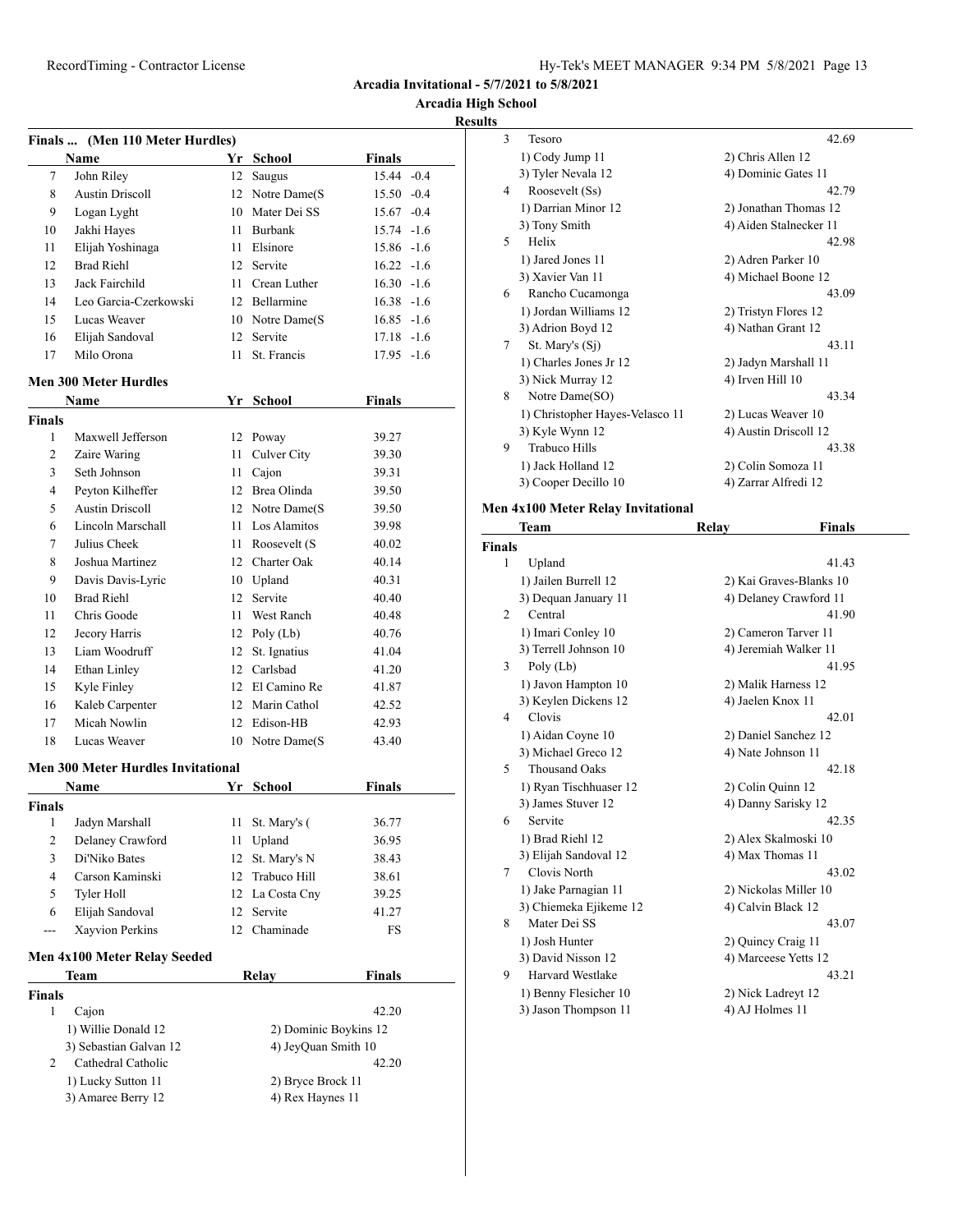#### **Arcadia High School**

#### **Results**

|                | Men 4x100 Meter Relay   |                     |                        |
|----------------|-------------------------|---------------------|------------------------|
|                | Team                    | Relay               | <b>Finals</b>          |
| Finals         |                         |                     |                        |
| 1              | Aliso Niguel            |                     | 42.95                  |
|                | 1) Charlie Jarvis 11    |                     | 2) Austin Pascual 12   |
|                | 3) Jacob Aslanian 12    | 4) Evan Lunt 12     |                        |
| $\overline{c}$ | Arcadia                 |                     | 43.27                  |
|                | 1) Dylan Tran 11        | 2) Alan Zhao 12     |                        |
|                | 3) William Chen 12      |                     | 4) Gregory Taylor 12   |
| 3              | El Capitan SJ           |                     | 43.29                  |
|                | 1) Naseem Hassaan 12    |                     | 2) Maurice McGauley 11 |
|                | 3) Justis Yarrell 9     | 4) Divine Peters 12 |                        |
| $\overline{4}$ | Edison-HB               |                     | 43.54                  |
|                | 1) Jeff Hass 12         | 2) Dylan Bruno 11   |                        |
|                | 3) Jack Dyer 10         | 4) Jack De Bos 12   |                        |
| 5              | Los Alamitos            |                     | 43.65                  |
|                | 1) Aiden Houston        | 2) Carlo Reyes 12   |                        |
|                | 3) Lincoln Marschall 11 | 4) Caleb Gossett 12 |                        |
| 6              | Carlsbad                |                     | 43.78                  |
|                | 1) Nate Schrimpf 12     | 2) Dante Grace 12   |                        |
|                | 3) Blake Savage 12      | 4) Caden Smith 12   |                        |
| 7              | St. Francis SS          |                     | 43.80                  |
|                | 1) Dario Rock 11        |                     | 2) Andrew Howard 11    |
|                | 3) James Galang 12      | 4) Milo Orona 11    |                        |
| 8              | San Marcos SD           |                     | 43.87                  |
|                | 1) Jacob Cunningham 12  | 2) Quinn Harder 11  |                        |
|                | 3) Sam Whelan 11        | 4) Kian Maher 11    |                        |
| 9              | Vista Murrieta          |                     | 43.92                  |
|                | 1) Kalel Allen 11       |                     | 2) Noah Andrade 11     |
|                | 3) Arthur Celestine 9   | 4) Gavin Miller 12  |                        |
| 10             | South Pasadena          |                     | 44.09                  |
|                | 1) Amar Ebrahim 12      |                     | 2) Ferrel Mansano 12   |
|                | 3) Dillon Stafford 10   |                     | 4) Terrel Mansano 12   |
| 11             | Etiwanda                |                     | 44.35                  |
|                | 1) Anthony Alex 9       |                     | 2) Santana Zuniga 12   |
|                | 3) Damonte Swift 11     | 4) Devin Prince 12  |                        |
| 12             | Ayala                   |                     | 44.40                  |
|                | 1) Ted Woodbury 12      | 2) Xavier Rojas 12  |                        |
|                | 3) Jacob Figueroa 12    | 4) Chase Mars 12    |                        |
| 13             | La Costa Cnyn           |                     | 45.04                  |
|                | 1) James Theodore 10    | 2) Aiden Lippert 12 |                        |
|                | 3) Seven McGrath 12     | 4) Tyler Holl 12    |                        |

#### **Men 4x200 Meter Relay Invitational**

| Team<br>Relav  |                        | <b>Finals</b>       |                       |
|----------------|------------------------|---------------------|-----------------------|
| <b>Finals</b>  |                        |                     |                       |
| 1              | Cathedral              |                     | 1:27.92               |
|                | 1) Matthias Allison 11 | 2) Ekene Onwaeze 11 |                       |
|                | 3) Steven Marks 12     |                     | 4) William Mullins 11 |
| $\mathfrak{D}$ | Cathedral Catholic     |                     | 1:28.21               |
|                | 1) Bryce Brock 11      | 2) Amaree Berry 12  |                       |
|                | 3) Lucky Sutton 11     | 4) Rex Haynes 11    |                       |
| 3              | Wilson/LB              |                     | 1:28.56               |
|                | 1) Micheal Brunner 12  | 2) Saadite Green 11 |                       |
|                | 3) Leroy Crook 11      | 4) Terrence Clay 12 |                       |

| ults           |                                 |                        |  |
|----------------|---------------------------------|------------------------|--|
| $\overline{4}$ | Rancho Cucamonga                | 1:30.11                |  |
|                | 1) Jordan Williams 12           | 2) Tristyn Flores 12   |  |
|                | 3) Hunter Bond 11               | 4) Donovan Stewart 12  |  |
| 5              | Carlsbad                        | 1:30.36                |  |
|                | 1) Nate Schrimpf 12             | 2) Dante Grace 12      |  |
|                | 3) Alexander Klein 12           | 4) Caden Smith 12      |  |
| 6              | Notre Dame(SO)                  | 1:30.75                |  |
|                | 1) Brennan Dragomer 10          | 2) Kyle Wynn 12        |  |
|                | 3) Christopher Hayes-Velasco 11 | 4) Nathaniel James 11  |  |
| 7              | <b>Thousand Oaks</b>            | 1:30.80                |  |
|                | 1) Danny Sarisky 12             | 2) James Stuver 12     |  |
|                | 3) Colin Quinn 12               | 4) Ryan Tischhuaser 12 |  |
| 8              | <b>Harvard Westlake</b>         | 1:33.00                |  |
|                | 1) Benny Flesicher 10           | 2) Chase Harleston 12  |  |
|                | 3) Matthias Nguyen 12           | 4) Aaron Milburn 9     |  |
| 9              | <b>Jserra</b>                   | 1:35.47                |  |
|                | 1) Arnav Pagidyala 12           | 2) Cole Murphy 11      |  |
|                | 3) Pika Sato 11                 | 4) Josh Jornadal 10    |  |
|                | Men 4x200 Meter Relay Seeded    |                        |  |
|                | Team                            | <b>Finals</b><br>Relay |  |
| <b>Finals</b>  |                                 |                        |  |
| 1              | Los Alamitos                    | 1:30.78                |  |
|                | 1) Caleb Gossett 12             | 2) Aiden Houston       |  |
|                | 3) Lincoln Marschall 11         | 4) Carlo Reyes 12      |  |
| 2              | Downey SS                       | 1:31.12                |  |
|                | 1) Ali Ahmed 12                 | 2) Jacob Skobis 12     |  |
|                | 3) Alessandro Ferreira 12       | 4) David Garcia 11     |  |

3 Ayala 1:31.44 1) Ted Woodbury 12 2) Jacob Figueroa 12 3) Xavier Rojas 12 4) Chase Mars 12 4 South Pasadena 1:34.14 1) Kainoa Jones 10 2) Josh Kim 11 3) Lionelle Linqueco Jr 9 4) Dillon Stafford 10 5 Clayton Valley 1:39.45 1) Jaden Cutliff 12 2) Mike Oatman 12 3) Rohan Matthew 12 4) Rashaan Woodland --- Palos Verdes DNF 1) Adam Demoner 11 2) Paolo Brinderson 12 3) William Welsh 11 4) Brennan Shaul 10

## **Men 4x400 Meter Relay**

| Team                            | Relay               | Finals                |
|---------------------------------|---------------------|-----------------------|
| <b>Finals</b>                   |                     |                       |
| Carlsbad<br>1                   |                     | 3:25.44               |
| 1) Alexander Klein 12           | 2) Nate Schrimpf 12 |                       |
| 3) Dante Grace 12               | 4) Caden Smith 12   |                       |
| 2<br>Santa Margarita            |                     | 3:25.96               |
| 1) Mason Koch 11                |                     | 2) Roman Mendoza 10   |
| 3) Sebastian Pla 11             | 4) Tyler Whitman 12 |                       |
| 3<br>Roosevelt (Ss)             |                     | 3:26.95               |
| 1) Joseph Blue 12               |                     | 2) Jonathan Thomas 12 |
| 3) Patrick Effiom 12            | 4) Brayden Brown    |                       |
| Granada Hills<br>$\overline{4}$ |                     | 3:28.35               |
| 1) Zachary Rickerman 11         | 2) Finley Hanson 10 |                       |
| 3) Nicholas Brescher 11         | 4) Dijon Stanley 10 |                       |
|                                 |                     |                       |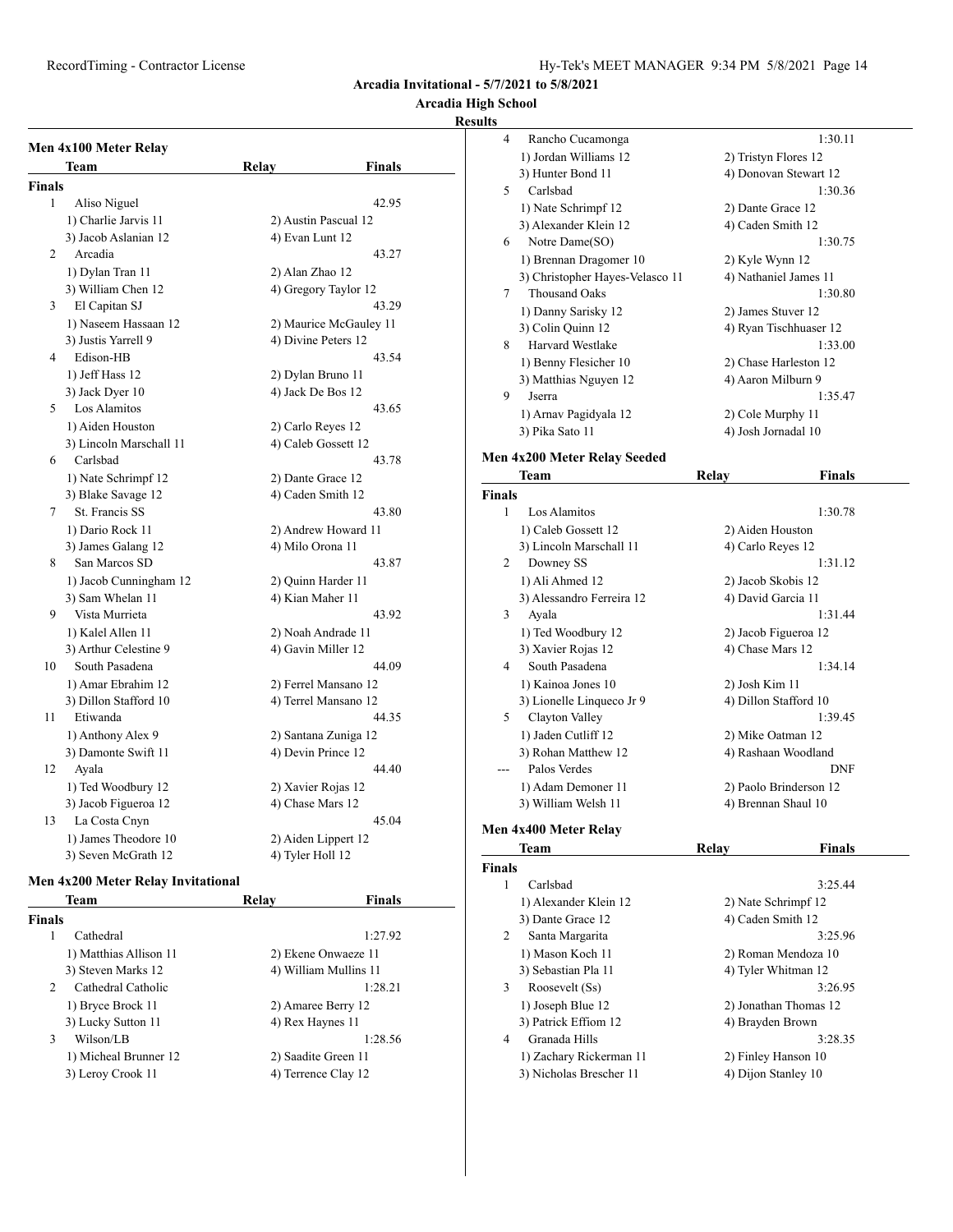# **Arcadia High School**

#### **Results**

|       | Finals  (Men 4x400 Meter Relay) |                             |  |
|-------|---------------------------------|-----------------------------|--|
|       | Team                            | <b>Finals</b><br>Relay      |  |
| 5     | Dougherty Valley                | 3:28.77                     |  |
|       | 1) Sanyu Kumaran 12             | 2) Philip Mathews 12        |  |
|       | 3) Aryan Srivastava 10          | 4) Leslie Williams Jones 11 |  |
| 6     | Mater Dei SS                    | 3:29.02                     |  |
|       | 1) Martin Nibungco 12           | 2) Mason Bowles 11          |  |
|       | 3) CJ Williams 11               | 4) Danny Wacker 12          |  |
| 7     | West Ranch                      | 3:29.49                     |  |
|       | 1) Martin Mahaluf 12            | 2) Owen Fairbanks 12        |  |
|       | 3) Felix Breitbach 12           | 4) Chris Goode 11           |  |
| 8     | El Toro                         | 3:29.54                     |  |
|       | 1) Rustin Mirghavami 11         | 2) Erwan Caron 12           |  |
|       | 3) Michael Miller 12            | 4) Camden Patterson 12      |  |
| 9     | <b>Harvard Westlake</b>         | 3:30.89                     |  |
|       | 1) Will Ruden-Sella 12          | 2) Aaron Milburn 9          |  |
|       | 3) Isaiah Jeter 12              | 4) Isaac Dienstag 12        |  |
| 10    | Sage Creek                      | 3:30.94                     |  |
|       | 1) Matt Steele 11               | 2) Malik Samul 11           |  |
|       | 3) Brian Maweu-Smalls 10        | 4) Cameron Schmitt 12       |  |
| 11    | Cathedral Catholic              | 3:31.61                     |  |
|       | 1) Amaree Berry 12              | 2) Ryan Sweeney 12          |  |
|       | 3) Blake Levy 11                | 4) Matthew Jabro 11         |  |
| 12    | Arcadia                         | 3:32.84                     |  |
|       | 1) George Hitti 12              | 2) Nathan Wang 11           |  |
|       | 3) Alan Zhao 12                 | 4) Ouinn Hettich 12         |  |
| 13    | Monte Vista Chr                 | 3:33.21                     |  |
|       | 1) Jake Morris                  | 2) Sage Oliver 11           |  |
|       | 3) Andrew Bachman 12            | 4) Justin Lomeli 12         |  |
| 14    | San Lorenzo Valley              | 3:33.29                     |  |
|       | 1) Joe Rosenquist 12            | 2) Nathan Beverly 11        |  |
|       | 3) Kenai Dindia 12              | 4) Alex Castro-Neri 12      |  |
| 15    | Arroyo Grande                   | 3:34.97                     |  |
|       | 1) Cristian Munoz 10            | 2) Evan Lopez 10            |  |
|       | 3) Nathan Reyes 11              | 4) Caleb Herlihy 12         |  |
| 16    | Edison-HB                       | 3:40.76                     |  |
|       | 1) Dylan Bruno 11               | 2) Jack Dyer 10             |  |
|       | 3) Connor Zeutzius 11           | 4) Jeff Hass 12             |  |
| $---$ | <b>Burbank</b>                  | DO                          |  |
|       | 1) Layne Buck 12                | 2) Jakhi Hayes 11           |  |
|       | 3) Kaze Segun Gibbs 12          | 4) Sebastian Ottosson 11    |  |

#### **Men 4x400 Meter Relay Invitational**

| Team                        | Relav             | <b>Finals</b>                   |
|-----------------------------|-------------------|---------------------------------|
| <b>Finals</b>               |                   |                                 |
| Wilson/LB<br>1              |                   | 3:17.74                         |
| 1) Isaac Lewis 10           | 2) Leroy Crook 11 |                                 |
| 3) Phillip Jefferson 12     |                   | 4) Marcell Mitchell- Francis 10 |
| Cathedral<br>$\mathfrak{D}$ |                   | 3:19.66                         |
| 1) Matthias Allison 11      |                   | 2) Byrce Granillo 12            |
| 3) Anthony Taylor 12        |                   | 4) William Mullins 11           |
| Upland<br>3                 |                   | 3:19.72                         |
| 1) Kai Graves-Blanks 10     |                   | 2) Christopher Coats 11         |
| 3) Jailen Burrell 12        |                   | 4) Delaney Crawford 11          |
|                             |                   |                                 |

| 4  | Poly (Lb)                 | 3:20.86                |
|----|---------------------------|------------------------|
|    | 1) Caleb Dunomes 12       | 2) Jalen Johnson 12    |
|    | 3) Donovan Williams 12    | 4) Malik Harness 12    |
| 5. | Central                   | 3:22.67                |
|    | 1) Santiago Valenzuela 11 | 2) Imari Conley 10     |
|    | 3) Terrell Johnson 10     | 4) Jeremiah Walker 11  |
| 6  | Saugus                    | 3:26.00                |
|    | 1) John Riley 12          | 2) Zachariah Turner 12 |
|    | 3) Brandon Orrick 11      | 4) Brandon Cruz Jr. 12 |
| 7  | Servite                   | 3:29.11                |
|    | 1) Alex Skalmoski 10      | 2) Noah Avinger 12     |
|    | 3) Elijah Sandoval 12     | 4) Max Thomas 11       |
| 8  | South Pasadena            | 3:29.65                |
|    | 1) Patrick Latting 12     | 2) Terrel Mansano 12   |
|    | 3) Andrew Parkinson 12    | 4) Ferrel Mansano 12   |
| 9  | Trabuco Hills             | 3:30.18                |
|    | 1) Jackson McCusker 9     | 2) Joey Longo IV 12    |
|    | 3) Carson Kaminski 12     | 4) Zarrar Alfredi 12   |
|    |                           |                        |

# **Men 4x800 Meter Relay Invitational<br>Team Relay**

|               | <b>Team</b>                   | Relay                 | <b>Finals</b>                  |
|---------------|-------------------------------|-----------------------|--------------------------------|
| <b>Finals</b> |                               |                       |                                |
| 1             | Buchanan                      |                       | 7:52.75                        |
|               | 1) Austin Gillen 12           | 2) Brenton Maddox 11  |                                |
|               | 3) Sebastian McGehee-Adams 12 | 4) Bo Olsen 12        |                                |
| 2             | Great Oak                     |                       | 7:53.09                        |
|               | 1) Kyle Reden 12              | 2) Mason White 12     |                                |
|               | 3) Austin Montez 12           | 4) Mateo Joseph 12    |                                |
| 3             | <b>Torrey Pines</b>           |                       | 8:00.97                        |
|               | 1) Ryan Thomas 10             |                       | 2) Nathan Christmore 10        |
|               | 3) Phillip Jian 11            |                       | 4) Sebastian Barclay 12        |
| 4             | College Park                  |                       | 8:01.51                        |
|               | 1) Lev Afonine 11             | 2) Carson Nagel 12    |                                |
|               | 3) Alex Lamoureux 10          |                       | 4) Sebastian Vaisset-Fauvel 12 |
| 5             | Cathedral                     |                       | 8:02.00                        |
|               | 1) Byrce Granillo 12          |                       | 2) Brandon Guerrero 12         |
|               | 3) Jose Ojeda 12              | 4) Julian Umana 12    |                                |
| 6             | Westview                      |                       | 8:02.27                        |
|               | 1) Nick Brown 12              |                       | 2) Drew Cottingham 12          |
|               | 3) Omar Perez 12              | 4) Brett Matthews 11  |                                |
| 7             | Redlands East Val             |                       | 8:05.70                        |
|               | 1) Matthew Hornung 12         | 2) Corey Ford 11      |                                |
|               | 3) Liam Mapes 12              | 4) Simon Opsahl 12    |                                |
| 8             | Santiago (Cor)                |                       | 8:08.42                        |
|               | 1) Tyler Kaan 11              | 2) Evan Hild 11       |                                |
|               | 3) Dylan DeLoyola 10          | 4) Brock Adams 12     |                                |
| 9             | Cathedral Catholic            |                       | 8:10.82                        |
|               | 1) Blake Levy 11              | 2) Matthew Jabro 11   |                                |
|               | 3) Ryan Sweeney 12            | 4) Amaree Berry 12    |                                |
| 10            | Redondo                       |                       | 8:16.25                        |
|               | 1) Ryder Want 10              | 2) Nathan Gries 12    |                                |
|               | 3) Aaron Thomas 10            | 4) Jacob Hernandez 12 |                                |
| 11            | Menlo                         |                       | 8:18.66                        |
|               | 1) Justin Pretre 10           | 2) Nik Khuntia 11     |                                |
|               | 3) Aiden Deffner 10           | 4) Calvin Katz 12     |                                |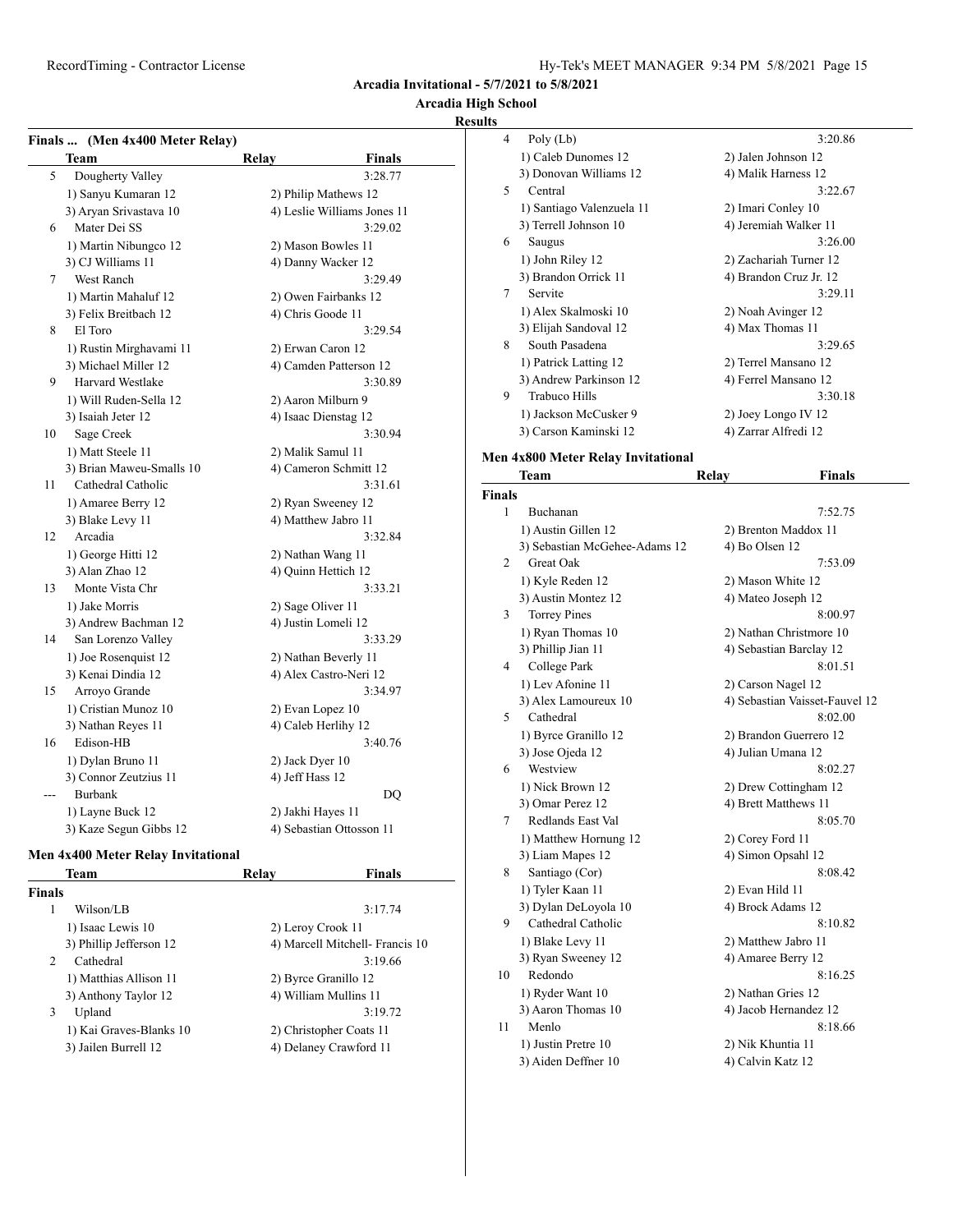# **Arcadia High School**

#### **Results**

| Finals  (Men 4x800 Meter Relay Invitational) |  |
|----------------------------------------------|--|
|                                              |  |

| г шаіз … — улісн табоб імсісі. Іхсіа ў Інтіtational į |                       |                    |                      |  |
|-------------------------------------------------------|-----------------------|--------------------|----------------------|--|
|                                                       | Team                  | Relay              | Finals               |  |
| 12                                                    | Great Oak             | B                  | 8:18.82              |  |
|                                                       | 1) Quinn Saville 12   |                    | 2) Anthony Nguyen 12 |  |
|                                                       | 3) Ramses Cortes 10   |                    | 4) Brandon Wilk 11   |  |
| 13                                                    | Canyon-Ana            |                    | 8:21.31              |  |
|                                                       | 1) Maximus Knudson 12 | 2) Connor Albin 12 |                      |  |
|                                                       | 3) Jason Gutierrez 11 |                    | 4) Andrew Lugo 12    |  |
| 14                                                    | Arroyo Grande         |                    | 8:21.75              |  |
|                                                       | 1) Nathan Reyes 11    | 2) Cory Wack 11    |                      |  |
|                                                       | 3) Johnathan Munoz 12 |                    | 4) Cristian Munoz 10 |  |
| 15                                                    | El Camino SD          |                    | 8:22.40              |  |
|                                                       | 1) Emmanuel Archer 11 | 2) Sam Jones 12    |                      |  |
|                                                       | 3) Brian Mendoza 12   |                    | 4) Nicolas Saenz 11  |  |
| 16                                                    | Foothill SS           |                    | 8:22.93              |  |
|                                                       | 1) Andrew Bush 11     | 2) Nick Allred 11  |                      |  |
|                                                       | 3) Isaiah Duport 12   |                    | 4) Caden Sanchez 12  |  |
| 17                                                    | Tesoro                |                    | 8:24.84              |  |
|                                                       | 1) Grahm Breiter 12   |                    | 2) Ryder Morgan 11   |  |
|                                                       | 3) Dylan Idleman 12   | 4) Kaleb McElfish  |                      |  |
|                                                       |                       |                    |                      |  |

#### **Men 4x1600 Meter Relay Invitational**

|                | Team                      | Relay |                      | <b>Finals</b>           |  |
|----------------|---------------------------|-------|----------------------|-------------------------|--|
| <b>Finals</b>  |                           |       |                      |                         |  |
| 1              | Bellarmine                |       |                      | 17:28.37                |  |
|                | 1) Colin Peattie 12       |       | 2) Nolan Topper 12   |                         |  |
|                | 3) Galen Topper 12        |       | 4) Daniel Vaca 12    |                         |  |
| $\overline{2}$ | Royal                     |       |                      | 17:47.17                |  |
|                | 1) Matthew Russell 12     |       | 2) Marcus Fehlman    |                         |  |
|                | 3) Roberto Alvarez 11     |       | 4) Jack De la Rionda |                         |  |
| 3              | Great Oak                 |       |                      | 17:52.91                |  |
|                | 1) Ramses Cortes 10       |       | 2) Mark Cortes 10    |                         |  |
|                | 3) Cameron Smith 11       |       | 4) Austin Montez 12  |                         |  |
| 4              | Aptos                     |       |                      | 17:56.90                |  |
|                | 1) John Eikemeyer 12      |       | 2) Aidan Tomasini 12 |                         |  |
|                | 3) Trent Nosky 10         |       | 4) Ben Laughlin 12   |                         |  |
| 5              | Bellarmine                | B     |                      | 17:57.21                |  |
|                | 1) Ryunosuke Yanashita 11 |       | 2) Vibhu Krishna 11  |                         |  |
|                | 3) Tanish Chettiar 11     |       |                      | 4) Christian Yarwood 12 |  |
| 6              | Monte Vista NC            |       |                      | 18:00.50                |  |
|                | 1) James Switzer 12       |       | 2) Aakersh Mathur 12 |                         |  |
|                | 3) Brendan Leahey 12      |       | 4) John Loughery 11  |                         |  |
| 7              | <b>Great Oak</b>          | B     |                      | 18:04.23                |  |
|                | 1) Brandon Wilk 11        |       | 2) Carson Smith 11   |                         |  |
|                | 3) Scott Kiehn 12         |       | 4) Mason White 12    |                         |  |
| 8              | Sanger                    |       |                      | 18:08.46                |  |
|                | 1) Jayden Olea 12         |       | 2) Daniel Galvez 9   |                         |  |
|                | 3) Benjamin Awad 12       |       | 4) Emanuel Salas 11  |                         |  |
| 9              | Capo Valley               |       |                      | 18:13.44                |  |
|                | 1) Thomas Mordy 12        |       | 2) Nathan Trueman 12 |                         |  |
|                | 3) Brandon Mordy 10       |       | 4) Jack Stevens 10   |                         |  |
| 10             | Clovis West               |       |                      | 18:15.93                |  |
|                | 1) Collin Galaviz 11      |       | 2) Benjamin Reyes 11 |                         |  |
|                | 3) Tyler Lamborn 12       |       |                      | 4) Gabe Perez-Gomez 11  |  |
|                |                           |       |                      |                         |  |

| 11 | Mira Costa           |             | 18:18.71                  |
|----|----------------------|-------------|---------------------------|
|    | 1) Parker Stickney 9 |             | 2) Max Levin 11           |
|    | 3) Seamus O'Meara 11 |             | 4) Colin Beale 12         |
| 12 | Dana Hills           |             | 18:18.72                  |
|    | 1) Justin Boos 12    |             | 2) Ryan Broadhead 12      |
|    | 3) Gianni Viola 12   |             | 4) Brandon Pizano 12      |
| 13 | <b>West Torrance</b> |             | 18:25.78                  |
|    | 1) Hayden Green 11   |             | 2) Matt Frey 11           |
|    | 3) Conor Gibson 11   |             | 4) Yudi Shimizu 10        |
| 14 | Westlake             |             | 18:26.04                  |
|    | 1) KC Barber 10      |             | 2) Ben Hefner 11          |
|    | 3) Adam Burroughs 12 |             | 4) Carter Cox 10          |
| 15 | Dougherty Valley     |             | 18:27.13                  |
|    | 1) Shane Badcock 10  |             | 2) Andrew Richards 10     |
|    | 3) Diego Garcia 11   |             | 4) Alexander Fernandes 11 |
| 16 | Martin Luther King   |             | 18:32.18                  |
|    | 1) Bohdin Rush 12    |             | 2) Jack Slavin 10         |
|    | 3) Gray Mavhera 11   |             | 4) Edgar Ortega 12        |
| 17 | Crescenta Vlly       |             | 18:44.68                  |
|    | 1) Chris Cubias 12   |             | 2) Nolan Brown 12         |
|    | 3) Bryce Bitetti 11  |             | 4) Max Ruiz 11            |
| 18 | <b>Great Oak</b>     | $\mathbf C$ | 18:54.13                  |
|    | 1) Nick Gaffney 10   |             | 2) Giovanni Rios 12       |
|    | 3) Austin Elkins 10  |             | 4) Quinn Saville 12       |
| 19 | Hart                 |             | 18:55.17                  |
|    | 1) Paul Mangione 10  |             | 2) Zachary Chan 11        |
|    | 3) Carson DeSpain 11 |             | 4) Aaron Martinez 11      |
|    |                      |             |                           |

# **Men 800 Sprint Medley Invitational**

|               | Team                     | Relay                | Finals                 |
|---------------|--------------------------|----------------------|------------------------|
| <b>Finals</b> |                          |                      |                        |
| 1             | Arcadia                  |                      | 1:34.33                |
|               | 1) Alan Zhao 12          | 2) William Chen 12   |                        |
|               | 3) Gregory Taylor 12     | 4) Quinn Hettich 12  |                        |
| $\mathcal{L}$ | El Toro                  |                      | 1:34.49                |
|               | 1) Michael Miller 12     |                      | 2) Lukas Stathakis 11  |
|               | 3) Erwan Caron 12        |                      | 4) Camden Patterson 12 |
| $\mathbf{3}$  | Cathedral                |                      | 1:34.64                |
|               | 1) Anthony Taylor 12     |                      | 2) Ekene Onwaeze 11    |
|               | 3) Steven Marks 12       |                      | 4) William Mullins 11  |
| 4             | Saugus                   |                      | 1:34.73                |
|               | 1) Isaiah Alvarez 12     | 2) Tyler Burns 11    |                        |
|               | 3) Brandon Cruz Jr. 12   |                      | 4) Zachariah Turner 12 |
| 5             | Marina                   |                      | 1:36.78                |
|               | 1) James Nguyen 12       | 2) Ethan Heslip 11   |                        |
|               | 3) Ayden Lastra 12       | 4) Caden Dochnal 11  |                        |
| 6             | <b>Burbank</b>           |                      | 1:38.00                |
|               | 1) Sebastian Ottosson 11 |                      | 2) Owen Cusumano 12    |
|               | 3) Layne Buck 12         | 4) Jakhi Hayes 11    |                        |
| 7             | Jserra                   |                      | 1:38.33                |
|               | 1) Pika Sato 11          | 2) Cole Murphy 11    |                        |
|               | 3) Arnav Pagidyala 12    | 4) Kennie Arriola 12 |                        |
| 8             | Wilson/LB                |                      | 1:39.23                |
|               | 1) Micheal Brunner 12    | 2) Saadite Green 11  |                        |
|               | 3) Terrence Clay 12      | 4) Isaac Lewis 10    |                        |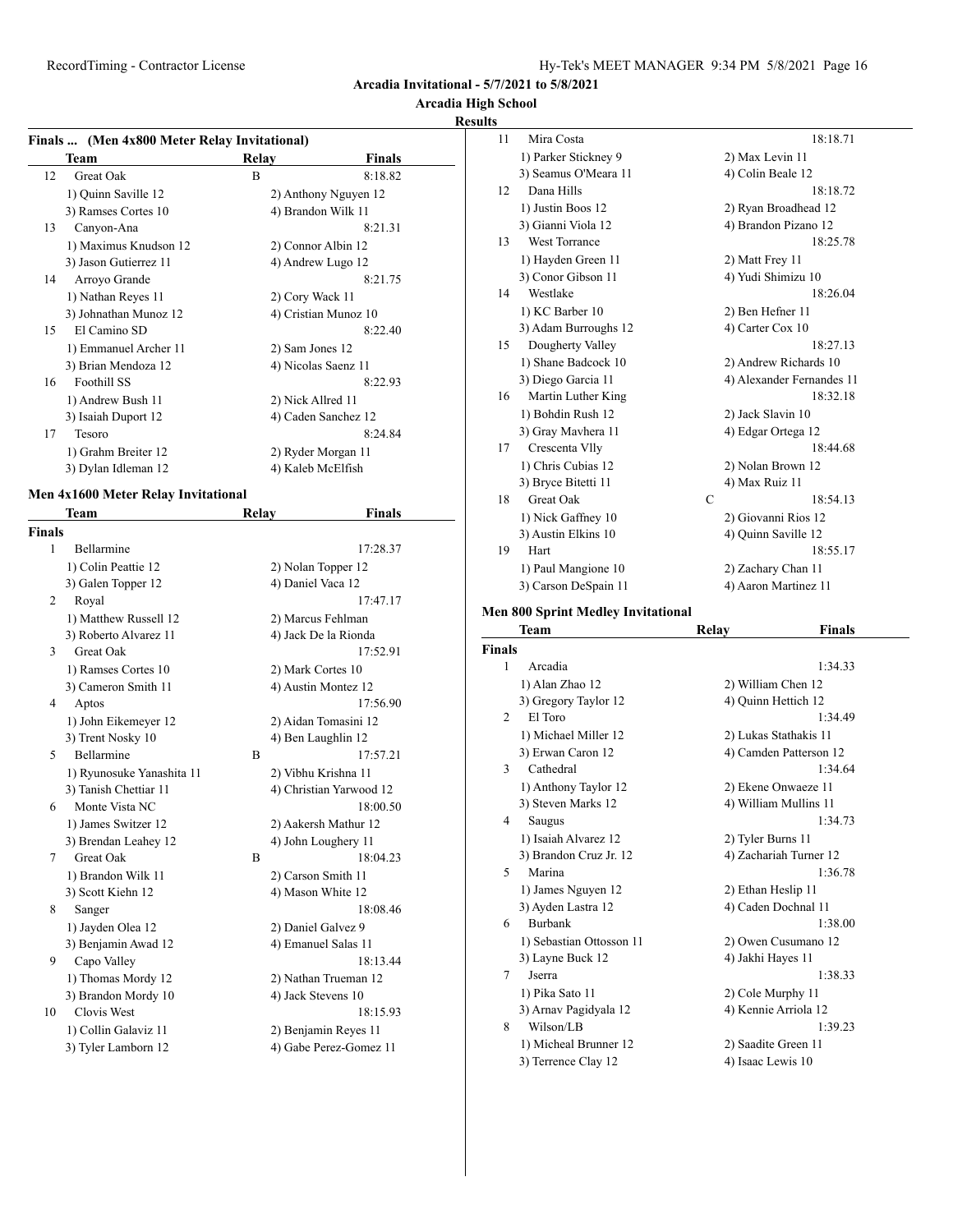# **Arcadia High School**

#### **Results**

| Finals  (Men 800 Sprint Medley Invitational) |                                            |                    |                                 |  |
|----------------------------------------------|--------------------------------------------|--------------------|---------------------------------|--|
|                                              | <b>Team</b>                                | Relay              | <b>Finals</b>                   |  |
| 9                                            | South Pasadena                             |                    | 1:40.79                         |  |
|                                              | 1) Amar Ebrahim 12                         | 2) Kainoa Jones 10 |                                 |  |
|                                              | 3) Dillon Stafford 10                      |                    | 4) Lionelle Linqueco Jr 9       |  |
|                                              | <b>Men 1600 Sprint Medley Invitational</b> |                    |                                 |  |
|                                              | Team                                       | Relay              | <b>Finals</b>                   |  |
| <b>Finals</b>                                |                                            |                    |                                 |  |
| 1                                            | Wilson/LB                                  |                    | 3:33.77                         |  |
|                                              | 1) Saadite Green 11                        | 2) Johnell Gray 10 |                                 |  |
|                                              | 3) Leroy Crook 11                          |                    | 4) Marcell Mitchell- Francis 10 |  |
| 2                                            | Edison-HB                                  |                    | 3:35.66                         |  |
|                                              | 1) Jeff Hass 12                            | 2) Jack Dyer 10    |                                 |  |
|                                              | 3) Jack De Bos 12                          | 4) Wylie Cleugh 10 |                                 |  |
| 3                                            | Downey SS                                  |                    | 3:36.72                         |  |
|                                              | 1) Jacob Skobis 12                         |                    | 2) Jordan Galindo 12            |  |
|                                              | 3) Alessandro Ferreira 12                  |                    | 4) James Guerrero 11            |  |
| 4                                            | La Quinta(LQ)                              |                    | 3:39.36                         |  |
|                                              | 1) Michael Smith                           | 2) Trevor Plott    |                                 |  |
|                                              | 3) Patrick Henderson                       | 4) Ryan Henderson  |                                 |  |
| 5                                            | <b>Harvard Westlake</b>                    |                    | 3:44.12                         |  |
|                                              | 1) AJ Holmes 11                            |                    | 2) Jason Thompson 11            |  |
|                                              | 3) Nick Ladreyt 12                         |                    | 4) Isaac Dienstag 12            |  |
| 6                                            | Central                                    |                    | 3:45.69                         |  |
|                                              | 1) Imari Conley 10                         |                    | 2) Terrell Johnson 10           |  |
|                                              | 3) Santiago Valenzuela 11                  |                    | 4) Harshdip Singh 12            |  |
| 7                                            | <b>Burbank</b>                             |                    | 3:51.91                         |  |
|                                              | 1) Maxwell McKibben 12                     |                    | 2) Owen Cusumano 12             |  |
|                                              | 3) Daniel Schenk 9                         | 4) James Kwon 11   |                                 |  |

#### **Men Distance Medley Invitational**

|                | Team                      | Relay             | Finals                |
|----------------|---------------------------|-------------------|-----------------------|
| <b>Finals</b>  |                           |                   |                       |
| 1              | <b>Great Oak</b>          |                   | 10:09.66              |
|                | 1) Cameron Smith 11       |                   | 2) Mateo Joseph 12    |
|                | 3) Kyle Reden 12          |                   | 4) Austin Montez 12   |
| $\mathfrak{D}$ | Redlands East Val         |                   | 10:18.23              |
|                | 1) Simon Opsahl 12        | 2) Corey Ford 11  |                       |
|                | 3) Liam Mapes 12          |                   | 4) Matthew Hornung 12 |
| 3              | Santiago (Cor)            |                   | 10:22.26              |
|                | 1) Evan Hild 11           |                   | 2) Thomas Scrofano 11 |
|                | 3) Dylan DeLoyola 10      |                   | 4) Brock Adams 12     |
| 4              | San Marcos SD             |                   | 10:24.50              |
|                | 1) Quinn Harder 11        | 2) Kian Maher 11  |                       |
|                | 3) Carlos Alvarez 11      | 4) Levi Taylor 11 |                       |
| 5              | Buchanan                  |                   | 10:25.31              |
|                | 1) Brenton Maddox 11      |                   | 2) Austin Gillen 12   |
|                | 3) Zach Weaver 10         | 4) Noah Ray 10    |                       |
| 6              | Mira Costa                |                   | 10:26.96              |
|                | 1) Max Levin 11           |                   | 2) Zachary Hoover 12  |
|                | 3) Seamus O'Meara 11      | 4) Colin Beale 12 |                       |
| 7              | Bellarmine                |                   | 10:27.00              |
|                | 1) Ryunosuke Yanashita 11 |                   | 2) John Stebbins 12   |
|                | 3) Ben Pinkel 11          | 4) Daniel Vaca 12 |                       |

| 8  | Tesoro                |   | 10:27.20                       |
|----|-----------------------|---|--------------------------------|
|    | 1) Grahm Breiter 12   |   | 2) Tyler Nevala 12             |
|    | 3) Cory Hatchel 12    |   | 4) Dylan Manning 12            |
| 9  | College Park          |   | 10:27.72                       |
|    | 1) Alex Lamoureux 10  |   | 2) Carson Nagel 12             |
|    | 3) Lev Afonine 11     |   | 4) Sebastian Vaisset-Fauvel 12 |
| 10 | Jserra                |   | 10:28.69                       |
|    | 1) Kennie Arriola 12  |   | 2) Arnav Pagidyala 12          |
|    | 3) Shane Auci 10      |   | 4) Aidan O'Brien 12            |
| 11 | <b>Great Oak</b>      | B | 10:32.45                       |
|    | 1) Scott Kiehn 12     |   | 2) Dallin Bitton 10            |
|    | 3) Mason White 12     |   | 4) Carson Smith 11             |
| 12 | Sanger                |   | 10:34.28                       |
|    | 1) Jayden Olea 12     |   | 2) Alan Pelayo                 |
|    | 3) Myles Nicacio 10   |   | 4) David DeLoera 11            |
| 13 | Clovis West           |   | 10:34.89                       |
|    | 1) Collin Galaviz 11  |   | 2) Tyler Lamborn 12            |
|    | 3) Nathaniel Nodal 10 |   | 4) Benjamin Reyes 11           |
| 14 | Vista Murrieta        |   | 10:40.28                       |
|    | 1) Lance Denhalter 11 |   | 2) Tarron Johnson 10           |
|    | 3) Gabe Jasperson 12  |   | 4) Noah Murasmith 12           |
| 15 | <b>West Torrance</b>  |   | 10:41.72                       |
|    | 1) Hayden Green 11    |   | 2) Jaylen Allen 12             |
|    | 3) Naoki Kasai 12     |   | 4) Conor Gibson 11             |
| 16 | Dana Hills            |   | 10:47.25                       |
|    | 1) Joseph Moersch 12  |   | 2) Reid Lockliear 12           |
|    | 3) Jai Dawson 11      |   | 4) Gianni Viola 12             |
| 17 | Canyon-Ana            |   | 11:04.44                       |
|    | 1) Ethan Florez 11    |   | 2) Max Knudson 12              |
|    | 3) Jason Gutierrez 11 |   | 4) Connor Albin 12             |
|    |                       |   |                                |

# **Men Distance Medley**

|                       | Team                   | Relay             | Finals                         |
|-----------------------|------------------------|-------------------|--------------------------------|
| <b>Finals</b>         |                        |                   |                                |
| 1                     | Davis                  |                   | 10:29.37                       |
|                       | 1) Zachary Ayers 11    |                   | 2) Ryan Mitchell 10            |
|                       | 3) Ansel Tucker 12     |                   | 4) Christopher Clay Ballard 11 |
| 2                     | Rancho Cucamonga       |                   | 10:30.34                       |
|                       | 1) Glenn Bell 11       |                   | 2) Nathan England 12           |
|                       | 3) Jacob Orta 10       |                   | 4) Matthew Nolan 12            |
| 3                     | Westview               |                   | 10:33.12                       |
|                       | 1) Drew Cottingham 12  | 2) Bryan Atterton |                                |
|                       | 3) Omar Perez 12       | 4) Nick Brown 12  |                                |
| 4                     | South Pasadena         |                   | 10:34.91                       |
|                       | 1) Andrew Parkinson 12 | 2) Jayden Eden 12 |                                |
|                       | 3) Patrick Latting 12  |                   | 4) Andrew Villapudua 12        |
| $\tilde{\mathcal{L}}$ | Monte Vista NC         |                   | 10:41.69                       |
|                       | 1) James Switzer 12    |                   | 2) Andrew Gaskell 12           |
|                       | 3) John Loughery 11    |                   | 4) Aakersh Mathur 12           |
| 6                     | Dougherty Valley       |                   | 10:45.53                       |
|                       | 1) Diego Garcia 11     |                   | 2) Jackson Colla 11            |
|                       | 3) Shane Badcock 10    |                   | 4) Andrew Richards 10          |
| 7                     | Foothill SS            |                   | 10:48.07                       |
|                       | 1) Isaiah Duport 12    |                   | 2) Landon Thorp 10             |
|                       | 3) Jacob Robison 11    | 4) Nick Allred 11 |                                |
|                       |                        |                   |                                |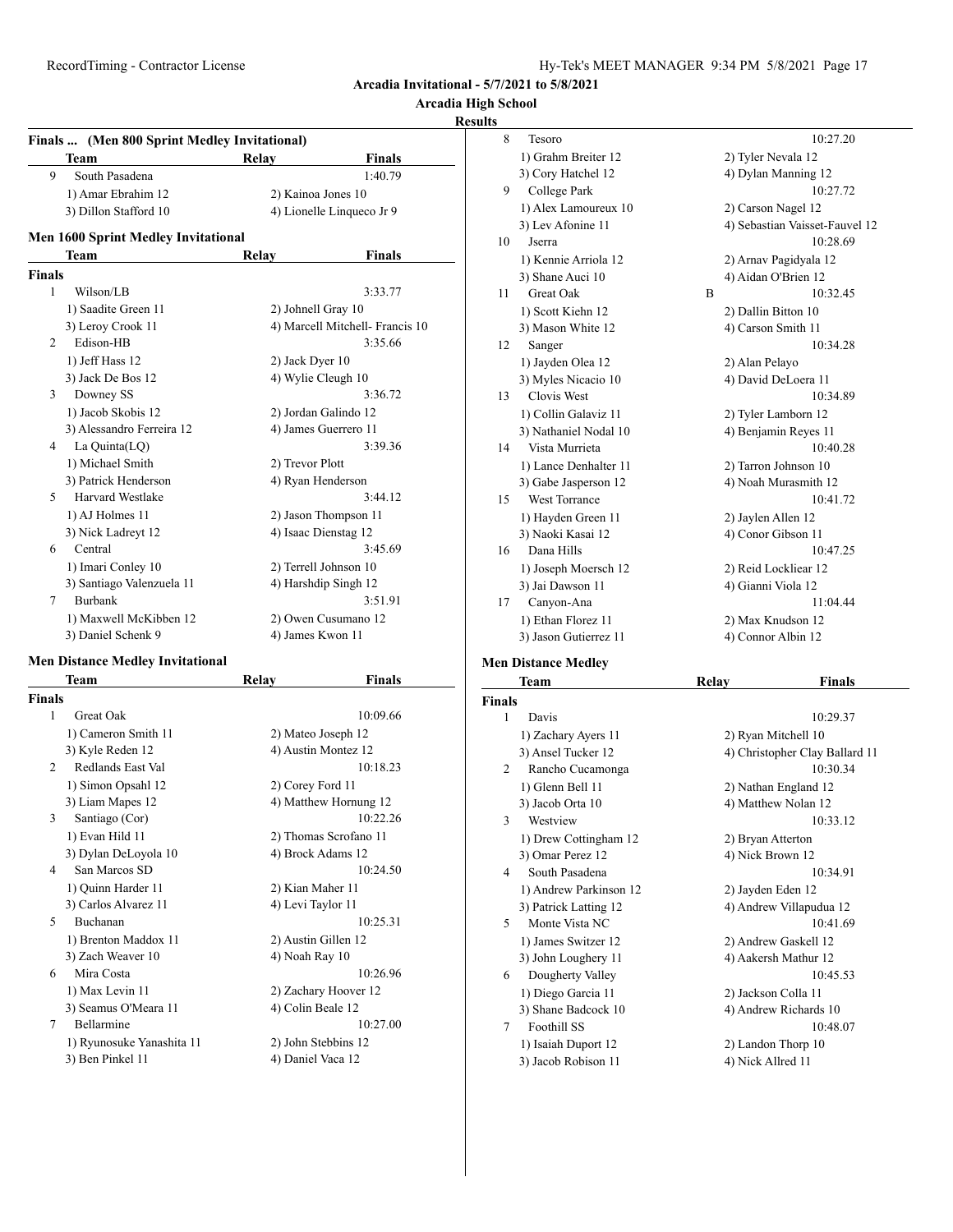RecordTiming - Contractor License

| Hy-Tek's MEET MANAGER 9:34 PM 5/8/2021 Page 18 |  |  |  |  |
|------------------------------------------------|--|--|--|--|
|------------------------------------------------|--|--|--|--|

**Arcadia Invitational - 5/7/2021 to 5/8/2021**

# **Arcadia High School**

# **Results**

| Finals  (Men Distance Medley) |                        |              |                         |  |
|-------------------------------|------------------------|--------------|-------------------------|--|
|                               | <b>Team</b>            | <b>Relay</b> | <b>Finals</b>           |  |
| 8                             | Arroyo Grande          |              | 10:50.76                |  |
|                               | 1) Nathan Reyes 11     |              | 2) Caleb Herlihy 12     |  |
|                               | 3) Cory Wack 11        |              | 4) Johnathan Munoz 12   |  |
| 9                             | Redondo                |              | 10:52.15                |  |
|                               | 1) Ryder Want 10       |              | 2) Christopher Burns 12 |  |
|                               | 3) Jacob Hernandez 12  |              | 4) Aaron Thomas 10      |  |
| 10                            | Palos Verdes           |              | 10:54.19                |  |
|                               | 1) Colin Lantz 12      |              | 2) William Kirk 11      |  |
|                               | 3) Adam Demoner 11     |              |                         |  |
| 11                            | Tamalpais              |              | 10:57.12                |  |
|                               | 1) Thomas Sternfels 11 |              | 2) Hector Lyko 11       |  |
|                               | 3) Ethan Lin 11        |              | 4) Tomoki Scharber 12   |  |
| 12                            | Tesoro                 | B            | 10:58.11                |  |
|                               | 1) Ryder Morgan 11     |              | 2) Dylan Idleman 12     |  |
|                               | 3) Ishaan Singh        |              | 4) Casey Goetschel 10   |  |
| 13                            | Arcadia                |              | 11:00.05                |  |
|                               | 1) Brandon Chang 10    |              | 2) Jeffrey Chen         |  |
|                               | 3) Matthew Ho 12       |              | 4) William Kelley 11    |  |
| 14                            | <b>Torrey Pines</b>    |              | 11:00.57                |  |
|                               | 1) Cameron Rohde 9     |              | 2) Nathan Christmore 10 |  |
|                               | 3) Phillip Jian 11     |              | 4) James Cusack 12      |  |
| 15                            | Northwood              |              | 11:05.92                |  |
|                               | 1) Aaron Li 12         |              | 2) Ray Zhang 12         |  |
|                               | 3) Vlady Clodfelter 12 |              | 4) Drake Pierce         |  |
| 16                            | <b>Great Oak</b>       | C            | 11:10.67                |  |
|                               | 1) Anthony Nguyen 12   |              | 2) Austin Elkins 10     |  |
|                               | 3) Guylan Belser 11    |              | 4) Sergio Gomez 11      |  |
|                               |                        |              |                         |  |

### **Men 4x110 Meter Shuttle Hurdle Invitational**

|               | Team                        |    | Relay                   | <b>Finals</b>    |  |
|---------------|-----------------------------|----|-------------------------|------------------|--|
| Finals        |                             |    |                         |                  |  |
| 1             | Upland                      |    |                         | 57.75            |  |
|               | 1) Kai Graves-Blanks 10     |    | 2) Davis Davis-Lyric 10 |                  |  |
|               | 3) Dequan January 11        |    | 4) Delaney Crawford 11  |                  |  |
|               | Men High Jump               |    |                         |                  |  |
|               | <b>Name</b>                 |    | Yr School               | <b>Finals</b>    |  |
| Finals        |                             |    |                         |                  |  |
| 1             | Darius Hill                 |    | 12 Vista Murrie         | $6 - 09.00$      |  |
| 2             | Seth Johnson                | 11 | Cajon                   | 6-05.00          |  |
| $\mathcal{D}$ | $C$ theory $U_{\text{tri}}$ |    | 12.41                   | $\epsilon$ 02.00 |  |

| 3  | <b>Cytres Vives</b>       |    | 12 Alemany      | $6 - 03.00$ |
|----|---------------------------|----|-----------------|-------------|
| 4  | <b>Tychicus Stanislas</b> |    | 12 Vista        | $6 - 03.00$ |
| 4  | Austin Hernandez          |    | 12 Canyon-CC    | $6 - 03.00$ |
| 6  | Leland Lieberg            | 11 | St. Francis     | $6 - 03.00$ |
| 7  | Joey Nations              | 11 | Simi Valley     | $6 - 01.00$ |
| 7  | Marcus Monroe             |    | 12 Ayala        | $6 - 01.00$ |
| 9  | Malachi Carrasco          | 9  | Selma           | $6 - 01.00$ |
| 10 | <b>Tyler Hampton</b>      | 11 | Edison-HB       | $6 - 01.00$ |
| 11 | Jake Ouinlan              |    | 12 Santa Margar | 5-11.00     |
| 12 | Raymond Oldham            | 11 | Davis           | 5-11.00     |

| <b>Men Pole Vault</b> |                         |      |                  |               |        |
|-----------------------|-------------------------|------|------------------|---------------|--------|
|                       | Name                    |      | Yr School        | Finals        |        |
| <b>Finals</b>         |                         |      |                  |               |        |
| 1                     | Garrett Brown           |      | 12 La Costa Cny  | 16-03.00      |        |
| $\overline{2}$        | Eli Gault-Crabb         | 12   | Burroughs(Bu     | 15-09.00      |        |
| 3                     | Arran Fahey             | 12   | Vista            | 15-03.00      |        |
| 4                     | Cyprus Rice             |      | 12 Clovis North  | 14-09.00      |        |
| 5                     | Josh Kato               |      | 12 San Juan Hil  | 14-09.00      |        |
| 6                     | Jack Wright             |      | 12 Great Oak     | 14-09.00      |        |
| 7                     | David Brok              |      | 11 Los Alamitos  | 14-09.00      |        |
| 8                     | Hunter O'Brian          |      | 12 Roosevelt (S  | 14-09.00      |        |
| 9                     | Aidan Knollenberg       |      | 12 Mira Costa    | 14-03.00      |        |
| 9                     | Adam Garrison           |      | 11 Fountain VII  | 14-03.00      |        |
| 9                     | Jered Beasley           |      | 12 Martin Luthe  | 14-03.00      |        |
| 12                    | Ty Polk                 |      | 12 Marina        | 13-09.00      |        |
| 13                    | Cole Whitten            |      | 11 Peninsula     | 13-09.00      |        |
| 14                    | Kyle Burns              |      | 11 Oak Ridge     | 13-03.00      |        |
| 14                    | Logan Lehnert           | 11 - | St. Ignatius     | 13-03.00      |        |
| $---$                 | Gavin Hanes             | 11   | Ramona SS        | ΝH            |        |
|                       | <b>Men Long Jump</b>    |      |                  |               |        |
|                       | Name                    |      | Yr School        | <b>Finals</b> |        |
| <b>Finals</b>         |                         |      |                  |               |        |
| 1                     | Cameron Tarver          |      | 11 Central       | 23-06.00 2.1  |        |
| $\overline{c}$        | Camren Willis           |      | 12 Poway         | 23-05.25 0.8  |        |
| 3                     | Darius Hill             |      | 12 Vista Murrie  | 22-10.75 1.9  |        |
| 4                     | Camryn O'Bannon         |      | 11 St. John Bos  | 22-06.50 1.0  |        |
| 5                     | Miguel Orozco           |      | 12 Poly (Lb)     | 22-06.25 3.2  |        |
| 6                     | Josh Jornadal           |      | 10 Jserra        | 22-04.00 3.0  |        |
| 7                     | Gabriel Martin          |      | 12 Oaks Christi  | 22-02.00 1.8  |        |
| 8                     | Jailen Burrell          |      | 12 Upland        | 22-00.50 1.6  |        |
| 9                     | Seth Johnson            | 11 - | Cajon            | 21-10.50 1.5  |        |
| 10                    | Edgar Silva             | 12   | St. Ignatius     | 21-06.25 0.8  |        |
| 11                    | Quincy Craig            | 11   | Mater Dei SS     | 21-04.50 1.7  |        |
| 12                    | Gregory Taylor          |      | 12 Arcadia       | 21-03.00 1.4  |        |
| 13                    | <b>Austin Hernandez</b> |      | 12 Canyon-CC     | 21-02.25 1.3  |        |
| 14                    | <b>Bryson Williams</b>  |      | 11 Rancho Cucam  | 20-07.50 1.1  |        |
| 15                    | Jonrich Dela Cruz       |      | 12 Kennedy SJ    | 20-01.50 1.7  |        |
| 16                    | Rogelio Flores          |      | 12 Otay Ranch    | 19-08.50      | -1.9   |
|                       |                         |      |                  |               |        |
|                       | <b>Men Triple Jump</b>  |      |                  |               |        |
|                       | Name                    |      | Yr School        | <b>Finals</b> |        |
| <b>Finals</b>         |                         |      |                  |               |        |
| 1                     | Jason Thompson          | 11   | Harvard West     | 47-02.00 NWI  |        |
| 2                     | Camryn O'Bannon         | 11   | St. John Bos     | 46-09.00      | 2.7    |
| 3                     | JC Stevenson            | 11 - | <b>Great Oak</b> | 46-00.00      | $+0.0$ |
| 4                     | Devin Kelly             |      | 12 Central       | 45-10.00      | 2.5    |
| 5                     | Sean Huckleberry        | 11   | San Francisc     | 45-06.00      | 1.7    |
| 6                     | Will Denning            | 12   | Junipero Ser     | 45-04.00 1.6  |        |
| 7                     | Calvin Black            |      | 12 Clovis North  | 45-03.00      | 2.3    |
| 8                     | Sirr Butler             |      | 12 Whitney SJ    | 45-03.00 1.8  |        |
| 9                     | Michael Greco           |      | 12 Clovis        | 44-09.00 1.5  |        |
| 10                    | Terrance Sweetman       |      | 12 South Pasade  | 43-09.00 3.3  |        |
| 11                    | <b>Brandon Benson</b>   |      | 12 Martin Luthe  | 43-07.00 2.6  |        |
| 12                    | Jonathan Yu             |      | 10 Fountain VII  | 42-11.00 0.5  |        |
|                       |                         |      |                  |               |        |